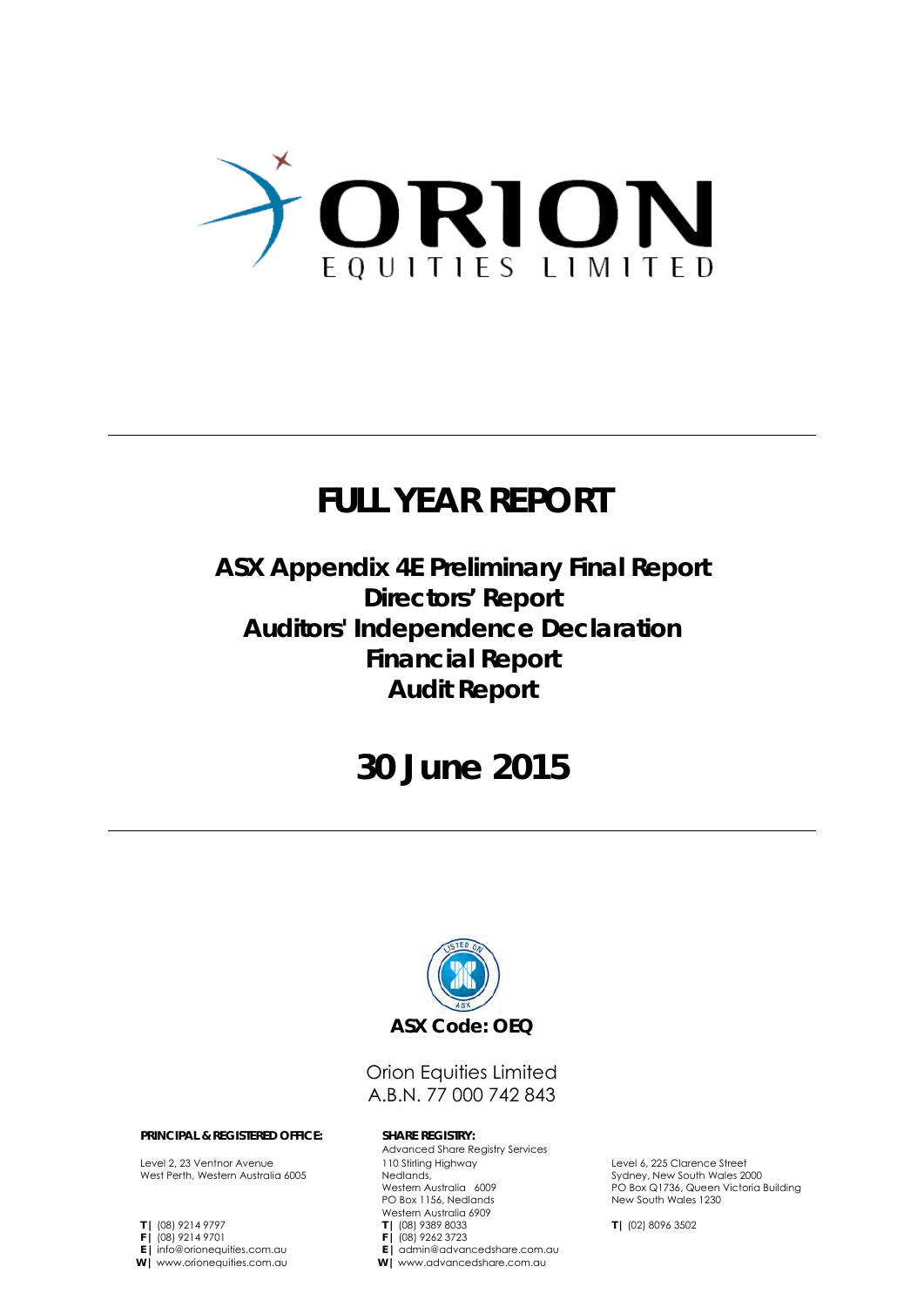| $\overline{2}$ | <b>BOARD</b><br>Faroog Khan<br>Victor Ho<br>Yaqoob Khan                                                                  | <b>Executive Chairman</b><br><b>Executive Director</b><br>Non-Executive Director                  |
|----------------|--------------------------------------------------------------------------------------------------------------------------|---------------------------------------------------------------------------------------------------|
|                |                                                                                                                          |                                                                                                   |
| 13             | <b>COMPANY SECRETARY</b><br>Victor Ho                                                                                    |                                                                                                   |
| 18             |                                                                                                                          |                                                                                                   |
| 19             | <b>PRINCIPAL &amp; REGISTERED OFFICE</b><br>Level 2, 23 Ventnor Avenue<br>West Perth, Western Australia 6005             |                                                                                                   |
| 20             | Telephone:<br>Facsimile:                                                                                                 | (08) 9214 9797<br>(08) 9214 9701<br>info@orionequities.com.au                                     |
| 21             | Website:                                                                                                                 | www.orionequities.com.au                                                                          |
| 22             | <b>STOCK EXCHANGE</b>                                                                                                    |                                                                                                   |
| 23             | Perth, Western Australia                                                                                                 |                                                                                                   |
| 51             | <b>ASX CODE</b><br><b>OEQ</b>                                                                                            |                                                                                                   |
| 52             |                                                                                                                          |                                                                                                   |
| 54             | Advanced Share Registry Services<br>110 Stirling Highway<br>Nedlands, Western Australia 6009<br>Telephone:<br>Facsimile: | (08) 9389 8033<br>(08) 9262 3723                                                                  |
|                | 4                                                                                                                        | Email:<br>Australian Securities Exchange<br><b>SHARE REGISTRY</b><br>Lavel 6, 225 Clarence Street |

## [www.orionequities.com.au](http://orionequities.com.au/)

**Visit our website for: Market Announcements Financial Reports**

**Register your email with us to** receive latest Company announcements and releases

**[info@orionequities.com.au](mailto:info@orionequities.com.au) Mebsite:** Website: [www.bdo.com.au](http://www.bdo.com.au/)

## **CONTENTS CORPORATE DIRECTORY**

| X Appendix 4E<br>Preliminary Final Report & Results for<br>Announcement to the Market                         | $\overline{2}$ | <b>BOARD</b><br>Executive Chairman<br>Faroog Khan<br><b>Executive Director</b><br>Victor Ho<br>Non-Executive Director<br>Yaqoob Khan                                                  |
|---------------------------------------------------------------------------------------------------------------|----------------|---------------------------------------------------------------------------------------------------------------------------------------------------------------------------------------|
| rectors' Report                                                                                               | $\overline{4}$ |                                                                                                                                                                                       |
| emuneration Report                                                                                            | 13             | <b>COMPANY SECRETARY</b><br>Victor Ho                                                                                                                                                 |
| uditor's Independence Declaration                                                                             | 18             |                                                                                                                                                                                       |
| onsolidated Statement of<br>Profit or Loss and<br>Comprehensive Income                                        | 19             | <b>PRINCIPAL &amp; REGISTERED OFFICE</b><br>Level 2, 23 Ventnor Avenue<br>West Perth, Western Australia 6005                                                                          |
| onsolidated Statement of<br><b>Financial Position</b>                                                         | 20             | (08) 9214 9797<br>Telephone:<br>Facsimile:<br>(08) 9214 9701<br>Email:<br>info@orionequities.com.au                                                                                   |
| onsolidated Statement of<br>Changes in Equity                                                                 | 21             | www.orionequities.com.au<br>Website:                                                                                                                                                  |
| onsolidated Statement of Cash Flows                                                                           | 22             | <b>STOCK EXCHANGE</b><br>Australian Securities Exchange                                                                                                                               |
| otes to Consolidated Financial<br>Statements                                                                  | 23             | Perth, Western Australia                                                                                                                                                              |
| irectors' Declaration                                                                                         | 51             | <b>ASX CODE</b><br><b>OEQ</b>                                                                                                                                                         |
| dependent Audit Report                                                                                        | 52             |                                                                                                                                                                                       |
| ecurities Information                                                                                         | 54             | <b>SHARE REGISTRY</b><br>Advanced Share Registry Services<br>110 Stirling Highway<br>Nedlands, Western Australia 6009<br>Telephone:<br>(08) 9389 8033<br>Facsimile:<br>(08) 9262 3723 |
| ww.orionequities.com.au<br>sit our website for:<br>Latest News<br><b>Market Announcements</b>                 |                | Level 6, 225 Clarence Street<br>Sydney, New South Wales 2000<br>Telephone:<br>(02) 8096 3502<br>Email: admin@advancedshare.com.au<br>Investor Web: www.advancedshare.com.au           |
| <b>Financial Reports</b><br>egister your email with us to<br>ceive latest Company<br>nouncements and releases |                | <b>AUDITOR</b><br>BDO Audit (WA) Pty Ltd<br>38 Station Street<br>Subiaco, Western Australia 6008                                                                                      |
|                                                                                                               |                |                                                                                                                                                                                       |

**EMAIL US NOW EMAIL US NOW Telephone:** (08) 6382 4600<br>
Facsimile: (08) 6382 4601 Facsimile: (08) 6382 4601<br>Website: www.bdo.com.au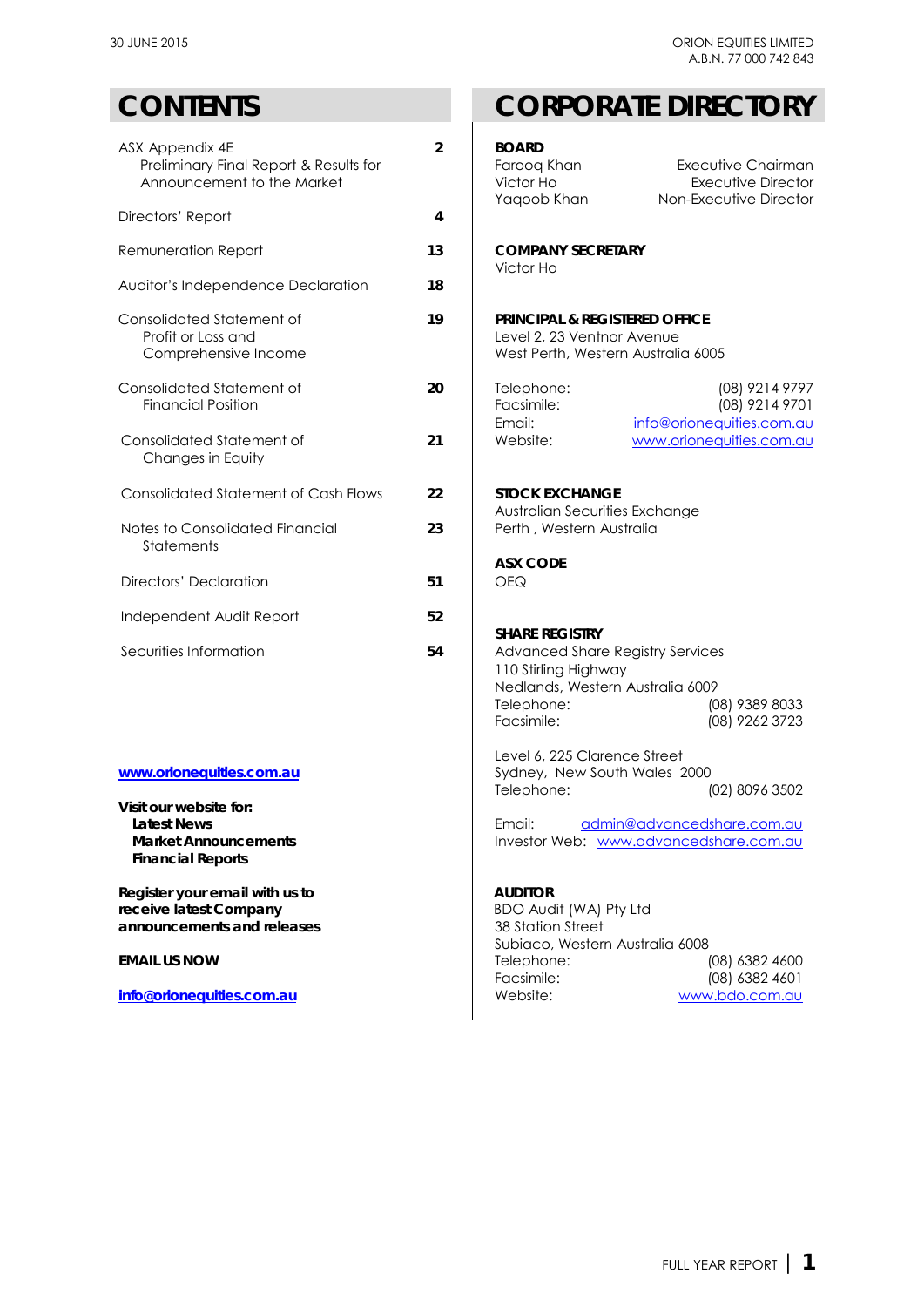## **Results for Announcement to the Market**

| Current Reporting Period: | Financial year ended 30 June 2015                                |
|---------------------------|------------------------------------------------------------------|
|                           | Previous Corresponding Period: Financial year ended 30 June 2014 |
| <b>Balance Date:</b>      | 30 June 2015                                                     |
| Company:                  | Orion Equities Limited (OEQ)                                     |
| Consolidated Entity:      | Orion and controlled entities (Orion)                            |

## **OVERVIEW OF RESULTS FOR ANNOUNCEMENT TO THE MARKET**

| <b>Consolidated Entity</b>                  | 2015<br>\$  | 2014<br>\$  | %<br>Change | Up/<br>Down |
|---------------------------------------------|-------------|-------------|-------------|-------------|
| Total revenues                              | 303,057     | 397,138     | 24%         | Down        |
| Total expenses                              | (1,062,948) | (1,187,306) | 10%         | Down        |
| Loss before tax                             | (759, 891)  | (790,168)   | 4%          | Down        |
| Income tax benefit                          | 89,501      |             | N/A         | N/A         |
| Loss attributable to members of the Company | (670,390)   | 790,168)    | 15%         | Down        |
| Basic and diluted loss per share (cents)    | (4.22)      | (4.67)      | 10%         | Down        |
| Pre-tax NTA backing per share (\$)          | 0.510       | 0.539       | 5%          | Down        |
| Post-tax NTA backing per share (\$)         | 0.510       | 0.539       | 5%          | Down        |

## **BRIEF EXPLANATION OF RESULTS AND COMMENTARY ON RESULTS AND OTHER SIGNIFICANT INFORMATION**

Revenues were down 24% from the previous year.

Expenses were down 10% from the previous year.

Orion bought back 45,000 shares on-market<sup>[1](#page-2-0)</sup> at a total cost of \$10,495 and at an average buy-back cost (including brokerage) of \$0.233 per share during the financial year.

Please refer to the attached Directors' Report and Financial Report for further information on a review of Orion's operations and the financial position and performance of Orion and Company for the year ended 30 June 2015.

## **DIVIDENDS**

-

The Directors have not declared a dividend in respect of the financial year ended 30 June 2015.

<span id="page-2-0"></span><sup>&</sup>lt;sup>1</sup> Refer Orion's ASX announcements - <u>Appendix 3C - Announcement of Buy-Back dated 5 August 2013, ASX Appendix 3C –</u> [Announcement of Buy-Back dated 24 February 2014](http://orionequities.com.au/sites/default/files/20140224%20OEQ%20ASX%20Appendix%203C%20-%20Announcement%20of%20Buy-Back%20-%20Additional%20Buy-Back.pdf) and AS[X Appendix 3C – Announcement of Buy-back dated 5 June 2015](http://orionequities.com.au/sites/default/files/20150605%20OEQ%20ASX%20Appendix%203C%20-%20Announcement%20of%20Buy-Back.pdf)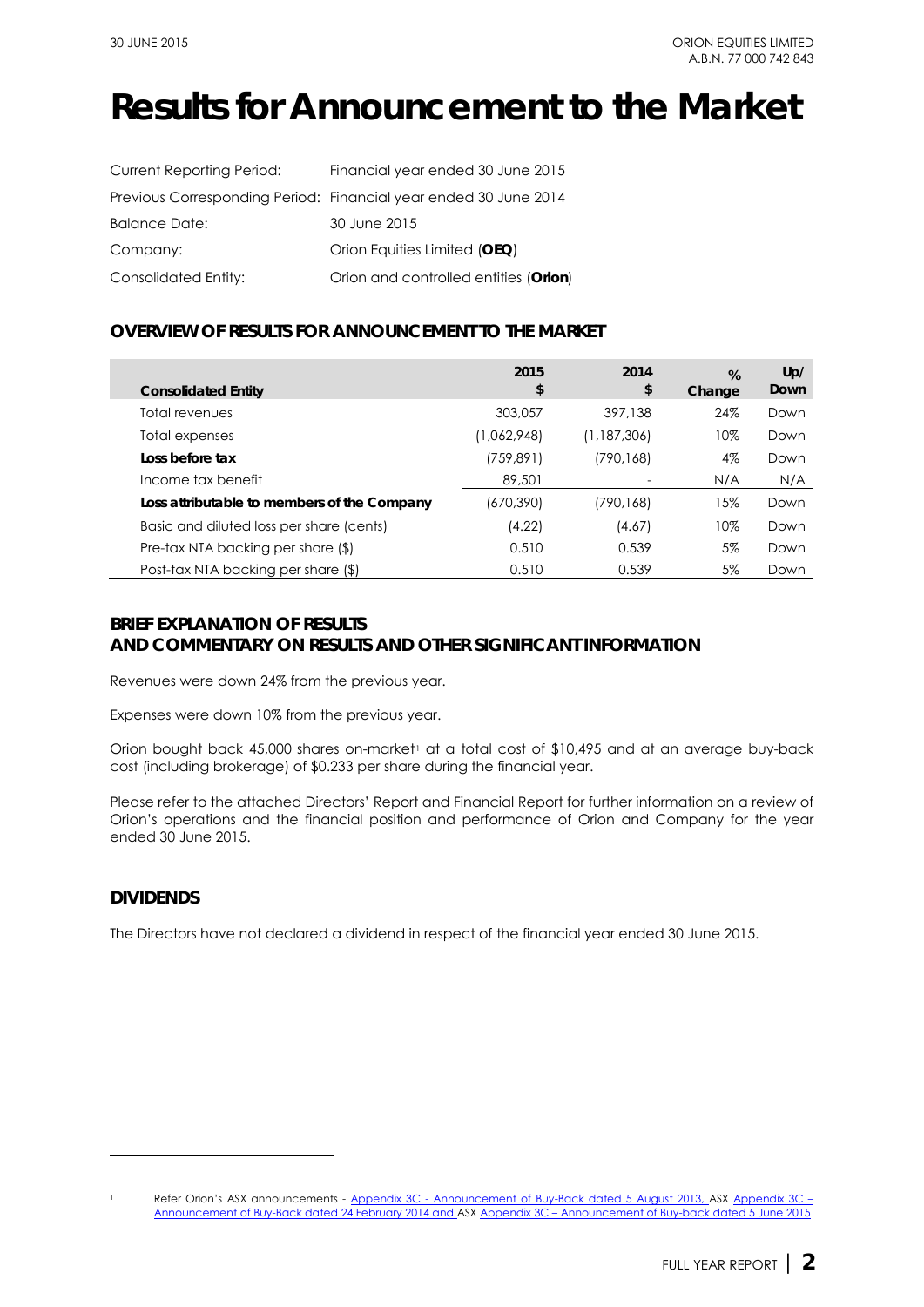## **Results for Announcement to the Market**

## **ASSOCIATE ENTITY**

The Company has accounted for the following share investment at the Balance Date as an investment in an Associate entity (on an equity accounting basis):

(1) 27.42% interest (20,513,783 shares) in ASX-listed Bentley Capital Limited (ACN 008 108 218) (**BEL**) (30 June 2014: 27.76%; 20,513,783 shares).

## **CONTROLLED ENTITIES**

The Company did not gain or lose control over entities during the Current Reporting Period.

## **ANNUAL GENERAL MEETING (AGM)**

Pursuant to the ASX Listing Rules, the Company gives notice that its 2015 AGM is expected to be held on or about 12 November 2015.

For and on behalf of the Directors,

Date: 31 August 2015

**Victor Ho Executive Director and Company Secretary**  Victor Ho

Telephone:

(08) 9214 9797 Email: cosec@orionequities.com.au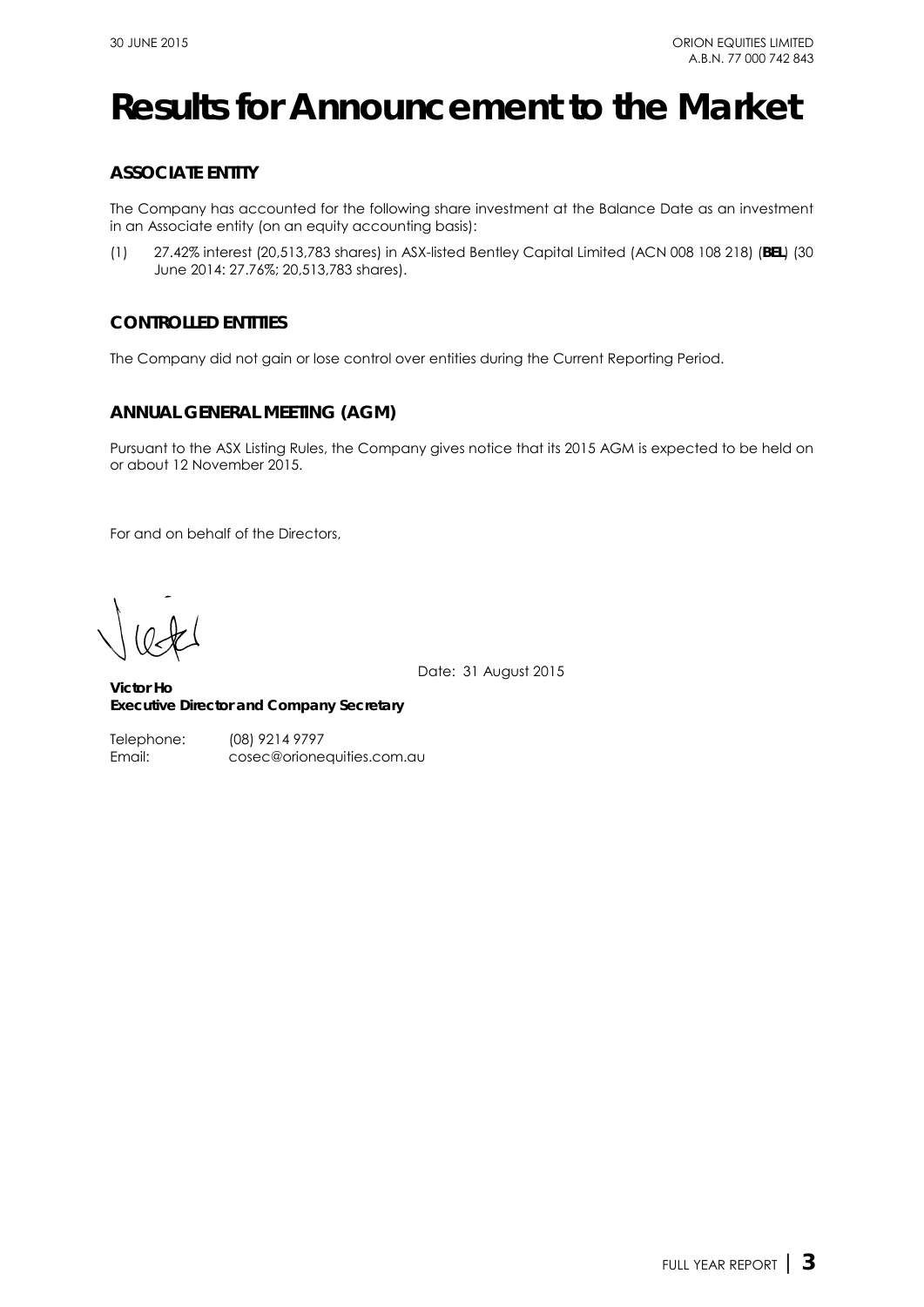The Directors present their report on Orion Equities Limited (**Company** or **OEQ**) and its controlled entities (the **Consolidated Entity** or **Orion**) for the year ended 30 June 2015 (**Balance Date**).

Orion Equities Limited is a public company limited by shares that was incorporated in New South Wales and has been listed on the Australian Securities Exchange (**ASX**) since November 1970 (ASX Code: OEQ).

## **PRINCIPAL ACTIVITIES**

The principal activities of Orion during the financial year were the management of its investments, including investments in listed and unlisted securities, real estate held for development and resale and an olive grove operation.

## **NET TANGIBLE ASSET BACKING (NTA)**

| <b>Consolidated Entity</b>                   | 2015<br>\$ | 2014       |
|----------------------------------------------|------------|------------|
| Net tangible assets (before tax)             | 8,093,102  | 8,565,149  |
| Pre-Tax NTA Backing per share                | 0.510      | 0.539      |
| Less deferred tax assets and tax liabilities |            |            |
| Net tangible assets (after tax)              | 8,093,102  | 8,565,149  |
| Post-Tax NTA Backing per share               | 0.510      | 0.539      |
| Based on total issued share capital          | 15,860,528 | 15,905,528 |

Orion bought back 45,000 shares on-market<sup>[2](#page-4-0)</sup> at a total cost of \$10,495 and at an average buy-back cost (including brokerage) of \$0.233 per share during the financial year.

## **FINANCIAL POSITION**

-

| <b>Consolidated Entity</b>                             | 2015<br>\$   | 2014<br>\$   |
|--------------------------------------------------------|--------------|--------------|
| Cash                                                   | 140,807      | 601,690      |
| Financial assets at fair value through profit and loss | 1,162,119    | 918,362      |
| Investments in listed Associate entity                 | 3,510,526    | 3,892,016    |
| Property held for development or resale                | 1,350,000    | 1,490,000    |
| Receivables                                            | 6,234        | 136,941      |
| Other assets                                           | 2,079,277    | 1,708,311    |
| Deferred tax asset                                     | 179,424      | 98,600       |
| <b>Total Assets</b>                                    | 8,428,387    | 8,845,920    |
| Other payables and liabilities                         | (155, 862)   | (182, 171)   |
| Deferred tax liability                                 | (179,424)    | (98,600)     |
| <b>Net Assets</b>                                      | 8,093,101    | 8,565,149    |
| <b>Issued capital</b>                                  | 18,854,714   | 18,865,209   |
| Reserves                                               | 436,643      | 227,806      |
| Accumulated losses                                     | (11,198,255) | (10,527,866) |
| <b>Total Equity</b>                                    | 8,093,101    | 8,565,149    |
| <b>OPERATING RESULTS</b>                               |              |              |

<span id="page-4-0"></span><sup>&</sup>lt;sup>2</sup> Refer Orion's ASX announcements - <u>Appendix 3C - Announcement of Buy-Back dated 5 August 2013, ASX Appendix 3C –</u> [Announcement of Buy-Back dated 24 February 2014](http://orionequities.com.au/sites/default/files/20140224%20OEQ%20ASX%20Appendix%203C%20-%20Announcement%20of%20Buy-Back%20-%20Additional%20Buy-Back.pdf) and AS[X Appendix 3C – Announcement of Buy-back dated 5 June 2015](http://orionequities.com.au/sites/default/files/20150605%20OEQ%20ASX%20Appendix%203C%20-%20Announcement%20of%20Buy-Back.pdf)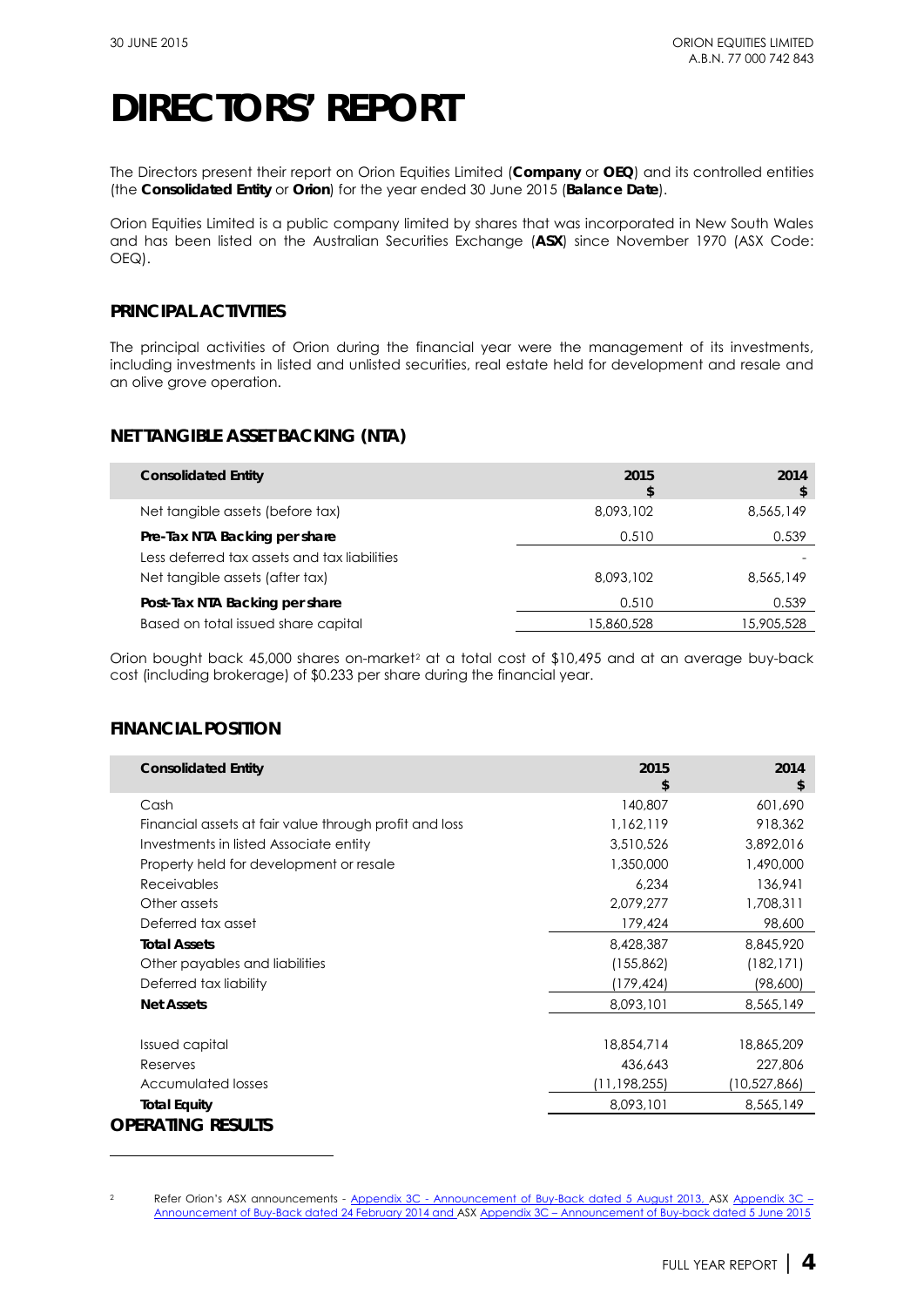| <b>Consolidated Entity</b>                  | 2015<br>\$             | 2014                   |
|---------------------------------------------|------------------------|------------------------|
| Total revenues<br>Total expenses            | 303,057<br>(1,062,948) | 397,138<br>(1,187,306) |
| Loss before tax<br>Income tax benefit       | (759, 891)<br>89,501   | (790,168)              |
| Loss attributable to members of the Company | (670,390)              | (790,168)              |

## **LOSS PER SHARE**

| <b>Consolidated Entity</b>                                                                                                               | 2015       | 2014       |
|------------------------------------------------------------------------------------------------------------------------------------------|------------|------------|
| Basic and diluted loss per share (cents)                                                                                                 | (4.44)     | (4.67)     |
| Weighted average number of ordinary shares<br>outstanding during the year used in the calculation of<br>basic and diluted loss per share | 15,898,172 | 16.918.497 |

## **DIVIDENDS**

-

The Directors have not declared a dividend in respect of the financial year ended 30 June 2015.

## **CAPITAL MANAGEMENT**

### **(a) Securities on Issue**

At the Balance Date, the Company had 15,860,528 shares on issue (2014: 15,905,528). All such shares are listed on ASX. The Company does not have other securities on issue at the date of this report.

As at the date of this report, the Company has 15,849,228 shares on issue (as a consequence of on-market share buy-backs undertaken after the end of the financial year).

## **(b) On-Market Share Buy-Backs**

During the financial year, the Company bought back 45,000 shares on-market at a total cost of \$10,495 and at an average buy-back cost (including brokerage) of \$0.233 per share, pursuant to a series of on-market share buy-backs[3.](#page-5-0)

Subsequent to the end of the financial year and as at the date of this report, Orion bought back 11,300 shares at a total cost of \$2,267 and at an average buy-back cost (including brokerage) of \$0.20 per share.

<span id="page-5-0"></span><sup>&</sup>lt;sup>3</sup> Refer Orion's ASX announcements - <u>Appendix 3C - Announcement of Buy-Back dated 5 August 2013, ASX Appendix 3C –</u> [Announcement of Buy-Back dated 24 February 2014](http://orionequities.com.au/sites/default/files/20140224%20OEQ%20ASX%20Appendix%203C%20-%20Announcement%20of%20Buy-Back%20-%20Additional%20Buy-Back.pdf) and AS[X Appendix 3C – Announcement of Buy-back dated 5 June 2015](http://orionequities.com.au/sites/default/files/20150605%20OEQ%20ASX%20Appendix%203C%20-%20Announcement%20of%20Buy-Back.pdf)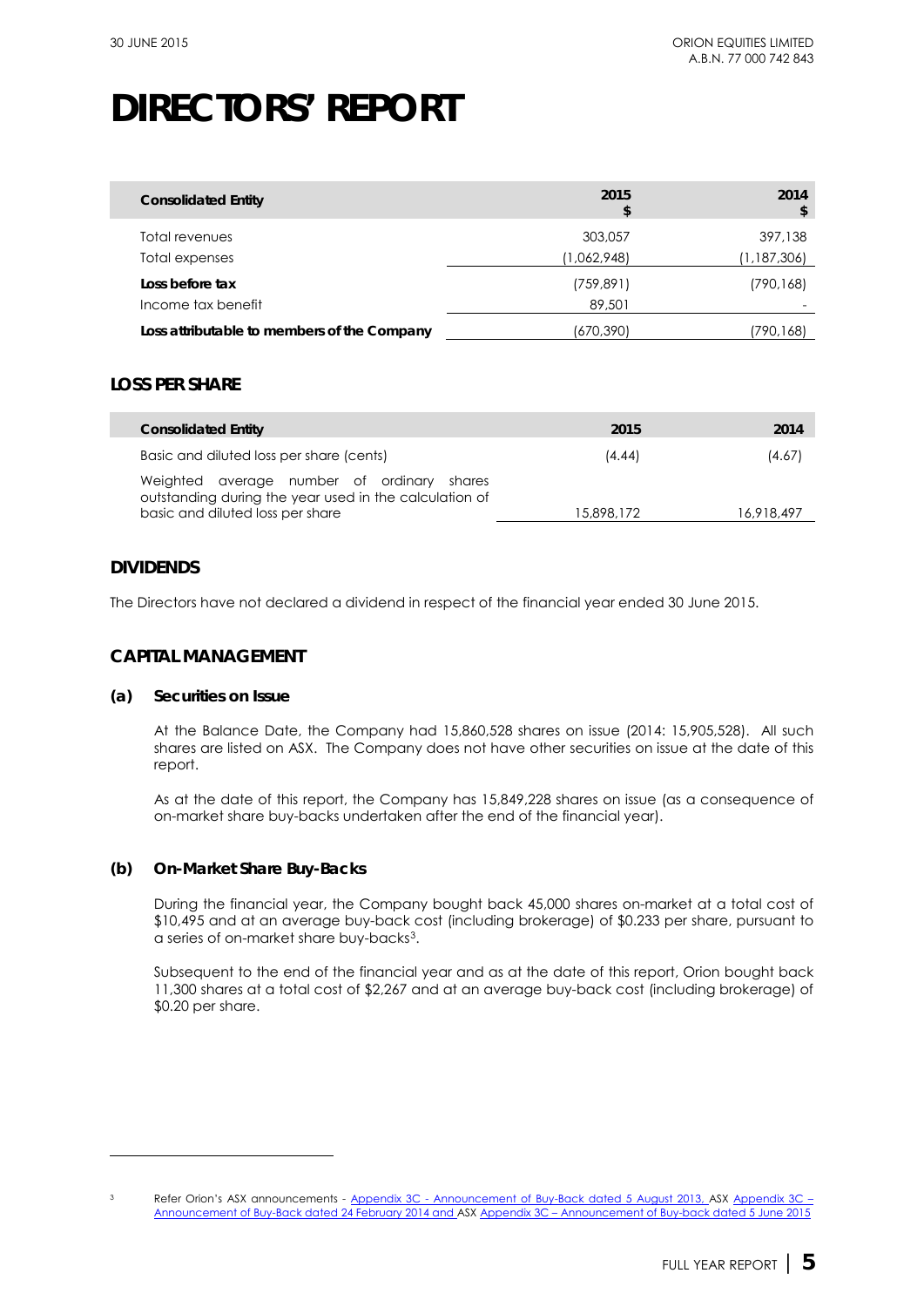## **(c) 'Small Holding' Share Sale Facility**

On 27 August 2014, the Company initiated a 'Small Holding Share Sale Facility'[4](#page-6-0) in respect of small parcel shareholdings (also sometimes referred to as 'unmarketable parcels') valued at \$500 or less.

Based on the Company's then last sale share price on the ASX of \$0.27 (on 28 August 2014), a small holding under this facility constituted 1,851 or fewer shares. The Company's share register had ~340 (out of 594) shareholders holding a small holding and these holders held, in aggregate, ~244,637 shares or ~1.538% of the Company's total issued share capital (of 15,905,528 shares).

The Company's constitution provides a mechanism by which the Board may, with the agreement of the relevant shareholder, aggregate small holdings and sell them on the shareholders' behalf thereby possibly achieving a higher price for the shares than would have been possible had they been sold as individual small parcels. This initiative allows for the full gross proceeds to be realised by shareholders of such small parcels without any associated brokerage or selling costs (which will be borne by the Company).

This initiative will benefit the Company in terms of savings in maintenance costs in relation to share registry fees and also printing, mail-out and postage costs. Furthermore, for some shareholders, the costs of selling their small holdings may result in a proportionally high transaction cost compared to the gross proceeds of sale.

The Company refers to its ASX market announcement entitled ["Small Holding Share Sale Facility"](http://orionequities.com.au/sites/default/files/20140827%20OEQ%20ASX%20Small%20Holding%20%28Unmarketable%20Parcel%29%20Sale%20Facility.pdf) dated 27 August 2014 for further details in relation to this capital management initiative.

As at the date of this report, the Company has not yet completed the sale of the aggregated small parcel shareholdings. The Company anticipates that the sale process will be completed within the next 6 months. Once completed, affected small holders will receive a formal Sale Notice advising of the sale details along with a proceeds cheque.

## **(d) Voluntary Winding Up Resolution at 2014 AGM**

At the Company's 2014 AGM held on 27 November 2014, shareholders did not approve a special resolution<sup>[5](#page-6-1)</sup> for the voluntary winding up of the Company as a consequence of a "triggering" of the Company's voluntary winding up mechanism under Clause 164A of the Company's Constitution.<sup>[6](#page-6-2)</sup>

By way of background:

-

- At the Company's 2013 AGM on 28 November 2013, shareholders approved a modification to the Company's Constitution to introduce a new "performance-based wind-up vote trigger" clause. The new Clause 164A provides a mechanism to give shareholders the opportunity to realise the value in the Company in the event that performance is more than 15% below a benchmark index for two consecutive financial years.
- In summary if, in each of two consecutive financial years, the percentage change in the Orion consolidated group's 'Adjusted Net Assets' for a financial year is more than 15% lower (in absolute terms) than the percentage change in the ASX All Ordinaries Accumulation Index (**Index**) over that financial year, the Directors would be required to put a special resolution to the next AGM for shareholders to vote on whether the Company should be wound up.

<span id="page-6-0"></span><sup>4</sup> Refer Orion's ASX announcement dated 27 August 2014  $\frac{\text{Small} \text{ holding} \text{Share} \text{Sale} \text{Facility}}{n \text{ Research} \text{Bessel} \text{Fessel} \text{Fisen} \text{Fisen} \text{Fisen} \text{Fisen} \text{Fisen} \text{Fisen} \text{Fisen} \text{Fisen} \text{Fisen} \text{Fisen} \text{Fisen} \text{Fisen} \text{Fisen} \text{Fisen} \text{Fisen} \text{Fisen} \text{Fisen} \text{Fisen} \text{Fisen} \text{Fisen}$ 

<span id="page-6-1"></span><sup>5</sup> A special resolution must be passed by at least 75% of the votes cast by shareholders entitled to vote on the resolution and present in person, by proxy, by attorney or by authorised representatives at the general meeting.

<span id="page-6-2"></span><sup>6</sup> Refer Orion's ASX Announcement dated 27 November 201[4:Results of 2014 Annual General Meeting](http://orionequities.com.au/sites/default/files/20141127%20OEQ%20ASX%20Results%20of%202014%20AGM.pdf)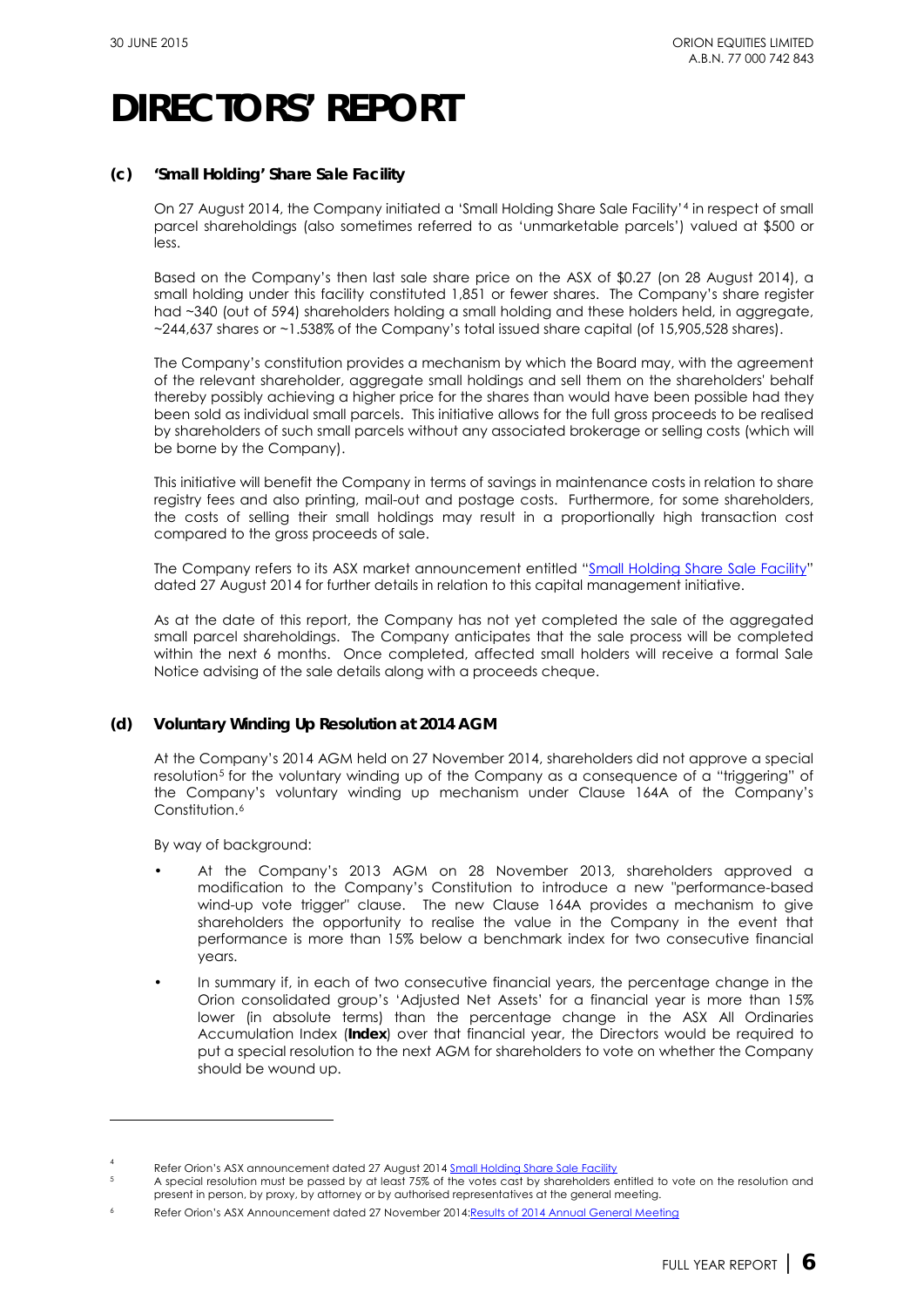- That is, if the Orion group's performance is more than 15% below the performance of the Index for two consecutive financial years, shareholders will be able to vote on whether to wind up the Company.
- In summary, "Adjusted Net Assets" means the Orion consolidated group's assets net of liabilities (reflecting the parent entity interest excluding minority or non-controlling interests), adjusted by adding back any dividends or capital paid, returned or distributed to shareholders during the financial year (including the cost of share buy-backs, whether onmarket or off-market) and deducting the proceeds of any capital raisings from share issues (where applicable).
- The Company also refers to the Notice of 2013 AGM and Explanatory Statement dated 23 [October 2013](http://www.orionequities.com.au/sites/default/files/20131030%20OEQ%20ASX%202013%20Notice%20of%20AGM%20and%20Proxy%20Form.pdf) for further details in relation to this 'Voluntary Winding Up Trigger'.

The percentage change in the Orion group's Adjusted Net Assets during each of 2012/2013 and 2013/14 were more than 15% below (in absolute terms) the percentage change in the performance of the Index over the same periods. Therefore, the Directors proposed a voluntary winding up special resolution at the 2014 AGM.

The Company also refers to the Notice of 2014 AGM and Explanatory Statement dated 20 [October 2014](http://orionequities.com.au/sites/default/files/20141023%20OEQ%20ASX%202014%20Notice%20of%20AGM%20Explanatory%20Statement%20and%20Proxy%20Form.pdf) for further details in relation to this voluntary winding up special resolution.

The Company notes that the "performance-based wind-up vote trigger" will fall to be considered after the 30 June 2016 financial year and at the 2016 AGM (where applicable).

## **REVIEW OF OPERATIONS**

## **(a) Portfolio Details as at 30 June 2015**

## **Asset Weighting**

| <b>Consolidated Entity</b>                                             |       | % of Net Assets |      |
|------------------------------------------------------------------------|-------|-----------------|------|
|                                                                        |       | 2015            | 2014 |
| Australian equities                                                    |       | 58%             | 56%  |
| Agribusiness <sup>7</sup>                                              |       | 25%             | 20%  |
| Property held for development and resale                               |       | 17%             | 17%  |
| Net tax liabilities (current year and deferred tax assets/liabilities) |       | ۰               |      |
| Net cash/other assets and provisions                                   |       | <1%             | 7%   |
|                                                                        | TOTAL | 100%            | 100% |

## **Major Holdings in Securities Portfolio**

| <b>Equities</b>                                     | Fair<br>Value<br>$\sin$ | %        | <b>ASX</b>                   | <b>Industry Sector</b><br>Net Assets Code Exposures |
|-----------------------------------------------------|-------------------------|----------|------------------------------|-----------------------------------------------------|
| <b>Bentley Capital Limited</b>                      | 2.67                    | 33.10%   | <b>BFI</b>                   | Diversified Financials                              |
| Strike Resources Limited                            | 0.80                    | 9.94%    | <b>SRK</b>                   | Materials                                           |
| CBG Australian Equities Fund (Wholesale) (CBG Fund) | 0.26                    | $3.24\%$ | N/A                          | Diversified                                         |
| Other ASX listed securities                         | 0.10                    |          | 1.24% <b>Various</b> Various |                                                     |
| <b>TOTAL</b>                                        | 3.83                    | 47.52%   |                              |                                                     |

-

Agribusiness net assets include olive grove land, olive trees, water licence, buildings, plant and equipment.

<span id="page-7-0"></span><sup>7</sup>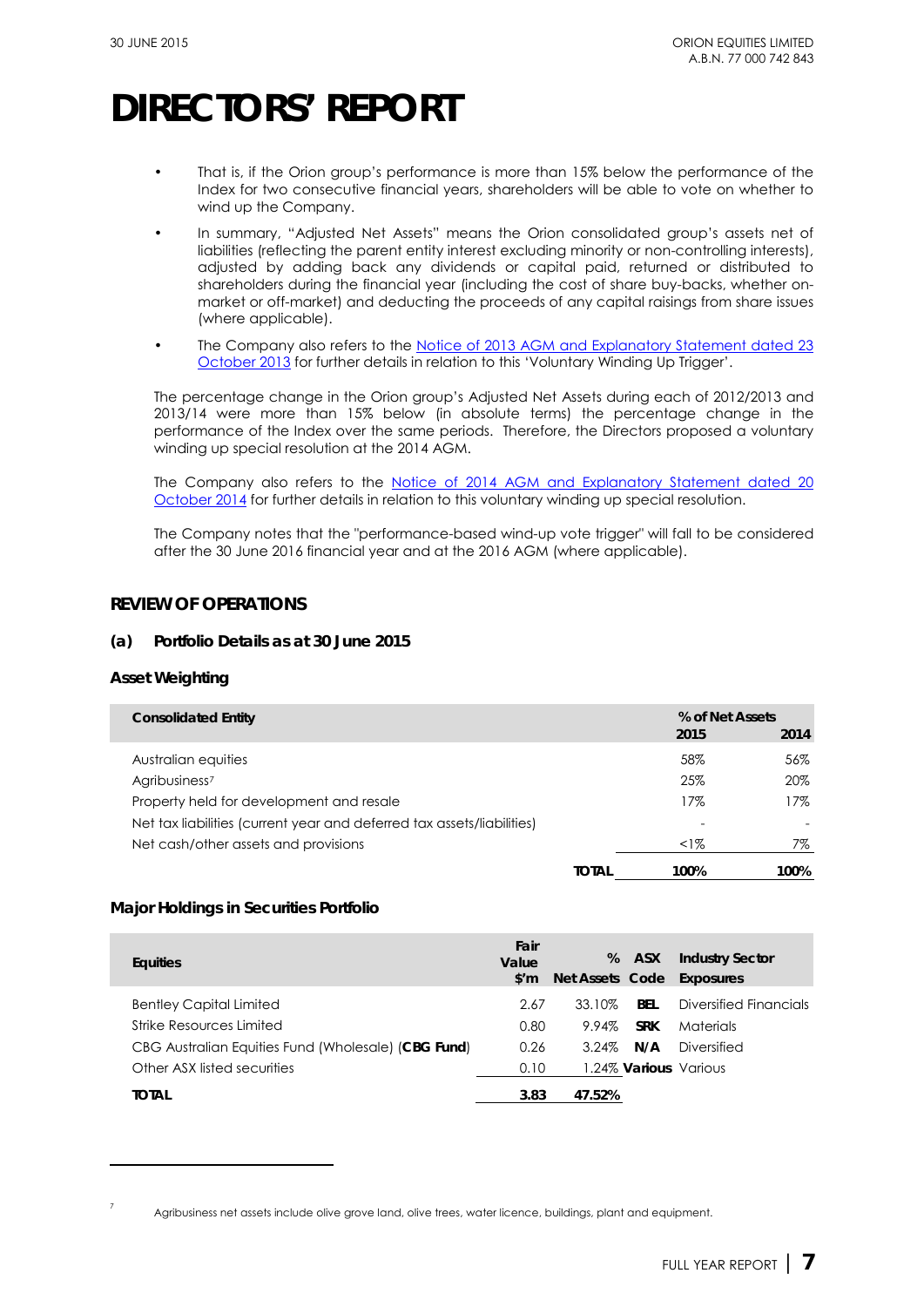## **(b) Bentley Capital Limited (ASX Code: BEL)**

Bentley Capital Limited (**Bentley**) is a listed investment company with a current exposure to Australian equities.

Orion holds 27.42% (20,513,783 shares) of Bentley's issued ordinary share capital with Queste Communications Ltd (the controlling company of Orion) holding 2.33% (1,740,625 shares) of Bentley's issued ordinary share capital (2014: Orion held 20,513,783 shares (27.76%) and Queste held 1,740,625 shares (2.36%)).

Bentley's asset weighting as at 30 June 2015 was 95.2% Australian equities (2014: 94.5%), 3.9% intangible assets (2014: 2.7%) and 0.9% net cash/other assets (2014: 2.8%).

Bentley had net assets of \$16.43 million as at 30 June 2015 (2014: \$17.68 million) and incurred an after-tax net loss of \$0.267 million for the financial year (2014: \$0.797 million).

Bentley paid a 0.95 cent and a 0.55 cent fully franked dividend distributed in September 2014 and March 2015 respectively at a total cost of \$1.111 million (2014 distributions: one cent capital return and one cent fully franked dividend, totalling \$1.468 million).

Orion received \$0.308 million from these dividends during the financial year (2014 distributions received: \$0.205 million capital return and \$0.205 million in dividend).

Subsequent to 30 June 2015, Bentley announced its intention to pay a fully-franked dividend of 0.5 cent per share. Orion's entitlement to such dividend would be ~\$102,569

Bentley has a long distribution track record, as illustrated below:

| Rate per share | <b>Nature</b>      | <b>Orion's Entitlement</b> | <b>Payment Date</b> |
|----------------|--------------------|----------------------------|---------------------|
| $0.50$ cent    | Dividend           | \$102,569                  | 25 September 2015   |
| $0.55$ cent    | Dividend           | \$112,826                  | 20 March 2015       |
| $0.95$ cent    | Dividend           | \$194,881                  | 26 September 2014   |
| One cent       | Dividend           | \$205,138                  | 21 March 2014       |
| One cent       | Return of capital  | \$205,138                  | 12 December 2013    |
| One cent       | Return of capital  | \$205,138                  | 18 April 2013       |
| One cent       | Return of capital  | \$205,138                  | 30 November 2012    |
| One cent       | Return of capital  | \$205,138                  | 19 April 2012       |
| 5.0 cents      | Return of capital  | \$1,025,689                | 14 October 2011     |
| 2.4 cents      | Dividend (Special) | \$492,331                  | 26 September 2011   |
| One cent       | Dividend           | \$205,138                  | 26 September 2011   |
| One cent       | Dividend           | \$205,138                  | 17 March 2011       |
| One cent       | Dividend           | \$205,138                  | 30 September 2010   |
| One cent       | Dividend           | \$205,138                  | 15 March 2010       |

Shareholders are advised to refer to the 30 June 2015 Full Year Report and monthly NTA disclosures lodged by Bentley for further information about the status and affairs of the company.

Information concerning Bentley may be viewed from its website[: www.bel.com.au](http://www.bel.com.au/) 

Bentley's market announcements may also be viewed from the ASX website [\(www.asx.com.au\)](http://www.asx.com.au/) under ASX code "BEL".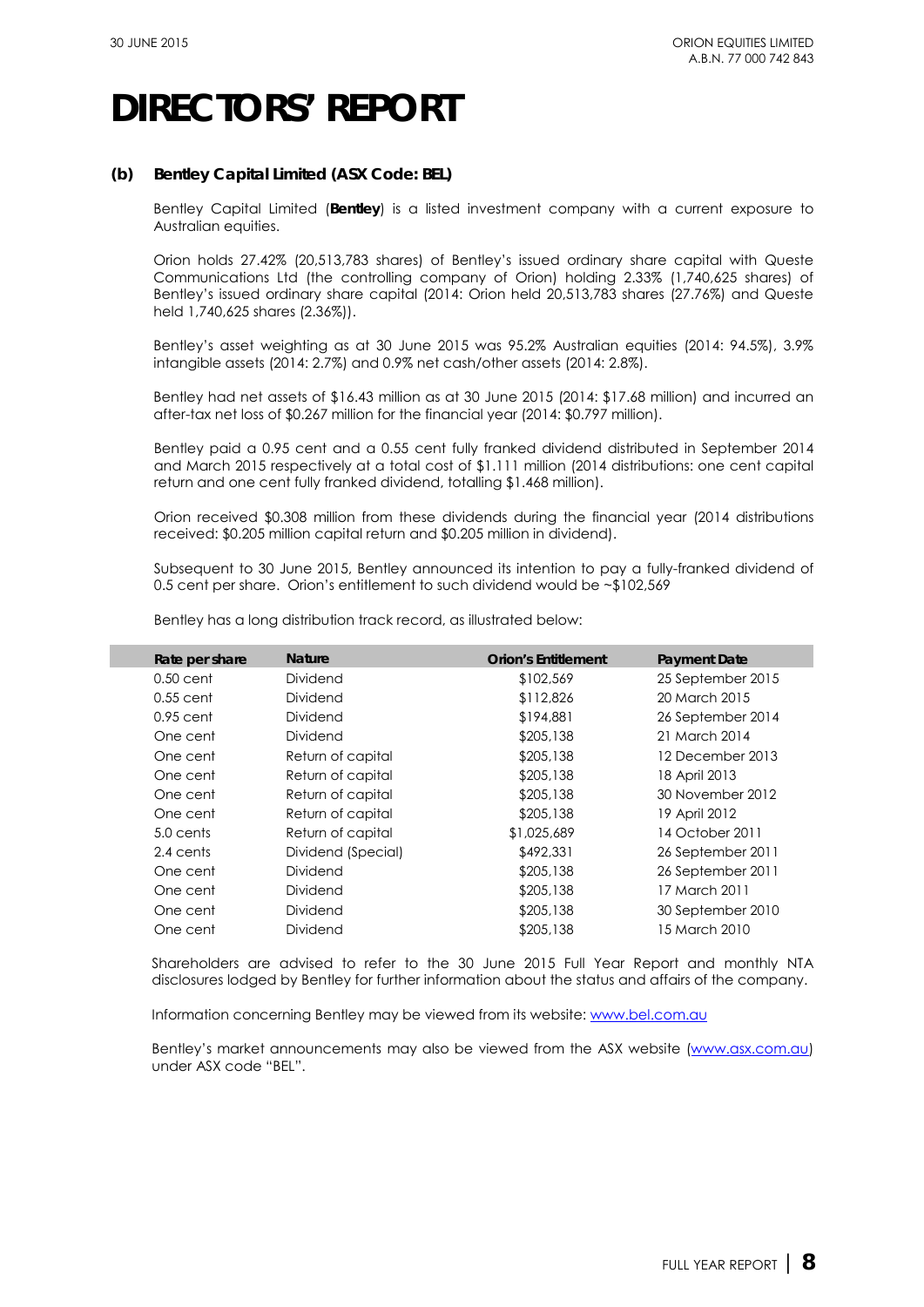-

## **DIRECTORS' REPORT**

## **(c) Strike Resources Limited (ASX Code: SRK)**

Strike Resources Limited (**Strike**) is a resources company with iron ore exploration and development projects in Peru.

Orion holds 16,690,802 shares in Strike, being 11.48% of Strike's issued ordinary share capital (2014: 16,690,802 shares and 11.48%).

On 30 June 2015, Bentley announced its intention to make a conditional off-market bid for all of the fully paid ordinary shares in Strike for a cash consideration of 5.5 cents per share (the **Bid**).[8](#page-9-0) Bentley's Bidder's Statement was despatched to Strike shareholders on 31 July 2015 with the Bid scheduled to close on 2 September 2015 (unless extended or withdrawn).<sup>[9](#page-9-1)</sup> Prior to the launch of the takeover bid, Bentley did not have a relevant interest in any Strike shares.

Orion will gain a relevant interest in any Strike shares Bentley acquires a relevant interest in under the Bid.[10](#page-9-2)

Orion also notes that there are some common Directors and Officers on the Boards of Bentley, Strike and Orion, as follows:

- Farooq Khan is Executive Chairman of Orion and Bentley and also an Alternate Director of Strike (as an Alternate Director to Victor Ho);
- Victor Ho is an Executive Director/Company Secretary of Orion, a Company Secretary of Bentley and a Non-Executive Director of Strike; and
- William Johnson is a Non-Executive Director of Bentley and the Managing Director of Strike;

For further details in relation to Bentley's Bid for Strike, the Company refers to Bentley's and Strike's releases on ASX and in particular:

- Bentley's [Bidder's Statement](http://www.bel.com.au/sites/default/files/20150731%20BEL%20ASX%20Despatch%20of%20Bidders%20Statement%20to%20Holders%20of%20SRK.pdf) released on ASX on 31 July 2015; and
- Strike's [Target Statement](http://www.asx.com.au/asxpdf/20150814/pdf/430hq5zj53p1wc.pdf) released on ASX on 14 August 2015.

On 26 August 2015, Bentley announced that it had freed its Bid from all defeating conditions other than that no Prescribed Occurrence<sup>11</sup> occurs before the end of the offer period.<sup>[12](#page-9-4)</sup>

Based on acceptances received as at 28 August 2015:

- Bentley has a relevant interest in 22,498,939 Strike shares (15.481%)<sup>[13](#page-9-5)</sup>; and
- Inclusive of Bentley's relevant interest above, Orion has a relevant interest in 39,189,741 Strike shares (29.965%).[14](#page-9-6)

Information concerning Strike may be viewed from its website: www.strikeresources.com.au

Strike's market announcements may also be viewed from the ASX website [\(www.asx.com.au\)](http://www.asx.com.au/) under ASX code "SRK".

<span id="page-9-2"></span><span id="page-9-1"></span><span id="page-9-0"></span>Refer Bentley's ASX Announcement dated 30 June 2015: [Cash Takeover Bid For Strike Resources At 5.5 Cents Per Share](http://www.bel.com.au/sites/default/files/20150630%20BEL%20ASX%20Cash%20Bid%20for%20SRK%20at%205.5cents%20per%20share.pdf)

Refer Bentley's ASX Announcement dated 31 July 2015[: Despatch of Bidders Statement to Holders of Strike Resources Limited](http://www.bel.com.au/sites/default/files/20150731%20BEL%20ASX%20Despatch%20of%20Bidders%20Statement%20to%20Holders%20of%20SRK.pdf)

<span id="page-9-3"></span><sup>10</sup> Orion is taken under section 608(3)(a) of the Corporations Act to have a relevant interest in securities in which Bentley has a relevant interest by reason of having greater than 20% voting power (i.e. shareholding) in Bentley.

<span id="page-9-4"></span><sup>11</sup> Refer to the condition in Section 8.7(g) of Bentley'[s Bidder's Statement](http://www.bel.com.au/sites/default/files/20150731%20BEL%20ASX%20Despatch%20of%20Bidders%20Statement%20to%20Holders%20of%20SRK.pdf) - a "Prescribed Occurrence" is defined in the Bidder's Statement as an event or circumstance of the kind referred to in section 652C of the *Corporations Act 2001 (Cth)*.

<span id="page-9-5"></span><sup>12</sup> Refer Bentley's ASX Announcement dated 26 August 2015: Takeover Bid For Strike Resources -Offer Declared Free Of [Defeating Conditions Except Prescribed Occurrences](http://www.bel.com.au/sites/default/files/20150826%20BEL%20ASX%20SRK%20Takeover%20Bid%20Declared%20free%20of%20Certain%20defeating%20conditions.pdf) 

<span id="page-9-6"></span><sup>13</sup> Refer Bentley's ASX Announcement dated 31 August 2015: Notice of Change in Interests of Substantial Holder in Strike.

<sup>14</sup> Refer Orion's ASX Announcement dated 31 August 2015: Notice of Change in Interests of Substantial Holder in Strike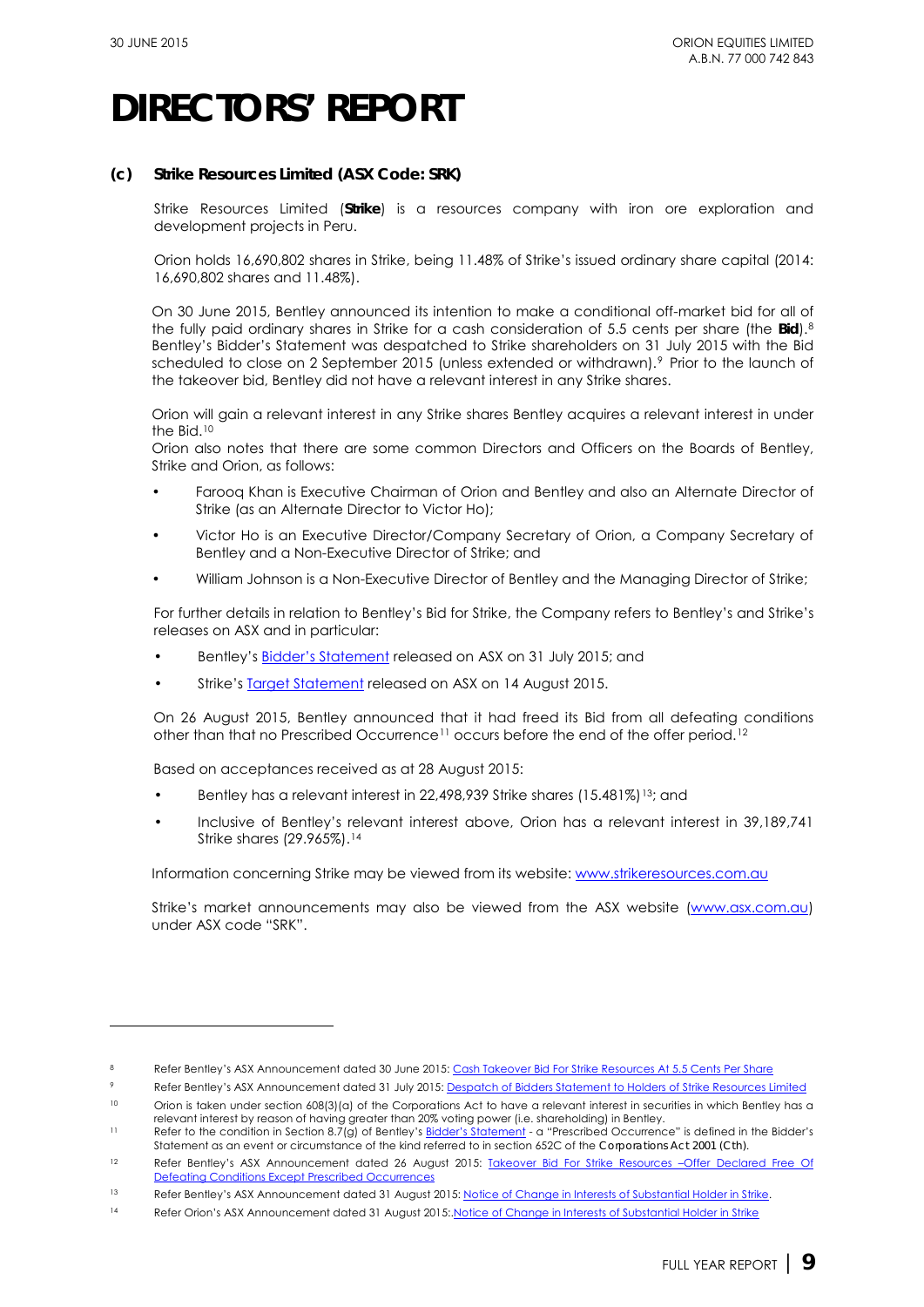### **(d) Other Assets**

Orion also owns:

- a 143 hectare commercial olive grove operation (with approximately 64,500, 16 year old olive tree plantings) located in Gingin, Western Australian; and
- a property held for redevelopment or sale but currently rented out located in Mandurah, Western Australia.

## **SIGNIFICANT CHANGES IN THE STATE OF AFFAIRS**

There were no significant changes in the state of affairs of Orion that occurred during the financial year not otherwise disclosed in this Directors' Report or the financial statements.

## **FUTURE DEVELOPMENTS**

Orion intends to continue its investment activities in future years. The results of these investment activities depend upon the performance of the underlying companies and securities in which Orion invests. The investments' performances depend on many economic factors and also industry and company specific issues. In the opinion of the Directors, it is not possible or appropriate to make a prediction on the future course of markets, the performance of Orion's investments or the forecast of the likely results of Orion's activities.

## **ENVIRONMENTAL REGULATION**

Orion is not subject to any particular or significant environmental regulation under Australian Commonwealth or State legislation.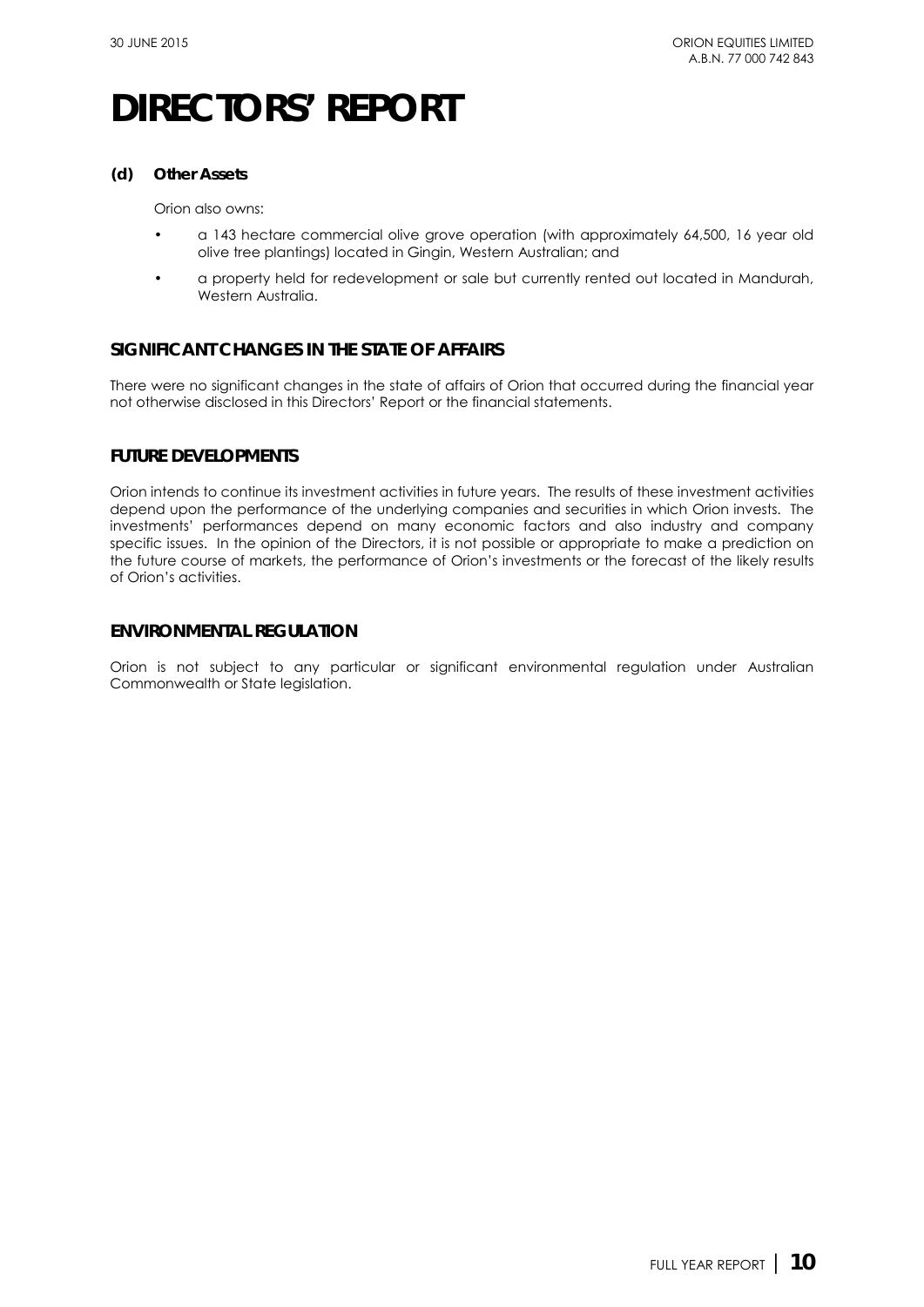$\overline{a}$ 

## **DIRECTORS' REPORT**

## **BOARD OF DIRECTORS**

Information concerning Directors in office during or since the financial year:

| Faroog Khan                                                         | <b>Executive Chairman</b>                                                                                                                                                                                                                                                                                                                                                                                                                                                                                                             |  |
|---------------------------------------------------------------------|---------------------------------------------------------------------------------------------------------------------------------------------------------------------------------------------------------------------------------------------------------------------------------------------------------------------------------------------------------------------------------------------------------------------------------------------------------------------------------------------------------------------------------------|--|
| Appointed                                                           | 23 October 2006                                                                                                                                                                                                                                                                                                                                                                                                                                                                                                                       |  |
| <b>Oualifications</b>                                               | BJuris, LLB (Western Australia)                                                                                                                                                                                                                                                                                                                                                                                                                                                                                                       |  |
| Experience                                                          | Mr Khan is a qualified lawyer having previously practised principally in the field of<br>corporate law. Mr Khan has extensive experience in the securities industry,<br>capital markets and the executive management of ASX-listed companies. In<br>particular, Mr Khan has guided the establishment and growth of a number of<br>public listed companies in the investment, mining and financial services sectors.<br>He has considerable experience in the fields of capital raisings, mergers and<br>acquisitions and investments. |  |
| Relevant interest in shares                                         | 2,000 shares - directly <sup>15</sup>                                                                                                                                                                                                                                                                                                                                                                                                                                                                                                 |  |
| <b>Special Responsibilities</b>                                     | Chairman of the Board and the Investment Committee                                                                                                                                                                                                                                                                                                                                                                                                                                                                                    |  |
| Other current directorships<br>in listed entities                   | Executive Chairman and Managing Director of Queste Communications<br>(1)<br>Ltd (QUE) (since 10 March 1998)                                                                                                                                                                                                                                                                                                                                                                                                                           |  |
|                                                                     | (2)<br>Executive Chairman of Bentley Capital Limited (BEL) (director since 2<br>December 2003)                                                                                                                                                                                                                                                                                                                                                                                                                                        |  |
|                                                                     | Alternate Director to Victor Ho, who is Non-Executive Director of Strike<br>(3)<br>Resources Limited (SRK) (since 20 January 2014)                                                                                                                                                                                                                                                                                                                                                                                                    |  |
| Former directorships in<br>other listed entities in past<br>3 years | Alara Resources Limited (AUQ) (18 May 2007 to 31 August 2012)                                                                                                                                                                                                                                                                                                                                                                                                                                                                         |  |

| Victor P. H. Ho                                        | <b>Executive Director and Company Secretary</b>                                                                                                                                                                                                                                                                                                                                                                                                                                                                                                                                                                                                                                                                                                                             |
|--------------------------------------------------------|-----------------------------------------------------------------------------------------------------------------------------------------------------------------------------------------------------------------------------------------------------------------------------------------------------------------------------------------------------------------------------------------------------------------------------------------------------------------------------------------------------------------------------------------------------------------------------------------------------------------------------------------------------------------------------------------------------------------------------------------------------------------------------|
| Appointed                                              | Executive Director since 4 July 2003; Company Secretary since 2 August 2000                                                                                                                                                                                                                                                                                                                                                                                                                                                                                                                                                                                                                                                                                                 |
|                                                        |                                                                                                                                                                                                                                                                                                                                                                                                                                                                                                                                                                                                                                                                                                                                                                             |
| <i><u><b>Oualifications</b></u></i>                    | BCom, LLB (Western Australia), CTA                                                                                                                                                                                                                                                                                                                                                                                                                                                                                                                                                                                                                                                                                                                                          |
| Experience                                             | Mr Ho has been in Executive roles with a number of ASX listed companies across<br>the investments, resources and technology sectors over the past 15+ years. Mr<br>Ho is a Chartered Tax Adviser (CTA) and previously had 9 years' experience in<br>the taxation profession with the Australian Tax Office (ATO) and in a specialist tax<br>law firm. Mr Ho has been actively involved in the structuring and execution of a<br>number of corporate, M&A and International joint venture (in South America,<br>Indonesia and the Middle East) transactions, capital raisings and capital<br>management initiatives and has extensive experience in public company<br>administration, corporations' law and stock exchange compliance and<br>investor/shareholder relations. |
| Relevant interest in shares                            | None                                                                                                                                                                                                                                                                                                                                                                                                                                                                                                                                                                                                                                                                                                                                                                        |
| <b>Special Responsibilities</b>                        | Member of Investment Committee                                                                                                                                                                                                                                                                                                                                                                                                                                                                                                                                                                                                                                                                                                                                              |
| Other positions held in<br>listed entities             | (1)<br>Executive Director and Company Secretary of Queste Communications<br>Ltd (QUE) (Director since 3 April 2013; Company Secretary since 30<br><b>August 2000)</b>                                                                                                                                                                                                                                                                                                                                                                                                                                                                                                                                                                                                       |
|                                                        | (2)<br>Non-Executive Director of Strike Resources Limited (SRK) (since 24 January<br>2014                                                                                                                                                                                                                                                                                                                                                                                                                                                                                                                                                                                                                                                                                   |
|                                                        | (3)<br>Company Secretary of Bentley Capital Limited (BEL) (since 5 February<br>2004                                                                                                                                                                                                                                                                                                                                                                                                                                                                                                                                                                                                                                                                                         |
| Former positions in other<br>listed entities in past 3 | Company Secretary of Alara Resources Limited (AUQ) (4 April 2007 to 31 August<br>2015)                                                                                                                                                                                                                                                                                                                                                                                                                                                                                                                                                                                                                                                                                      |

15 Refer to AS[X Change in Directors Interest Notice](http://orionequities.com.au/sites/default/files/20141120%20OEQ%20Appendix%203Y%20-%20Change%20of%20Directors%20Interest%20Notice%20-%20F%20Khan.pdf) dated 20 November 2014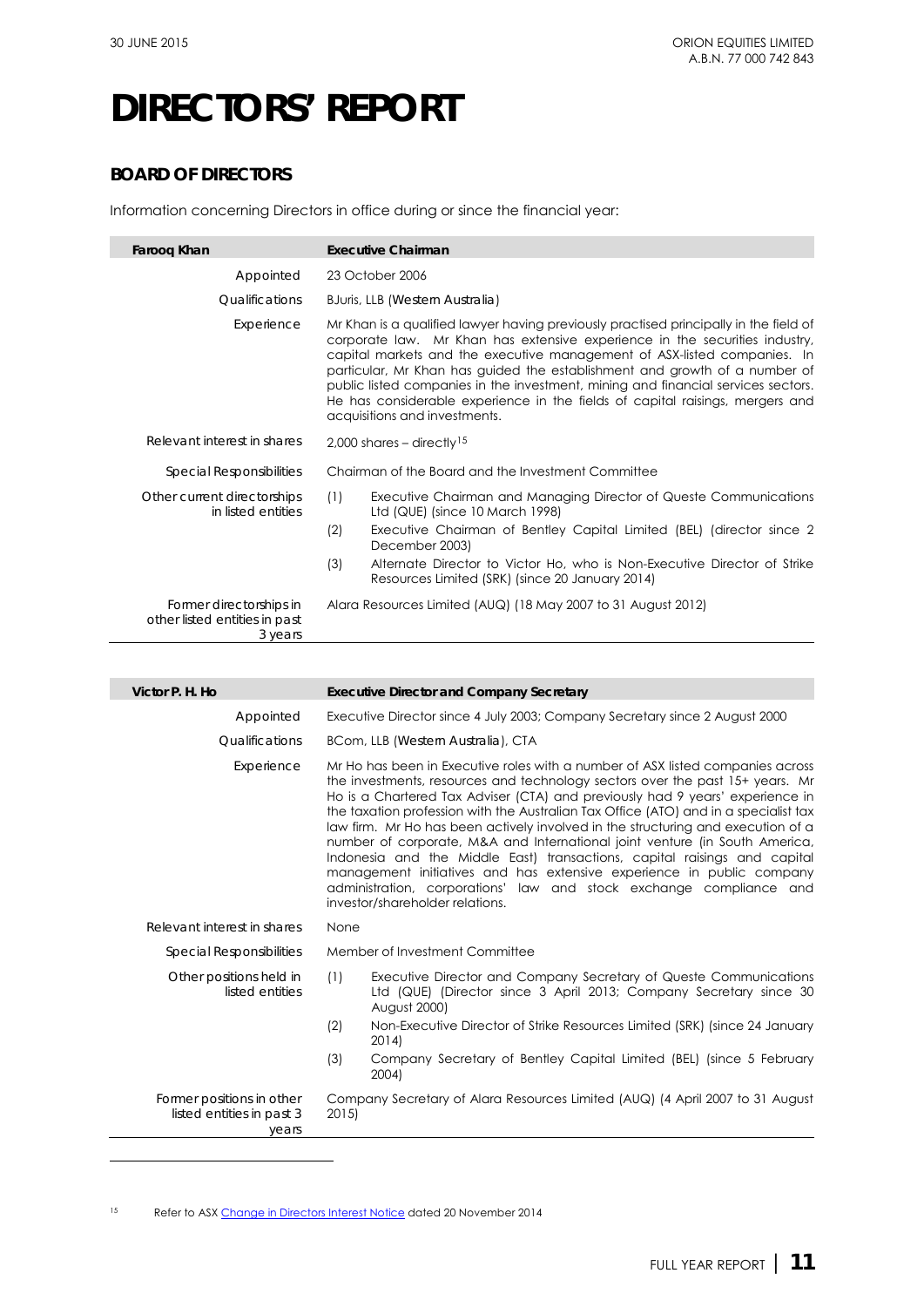| Yagoob Khan                                                      | <b>Non-Executive Director</b>                                                                                                                                                                                                                                                                                                                                                                                                                    |
|------------------------------------------------------------------|--------------------------------------------------------------------------------------------------------------------------------------------------------------------------------------------------------------------------------------------------------------------------------------------------------------------------------------------------------------------------------------------------------------------------------------------------|
| Appointed                                                        | 5 November 1999                                                                                                                                                                                                                                                                                                                                                                                                                                  |
| <i><u><b>Oualifications</b></u></i>                              | BCom (Western Australia), Master of Science in Industrial Administration<br>(Carnegie Mellon)                                                                                                                                                                                                                                                                                                                                                    |
| Experience                                                       | Mr Khan holds a Masters degree in Business and has worked as a senior<br>executive responsible for product marketing, costing systems and<br>production management. Mr Khan has been involved in the structuring<br>and ASX listing of a number of public companies and in subsequent<br>executive management. Mr Khan brings considerable international<br>experience in corporate finance and the strategic analysis of listed<br>investments. |
| Relevant interest in shares                                      | None                                                                                                                                                                                                                                                                                                                                                                                                                                             |
| Special Responsibilities                                         | None                                                                                                                                                                                                                                                                                                                                                                                                                                             |
| Other current directorships in listed<br>entities                | Non-Executive Director of Queste Communications Ltd (QUE) (since 10<br>March 1998)                                                                                                                                                                                                                                                                                                                                                               |
| Former directorships in other listed<br>entities in past 3 years | None                                                                                                                                                                                                                                                                                                                                                                                                                                             |

## **DIRECTORS' MEETINGS**

The following table sets out the numbers of meetings of the Company's Directors held during the financial year (including Directors' circulatory resolutions), and the numbers of meetings attended by each Director of the Company:

| Name of Director | <b>Meetings Attended</b> | <b>Maximum Possible Meetings</b> |
|------------------|--------------------------|----------------------------------|
| Faroog Khan      |                          |                                  |
| Victor Ho        |                          |                                  |
| Yagoob Khan      |                          |                                  |

## **Board Committees**

<span id="page-12-0"></span>During the financial year and as at the date of this Directors' Report, the Company did not have separate designated Audit or Remuneration Committees. In the opinion of the Directors, in view of the size of the Board and nature and scale of Orion's activities, matters typically dealt with by an Audit or Remuneration Committee are dealt with by the full Board.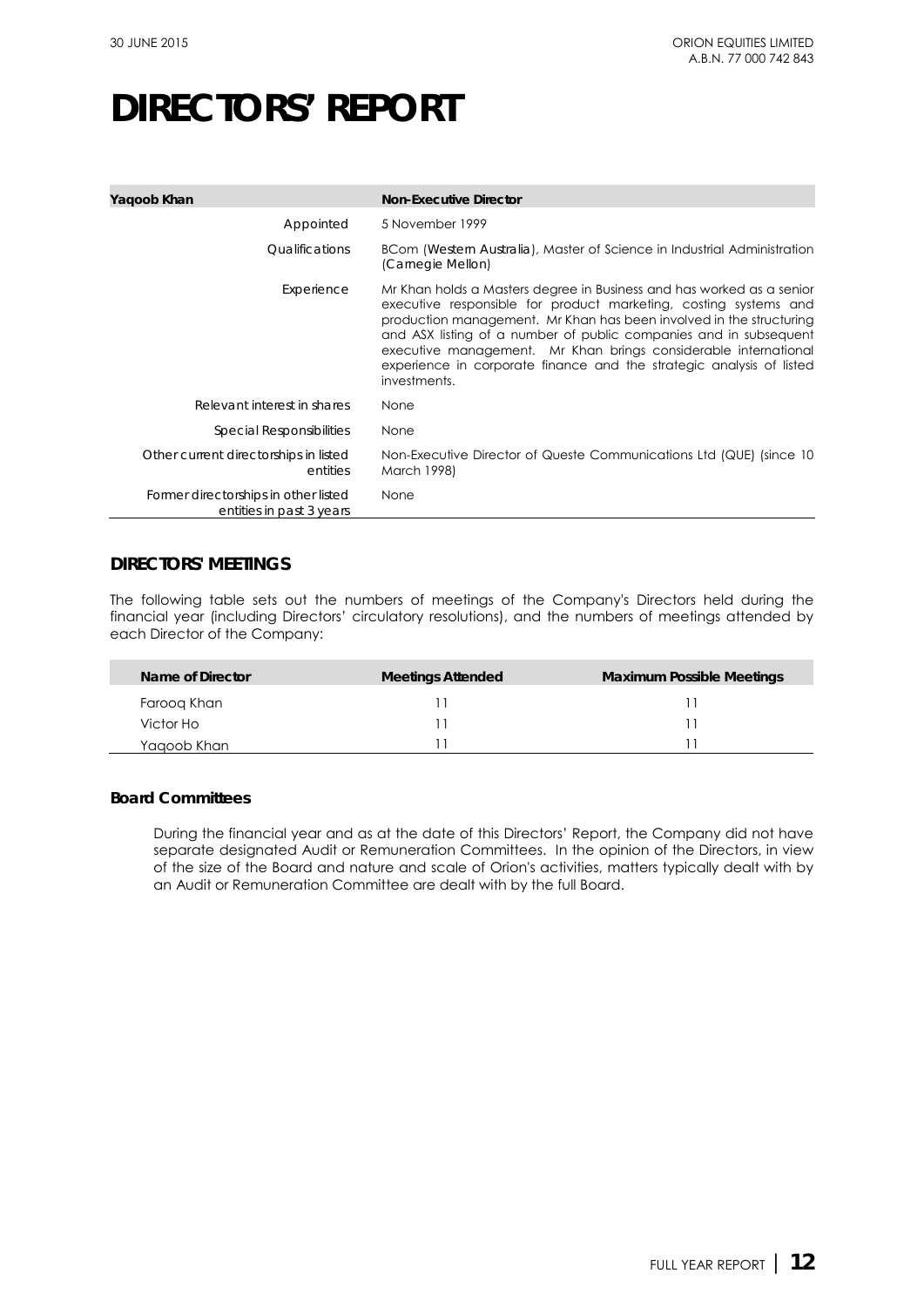## **REMUNERATION REPORT**

This report details the nature and amount of remuneration for each Director and Company Executive (being a company secretary or senior manager) (**Key Management Personnel**) of Orion.

The information provided under headings (1) to (7) below has been audited for compliance with [section 300A](http://www.austlii.edu.au/au/legis/cth/consol_act/ca2001172/s300a.html) of the *Corporations Act 2001 (Cth)* as required under [section 308\(3C\)](http://www.austlii.edu.au/au/legis/cth/consol_act/ca2001172/s308.html)*.*

### **(1) Remuneration Policy**

The Board determines the remuneration structure of all Key Management Personnel having regard to Orion's nature, scale and scope of operations and other relevant factors, including the frequency of Board meetings, length of service, particular experience and qualifications, market practice (including available data concerning remuneration paid by other listed companies in particular companies of comparable size and nature), the duties and accountability of Key Management Personnel and the objective of maintaining a balanced Board which has appropriate expertise and experience, at a reasonable cost to the Company.

**Fixed Cash Short-Term Employment Benefits:** The Key Management Personnel of the Company are paid a fixed amount per annum plus applicable employer superannuation contributions. The Non-Executive Directors of the Company are paid a maximum aggregate base remuneration fixed by the Company at a shareholders meeting, to be divided as the Board determines appropriate.

The Board has determined current Key Management Personnel remuneration during the year as follows:

- (a) Mr Farooq Khan (Executive Chairman) a base salary of \$273,750 per annum inclusive of employer superannuation contributions (9.50% of base salary during the financial year);
- (b) Mr Victor Ho (Executive Director and Company Secretary) a base salary of \$82,125 per annum inclusive of employer superannuation contributions;
- (c) Mr Yaqoob Khan (Non-Executive Director) a base fee of \$25,000 per annum; and

Key Management Personnel can also opt to "salary sacrifice" their cash fees/salary and have them paid wholly or partly as further employer superannuation contributions or benefits exempt from fringe benefits tax.

**Special Exertions and Reimbursements:** Pursuant to the Company's Constitution, each Director is entitled to receive:

- (a) Payment for the performance of extra services or the making of special exertions at the request of the Board and for the purposes of the Company.
- (b) Reimbursement of all reasonable expenses (including travelling and accommodation expenses) incurred by a Director for the purpose of attending meetings of the Company or the Board, on the business of the Company, or in carrying out duties as a Director.

**Long Term Benefits:** Key Management Personnel have no right to termination payments save for payment of accrued annual leave and long service leave (other than Non-Executive Directors).

**Equity Based Benefits:** The Company does not presently have any equity (shares or options) based remuneration arrangements for any personnel pursuant to any executive or employee share or option plan or otherwise.

**Post-Employment Benefits:** The Company does not presently provide retirement benefits to Key Management Personnel.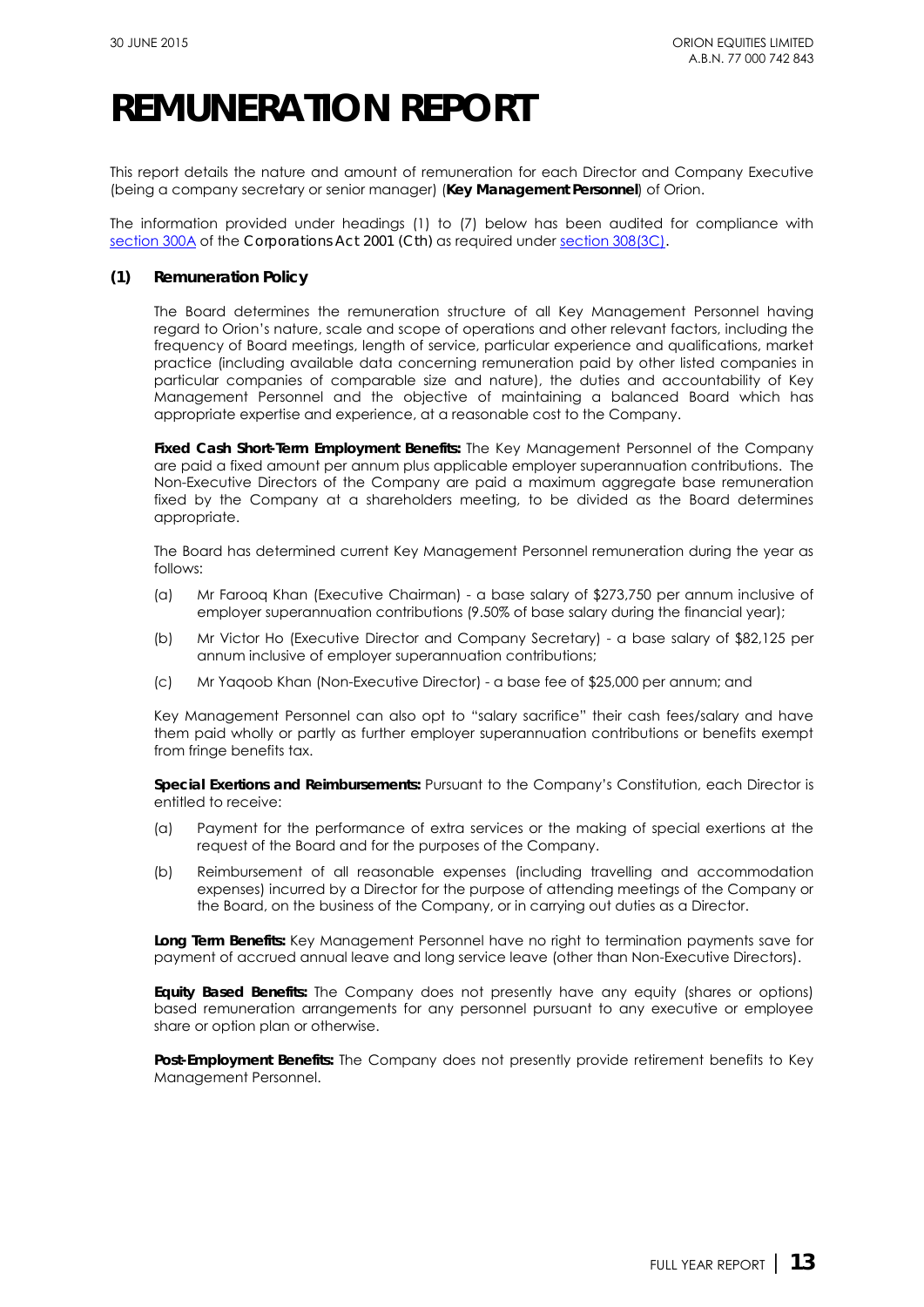## **REMUNERATION REPORT**

**Performance Related Benefits/Variable Remuneration:** The Company does not presently provide short- or long-term incentive/performance based benefits related to the Company's performance to Key Management Personnel, including payment of cash bonuses. The current remuneration of Key Management Personnel is fixed, is not dependent on the satisfaction of a performance condition and is unrelated to the Company's performance.

**Service Agreements:** The Company does not presently have formal service agreements or employment contracts with any Key Management Personnel.

**Financial Performance of Company:** There is no relationship between the Company's current remuneration policy and the Company's performance.

The Board does not believe that it is appropriate at this time to implement an equity-based benefit scheme or a performance related/variable component to Key Management Personnel remuneration or remuneration generally linked to the Company's performance but reserves the right to implement these remuneration measures if appropriate in the future (subject to prior shareholder approval where applicable).

In considering the Company's performance and its effects on shareholder wealth, Directors have had regard to the data set out below for the latest financial year and the previous four financial years.

|                                                 | 2015      | 2014      | 2013        | 2012        | 2011        |
|-------------------------------------------------|-----------|-----------|-------------|-------------|-------------|
| Loss before income $\text{tax}(\$)$             | (670,390) | (790,168) | (3,055,135) | (4.953.167) | (2,676,008) |
| Basic loss per share (cents)                    | (4.22)    | (4.67)    | (17.47)     | (27.94)     | 15.50       |
| Dividends paid (\$)                             |           |           |             |             |             |
| VWAP share price on ASX for financial year (\$) | 0.165     | 0.255     | 0.207       | 0.212       | 0.329       |
| Closing bid share price as at 30 June $(\$)$    | 0.213     | 0.260     | 0.190       | 0.210       | 0.300       |

## **(2) Engagement of Remuneration Consultants**

The Company has not engaged any remuneration consultants to provide remuneration recommendations in relation to Key Management Personnel during the year. The Board has established a policy for engaging external Key Management Personnel remuneration consultants which includes, inter alia, that the Non-Executive Directors on the Remuneration Committee be responsible for approving all engagements of and executing contracts to engage remuneration consultants and for receiving remuneration recommendations from remuneration consultants regarding Key Management Personnel. Furthermore, the Company has a policy that remuneration advice provided by remuneration consultants be quarantined from Management where applicable.

## **(3) Shares held by Key Management Personnel**

The number of ordinary shares in the Company during the 2015 reporting period held by Key Management Personnel, including their related parties are set below:

| Key Management Personnel       | Balance at<br>30 June 2014 | <b>Additions</b>         | Received as part<br>of remuneration | <b>Disposals</b>         | <b>Balance</b> at<br>30 June 2015 |
|--------------------------------|----------------------------|--------------------------|-------------------------------------|--------------------------|-----------------------------------|
| <b>Executive Directors:</b>    |                            |                          |                                     |                          |                                   |
| Faroog Khan                    | 2,000                      | $\overline{\phantom{0}}$ | $\overline{\phantom{0}}$            |                          | 2,000                             |
| Victor Ho                      |                            | $\overline{\phantom{a}}$ | $\overline{\phantom{a}}$            | $\overline{\phantom{0}}$ |                                   |
| <b>Non-Executive Director:</b> |                            |                          |                                     |                          |                                   |
| Yagoob Khan                    |                            | $\overline{\phantom{0}}$ | $\overline{\phantom{0}}$            |                          |                                   |

Note: The disclosures of shareholdings above are in accordance with the accounting standards which require disclosure of shares held directly, indirectly or beneficially by each key management person, a close member of the family of that person, or an entity over which either of these persons have, directly or indirectly, control, joint control or significant influence (as defined under Accounting Standard **AASB 124** Related Party Disclosures).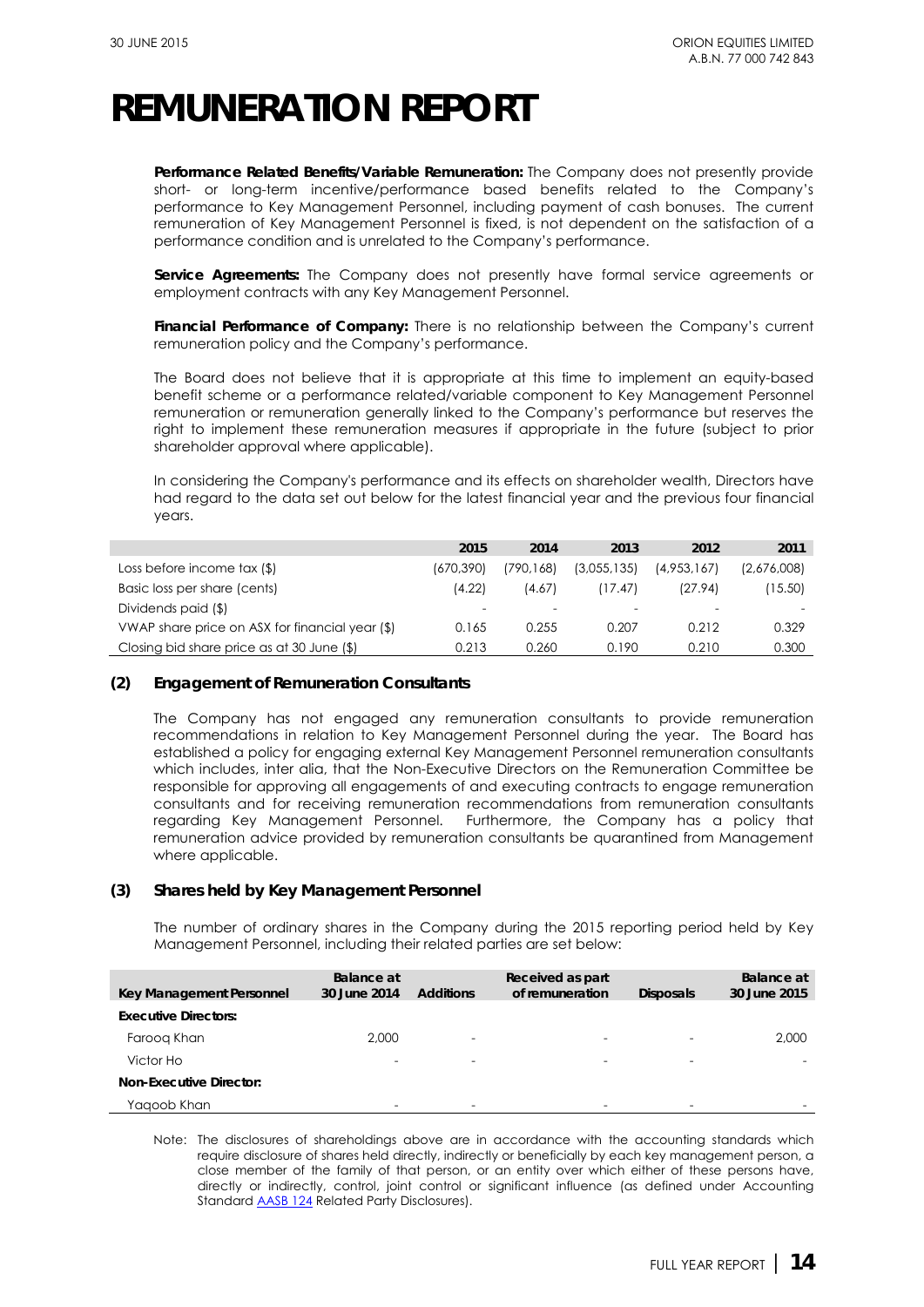# **REMUNERATION REPORT**

### **(4) Details of Remuneration of Key Management Personnel**

Details of the nature and amount of each element of remuneration of each Key Management Personnel paid or payable by the Company during the financial year are as follows:

| 2015                               |                          | <b>Short-term Benefits</b>         |                          | Post-Employment<br><b>Benefits</b> | Other Long-<br>term Benefits | Equity<br><b>Based</b>          |         |
|------------------------------------|--------------------------|------------------------------------|--------------------------|------------------------------------|------------------------------|---------------------------------|---------|
| <b>Key Management</b><br>Personnel | Performance<br>related   | Cash, salary<br>and<br>commissions | Non-cash<br>benefit      | Superannuation                     | Long service<br>leave        | <b>Shares</b><br>and<br>Options | Total   |
|                                    | %                        | \$                                 | \$                       | \$                                 | \$                           | \$                              | \$      |
| <b>Executive Directors:</b>        |                          |                                    |                          |                                    |                              |                                 |         |
| Faroog Khan                        | $\overline{\phantom{0}}$ | 238,101                            | $\overline{\phantom{0}}$ | 22,802                             | 1.923                        | $\qquad \qquad -$               | 262.826 |
| Victor Ho                          |                          | 68,750                             | $\overline{\phantom{0}}$ | 13,375                             |                              | $\overline{\phantom{0}}$        | 82,125  |
| <b>Non-Executive Director:</b>     |                          |                                    |                          |                                    |                              |                                 |         |
| Yaqoob Khan                        |                          | 29,000*                            | $\overline{\phantom{0}}$ |                                    |                              | $\overline{\phantom{a}}$        | 29,000  |

| 2014                               |                        | <b>Short-term Benefits</b>         |                          | Post-Employment<br><b>Benefits</b> | Other Long-<br>term Benefits | Equity<br><b>Based</b>                 |         |
|------------------------------------|------------------------|------------------------------------|--------------------------|------------------------------------|------------------------------|----------------------------------------|---------|
| <b>Key Management</b><br>Personnel | Performance<br>related | Cash, salary<br>and<br>commissions | Non-cash<br>benefit      | Superannuation                     | Long service<br>leave        | <b>Shares</b><br>and<br><b>Options</b> | Total   |
|                                    | %                      | \$                                 | \$                       | \$                                 | \$                           | \$                                     | \$      |
| <b>Executive Directors:</b>        |                        |                                    |                          |                                    |                              |                                        |         |
| Faroog Khan                        |                        | 213.942                            | $\overline{\phantom{0}}$ | 23,125                             | 36.058                       | $\overline{\phantom{0}}$               | 273,125 |
| Victor Ho                          |                        | 75,000                             | $\overline{\phantom{0}}$ | 6.937                              |                              | $\qquad \qquad -$                      | 81,937  |
| <b>Non-Executive Director:</b>     |                        |                                    |                          |                                    |                              |                                        |         |
| Yaqoob Khan                        |                        | 35,000*                            |                          |                                    |                              | ۰                                      | 35,000  |

\* Includes fees received for the performance of extra services or the making of special exertions at the request of the Board and for the purposes of the Company.

Victor Ho is also Company Secretary of the Company.

## **(5) Other KMP Transactions**

On 1 June 2015, Orion subsidiary, Silver Sands Developments Pty Ltd (SSD) entered into a fixed term standard form residential tenancy agreement with Director, Farooq Khan, to rent out the Property Held for Development or Resale. The lease is for a term of 12 months with the monthly rental being \$3,683.

## **(6) Other Benefits Provided to Key Management Personnel**

No Key Management Personnel has during or since the end of the 30 June 2015 financial year, received or become entitled to receive a benefit, other than a remuneration benefit as disclosed above, by reason of a contract made by the Company or a related entity with the Director or with a firm of which he is a member, or with a Company in which he has a substantial interest.

### **(7) Voting and Comments on Remuneration Report at 2014 AGM**

At the Company's most recent (2014) AGM, a resolution to adopt the prior year (2014) Remuneration Report was put to the vote and passed on a show of hands with the proxies received also indicating majority (83%) support in favour of adopting the Remuneration Report.[16](#page-16-0)  No comments were made on the Remuneration Report that was considered at the AGM.

This concludes the audited Remuneration Report.

-

<sup>16</sup> Refer Orion's ASX announcement dated 27 November 2014: [Results of 2014 Annual General Meeting](http://orionequities.com.au/sites/default/files/20141127%20OEQ%20ASX%20Results%20of%202014%20AGM.pdf)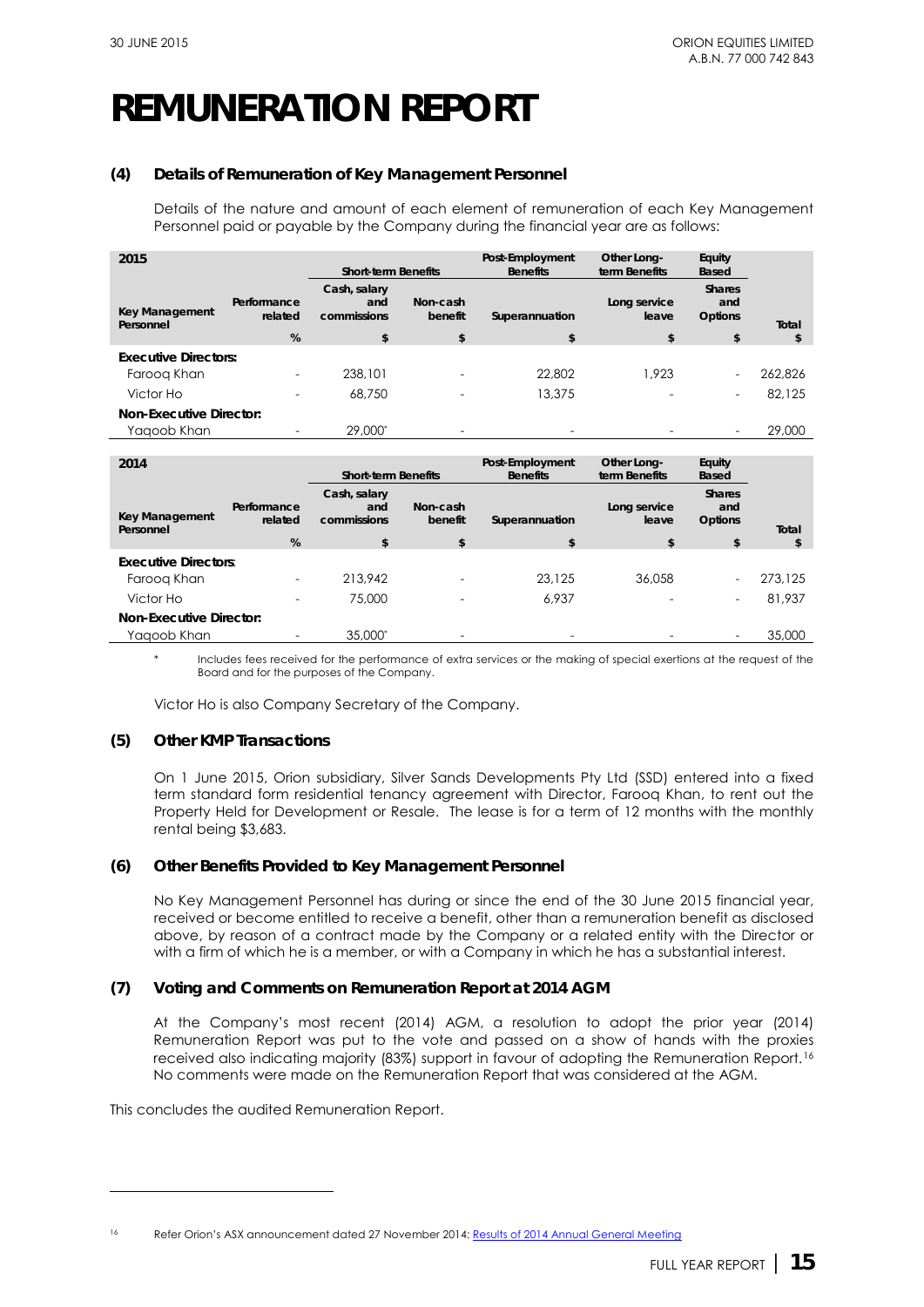## **DIRECTORS' AND OFFICERS' INSURANCE**

The Company insures Directors and Officers against liability they may incur in respect of any wrongful acts or omissions made by them in such capacity (to the extent permitted by the *Corporations Act 2001 (Cth)*) (**D&O Policy**). Details of the amount of the premium paid in respect of the insurance policies are not disclosed as such disclosure is prohibited under the terms of the contract.

## **DIRECTORS' DEEDS**

In addition to the rights of indemnity provided under the Company's Constitution (to the extent permitted by the Corporations Act), the Company has also entered into a deed with each of the Directors to regulate certain matters between the Company and each Director, both during the time the Director holds office and after the Director ceases to be an officer of the Company, including the following matters:

- (a) The Company's obligation to indemnify a Director for liabilities or legal costs incurred as an officer of the Company (to the extent permitted by the Corporations Act); and
- (b) Subject to the terms of the deed and the Corporations Act, the Company may advance monies to the Director to meet any costs or expenses of the Director incurred in circumstances relating to the indemnities provided under the deed and prior to the outcome of any legal proceedings brought against the Director.

## **LEGAL PROCEEDINGS ON BEHALF OF CONSOLIDATED ENTITY**

No person has applied for leave of a court to bring proceedings on behalf of Orion or intervene in any proceedings to which Orion is a party for the purpose of taking responsibility on behalf of Orion for all or any part of such proceedings. Orion was not a party to any such proceedings during and since the financial year.

## **AUDITOR**

Details of the amounts paid or payable by the Company to the auditor (BDO Audit (WA) Pty Ltd), for audit and non-audit (tax services) services provided during the financial year are set out below:

| <b>Audit &amp; Review Fees</b> | <b>Non-Audit Services</b> | Total    |
|--------------------------------|---------------------------|----------|
| 34,883                         | 5.858                     | 74<br>40 |

The Board is satisfied that the provision of non-audit services by the auditor during the year is compatible with the general standard of independence for auditors imposed by the *Corporations Act 2001 (Cth).* The Board is satisfied that the nature of the non-audit services disclosed above did not compromise the general principles relating to auditor independence as set out in APES 110 Code of Ethics for Professional Accountants, including reviewing or auditing the auditor's own work, acting in a management or decision making capacity for the Company, acting as advocate for the Company or jointly sharing economic risk and rewards.

<span id="page-16-0"></span>BDO Audit (WA) Pty Ltd continues in office in accordance with section 327B of the *Corporations Act 2001 (Cth)*.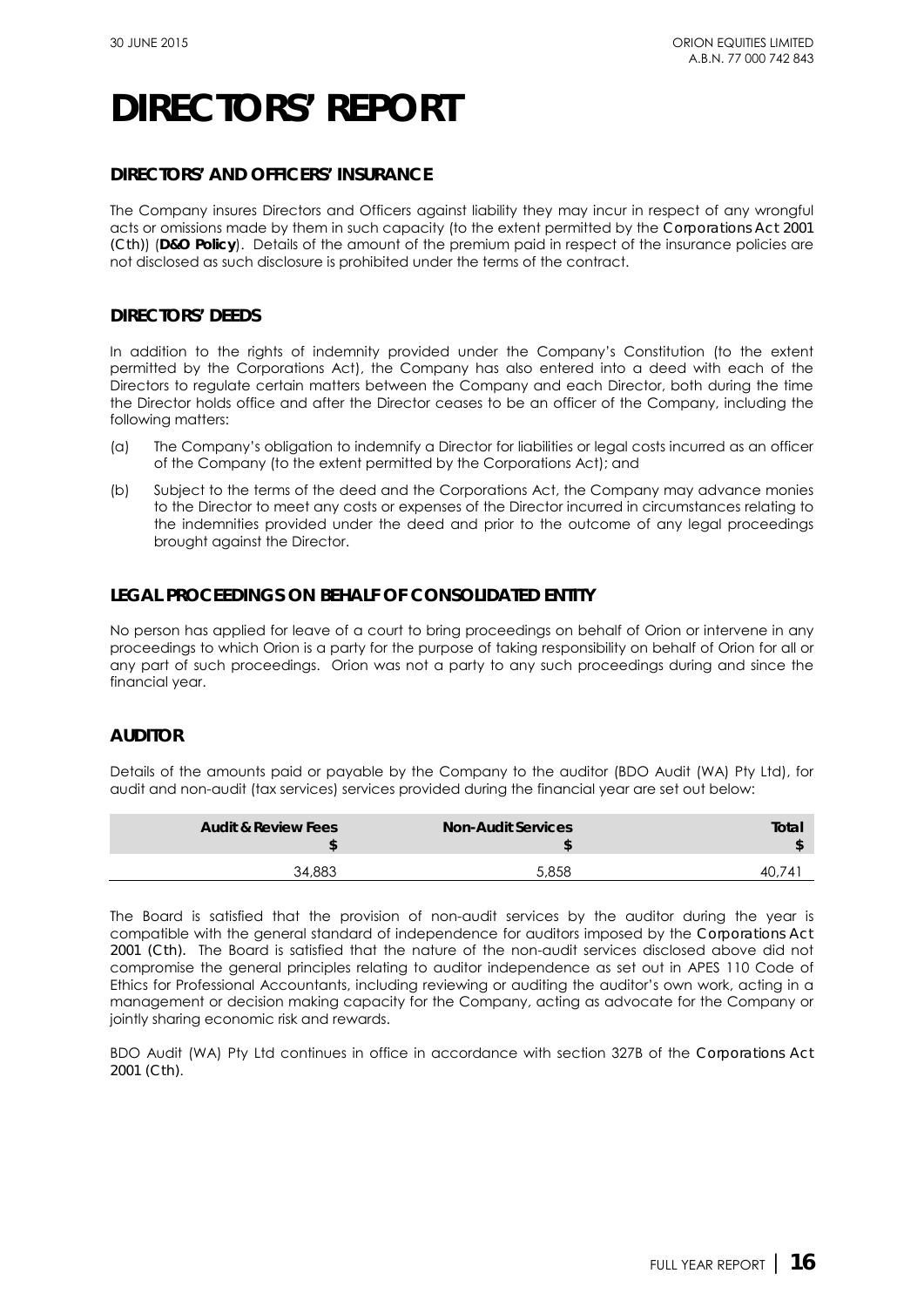## **EARLY ADOPTION OF ASX CORPORATE GOVERNANCE PRINCIPLES**

The Company updated its Corporate Governance Statement<sup>[17](#page-23-0)</sup> in accordance with the early adoption of the [Corporate Governance Principles and Recommendations](http://www.asx.com.au/documents/asx-compliance/cgc-principles-and-recommendations-3rd-edn.pdf) (3rd Edition, March 2014) issued by the ASX Corporate Governance Council in respect of the 30 June 2014 financial year, one year before the mandatory adoption date.

The Company will update its Corporate Governance Statement and ASX Appendix 4G (Key to Disclosures of Corporate Governance Principles and Recommendations) for 2015, which will be announced on ASX and uploaded to the Company's website at: uploaded to <http://orionequities.com.au/corporate-governance>

## **AUDITOR'S INDEPENDENCE DECLARATION**

A copy of the Auditor's Independence Declaration as required under section 307C of the *Corporations Act 2001 (Cth)* forms part of this Directors Report and is set out on page 18. This relates to the Audit Report, where the Auditors state that they have issued an independence declaration.

## **EVENTS SUBSEQUENT TO BALANCE DATE**

The Directors are not aware of any matters or circumstances at the date of this Directors' Report, other than those referred to in this Directors' Report (in particular, in the Review of Operations) or the financial statements or notes thereto (in particular Note 28), that have significantly affected or may significantly affect the operations, the results of operations or the state of affairs of the Company in subsequent financial years.

Signed for and on behalf of the Directors in accordance with a resolution of the Board,

**Farooq Khan Victor Ho**

**31 August 2015** 

-

Chairman **Executive Director and Company Secretary** 

<sup>17</sup> Refer Orion's ASX announcements dated 20 October 2014[: 2014 Corporate Governance Statement](http://orionequities.com.au/sites/default/files/20141024%20OEQ%20Corporate%20Governance%20Statement%20-%202014.pdf) and Appendix 4G Key to [Disclosures of Corporate Governance Principles and Recommendations"](http://orionequities.com.au/sites/default/files/20141024%20OEQ%20ASX%20Appendix%204G%20-%20Key%20to%20Disclosures%20-%20Corporate%20Governance%20Recommendations.pdf)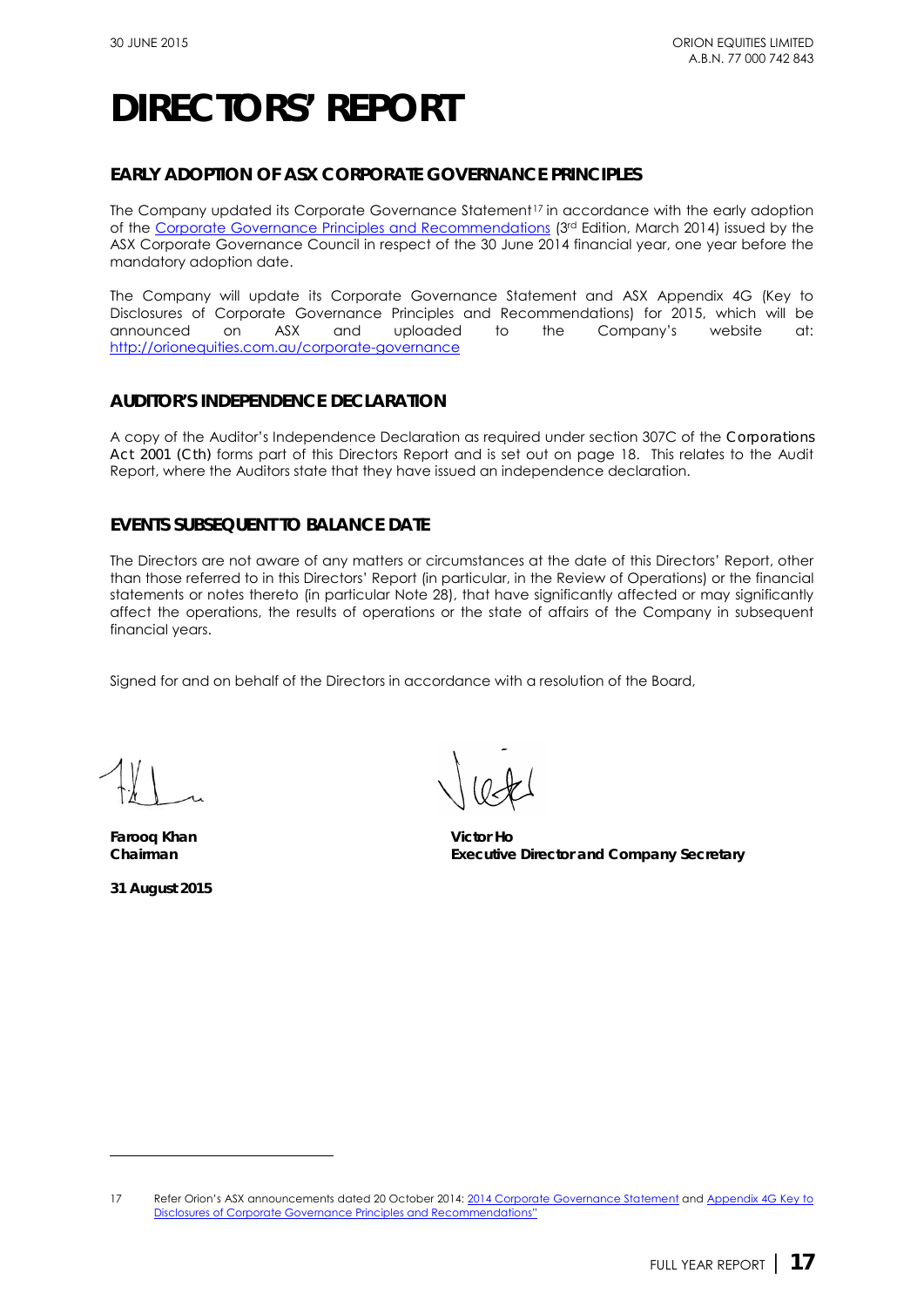

Tel: +61 8 6382 4600 Fax: +61 8 6382 4601 **www.bdo.com.au**

38 Station Street Subiaco, WA 6008 PO Box 700 West Perth WA 6872 Australia

**DECLARATION OF INDEPENDENCE BY IAN SKELTON TO THE DIRECTORS OF ORION EQUITIES LIMITED**

As lead auditor of Orion Equities Limited for the year ended 30 June 2015, I declare that, to the best of my knowledge and belief, there have been:

- 1. No contraventions of the auditor independence requirements of the *Corporations Act 2001* in relation to the audit; and
- 2. No contraventions of any applicable code of professional conduct in relation to the audit.

This declaration is in respect of Orion Equities Limited and the entities it controlled during the period.

Vel

**Ian Skelton** Director

**BDO Audit (WA) Pty Ltd** Perth, 31 August 2015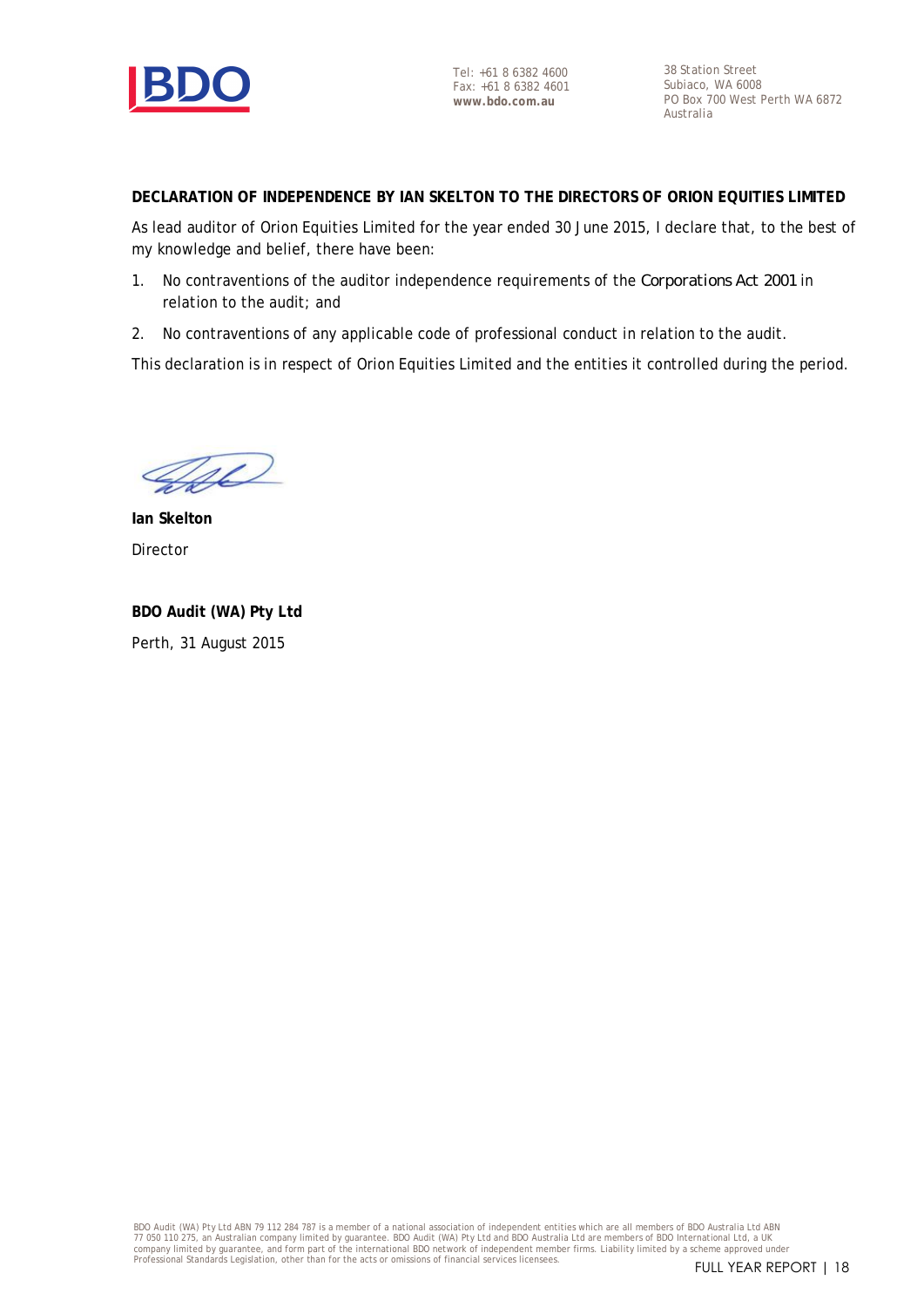## **CONSOLIDATED STATEMENT OF PROFIT OR LOSS AND OTHER COMPREHENSIVE INCOME for the year ended 30 June 2015**

|                                                                                            |                | 2015       | 2014       |
|--------------------------------------------------------------------------------------------|----------------|------------|------------|
|                                                                                            | <b>Note</b>    |            |            |
| Revenue                                                                                    | $\overline{2}$ | 62,968     | 88,971     |
| Other                                                                                      |                |            |            |
| Net gain on financial assets at fair value through profit or loss                          |                | 136,759    |            |
| Share of net profit of Associate                                                           | 11             |            | 222,481    |
| Reversal of impairment - olive grove land                                                  |                | 101,296    |            |
| Other income                                                                               |                | 2,034      | 12,619     |
| <b>TOTAL REVENUE AND INCOME</b>                                                            |                | 303,057    | 324,071    |
| <b>EXPENSES</b>                                                                            | $\overline{2}$ |            |            |
| Net loss on financial assets at fair value through profit or loss                          |                |            | (51, 722)  |
| Share of net loss of Associate                                                             | 11             | (73, 783)  |            |
| Cost of goods sold in relation to olive oil operations                                     |                |            | (11, 209)  |
| Olive grove operation expenses                                                             |                | (71,808)   | (183,073)  |
| Revaluation loss on property held for development or resale                                |                | (140,000)  |            |
| <b>Land Operation Expenses</b>                                                             |                | (7, 217)   | (7,690)    |
| Personnel expenses                                                                         |                | (559, 781) | (561, 868) |
| Occupancy expenses                                                                         |                | (53, 471)  | (65, 767)  |
| Corporate expenses                                                                         |                | (27,628)   | (24, 152)  |
| Communication expenses                                                                     |                | (6,480)    | (5,061)    |
| Finance expenses                                                                           |                | (2,484)    | (1,936)    |
| Administration expenses                                                                    |                | (120, 296) | (90, 906)  |
| <b>LOSS BEFORE INCOME TAX</b>                                                              |                | (759, 891) | (679, 313) |
| Income tax benefit                                                                         | 3              | 89,501     |            |
| LOSS FOR THE YEAR FROM CONTINUING OPERATIONS                                               |                | (670, 390) | (679, 313) |
| Loss for the year from discontinued operations                                             | 4              |            | (110, 855) |
| <b>LOSS FOR THE YEAR</b>                                                                   |                | (670, 390) | (790, 168) |
| OTHER COMPREHENSIVE INCOME                                                                 |                |            |            |
| Revaluation of assets, net of tax                                                          |                | 208,837    |            |
| TOTAL COMPREHENSIVE LOSS FOR THE YEAR                                                      |                | (461, 553) | (790, 168) |
| Total comprehensive income for the year is attributable to:                                |                |            |            |
| Continuing operations                                                                      |                | (461, 553) | (679, 313) |
| Discontinued operations                                                                    |                |            | (110, 855) |
|                                                                                            |                | (461, 553) | (790, 168) |
|                                                                                            |                |            |            |
| Basic loss per share (cents) from continuing operations                                    | 5              | (4.22)     | (4.02)     |
| Basic loss per share (cents) from discontinuing operations                                 |                |            | (0.66)     |
| Basic loss per share (cents) attributable to the ordinary<br>equity holders of the Company |                | (4.22)     | (4.67)     |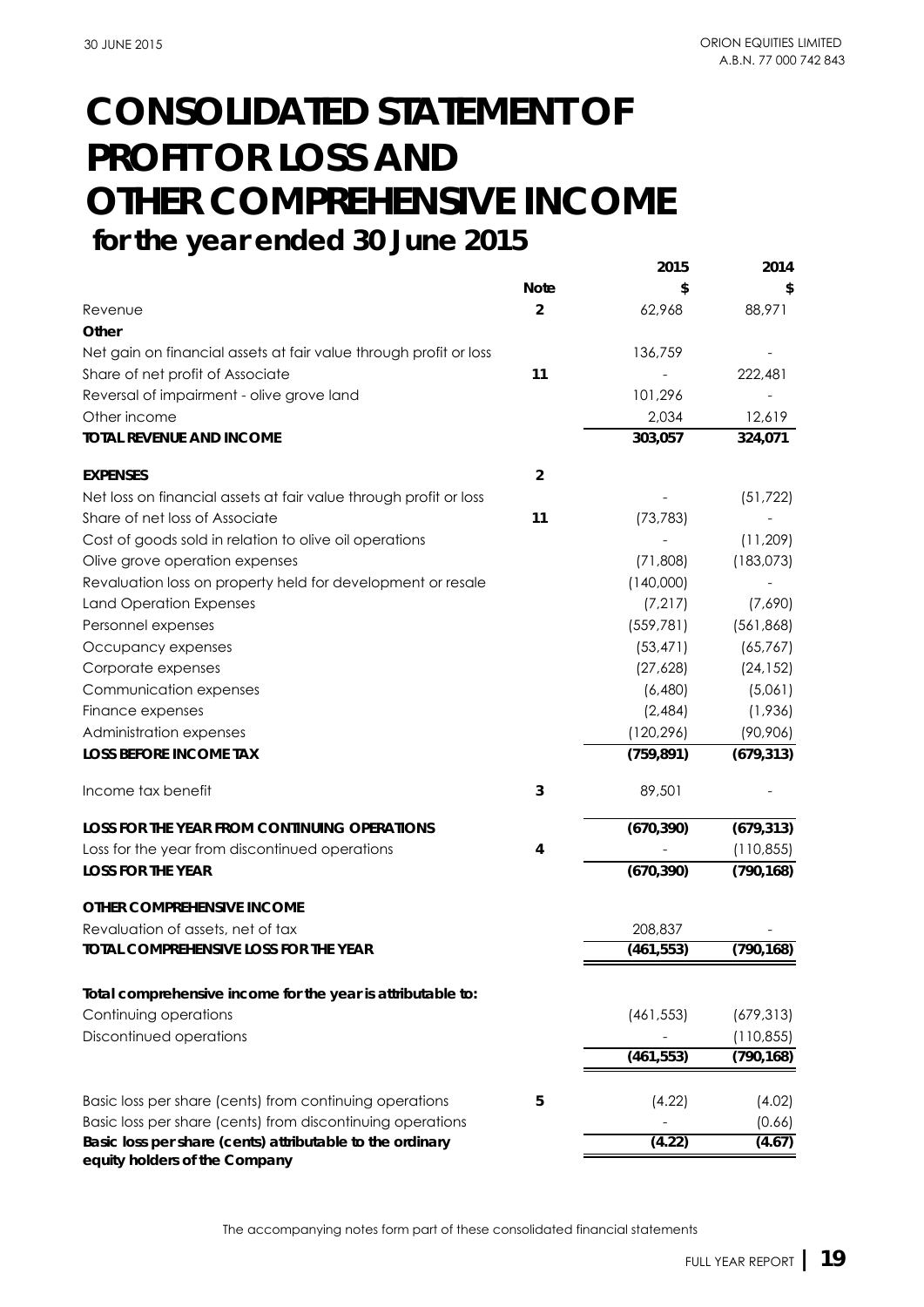## **CONSOLIDATED STATEMENT as at 30 June 2015 OF FINANCIAL POSITION**

|                                                       | <b>Note</b> | 2015           | 2014           |
|-------------------------------------------------------|-------------|----------------|----------------|
| <b>CURRENT ASSETS</b>                                 |             | \$             | S              |
| Cash and cash equivalents                             | 6           | 140,807        | 601,690        |
| Financial assets at fair value through profit or loss | 7           | 1,162,119      | 918,362        |
| Trade and other receivables                           | 8           | 6,234          | 136,941        |
| Other current assets                                  | 9           | 4,828          | 4,892          |
| <b>TOTAL CURRENT ASSETS</b>                           |             | 1,313,988      | 1,661,885      |
| <b>NON CURRENT ASSETS</b>                             |             |                |                |
| Trade and other receivables                           | 8           | 18,333         |                |
| Property held for development or resale               | 10          | 1,350,000      | 1,490,000      |
| Investment in Associate entity                        | 11          | 3,510,526      | 3,892,016      |
| Property, plant and equipment                         | 12          | 1,990,616      | 1,637,919      |
| Olive trees                                           | 13          | 65,500         | 65,500         |
| Intangible assets                                     | 14          |                |                |
| Deferred tax asset                                    | 17          | 179,424        | 98,600         |
| <b>TOTAL NON CURRENT ASSETS</b>                       |             | 7,114,399      | 7,184,035      |
| <b>TOTAL ASSETS</b>                                   |             | 8,428,387      | 8,845,920      |
| <b>CURRENT LIABILITIES</b>                            |             |                |                |
| Trade and other payables                              | 15          | 119,290        | 143,569        |
| Provisions                                            | 16          | 36,572         | 38,602         |
| <b>TOTAL CURRENT LIABILITIES</b>                      |             | 155,862        | 182, 171       |
| <b>NON CURRENT LIABILITIES</b>                        |             |                |                |
| Deferred tax liability                                | 17          | 179,424        | 98,600         |
| <b>TOTAL NON CURRENT LIABILITIES</b>                  |             | 179,424        | 98,600         |
| <b>TOTAL LIABILITIES</b>                              |             | 335,286        | 280,771        |
| <b>NET ASSETS</b>                                     |             | 8,093,101      | 8,565,149      |
| <b>EQUITY</b>                                         |             |                |                |
| <b>Issued capital</b>                                 | 18          | 18,854,714     | 18,865,209     |
| Reserves                                              | 19          | 436,643        | 227,806        |
| <b>Accumulated losses</b>                             |             | (11, 198, 256) | (10, 527, 866) |
| <b>TOTAL EQUITY</b>                                   |             | 8,093,101      | 8,565,149      |

The accompanying notes form part of these consolidated financial statements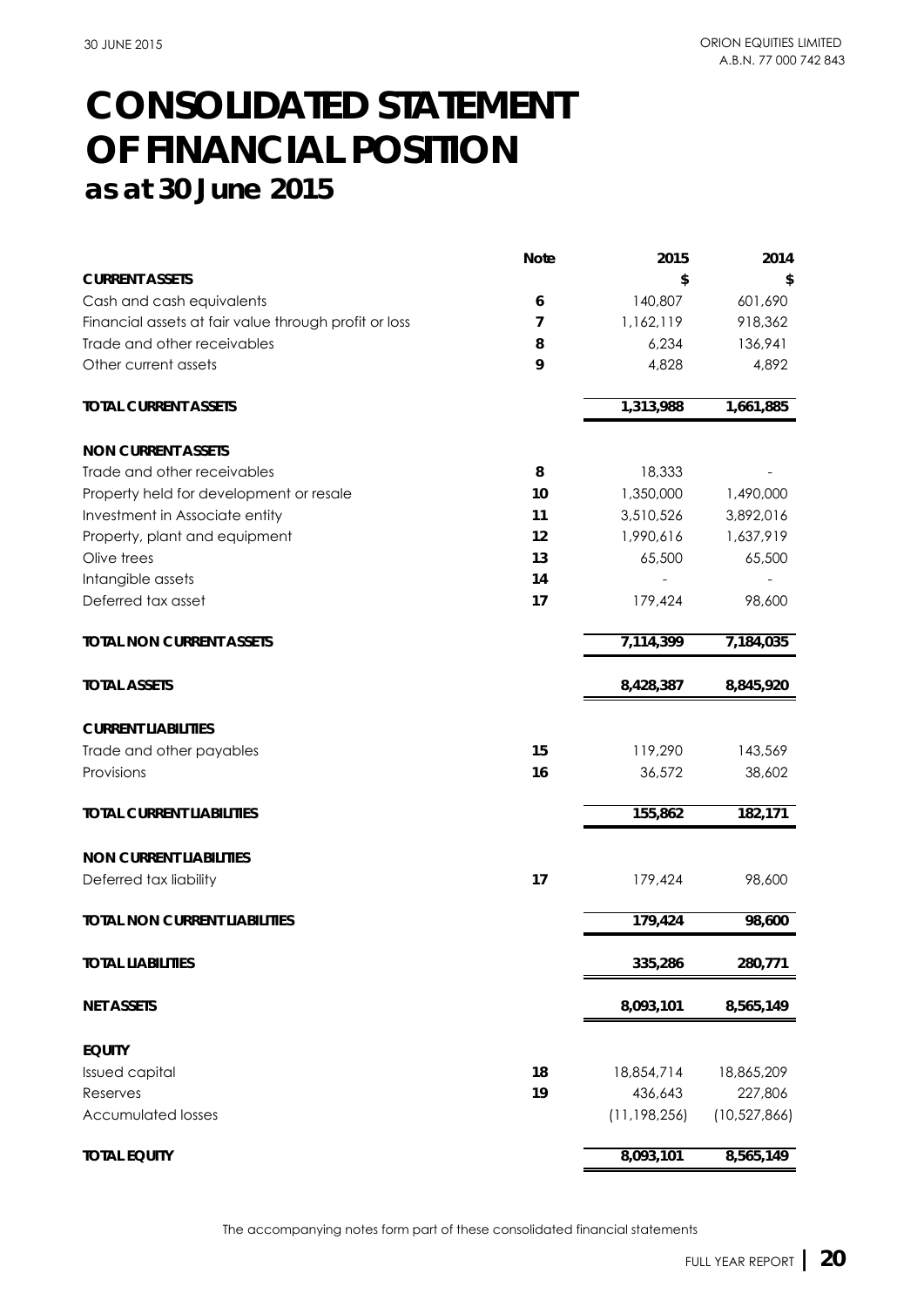## **for the year ended 30 June 2015 CONSOLIDATED STATEMENT OF CHANGES IN EQUITY**

|                                                       |             | <b>Issued capital</b>    | <b>Reserves</b> | Accumulated<br>losses | Total      |
|-------------------------------------------------------|-------------|--------------------------|-----------------|-----------------------|------------|
|                                                       |             |                          |                 |                       |            |
|                                                       | <b>Note</b> | \$                       | \$              | \$                    | \$         |
| <b>BALANCE AT 1 JULY 2013</b>                         |             | 19,374,007               | 227,806         | (9,737,698)           | 9,864,115  |
| Loss for the year                                     |             |                          |                 | (790, 168)            | (790, 168) |
| Other comprehensive income                            |             |                          |                 |                       |            |
| Total comprehensive loss for the year                 |             |                          |                 | (790, 168)            | (790, 168) |
| Transactions with owners in their capacity as owners: |             |                          |                 |                       |            |
| Share buy-back                                        | 18          | (217, 638)               |                 |                       | (217, 638) |
| <b>BALANCE AT 30 JUNE 2014</b>                        |             | 19,156,369               | 227,806         | (10, 527, 866)        | 8,856,309  |
|                                                       |             |                          |                 |                       |            |
| <b>BALANCE AT 1 JULY 2014</b>                         |             | 18,865,209               | 227,806         | (10,527,866)          | 8,565,149  |
| Loss for the year                                     |             |                          |                 | (670, 390)            | (670, 390) |
| Other comprehensive income                            |             |                          | 208,837         |                       | 208,837    |
| Total comprehensive loss for the year                 |             | $\overline{\phantom{a}}$ | 208,837         | (670, 390)            | (461, 553) |
| Transactions with owners in their capacity as owners: |             |                          |                 |                       |            |
| Share buy-back                                        | 18          | (10, 495)                |                 |                       | (10, 495)  |
| <b>BALANCE AT 30 JUNE 2015</b>                        |             | 18,854,714               | 436,643         | (11, 198, 256)        | 8,093,101  |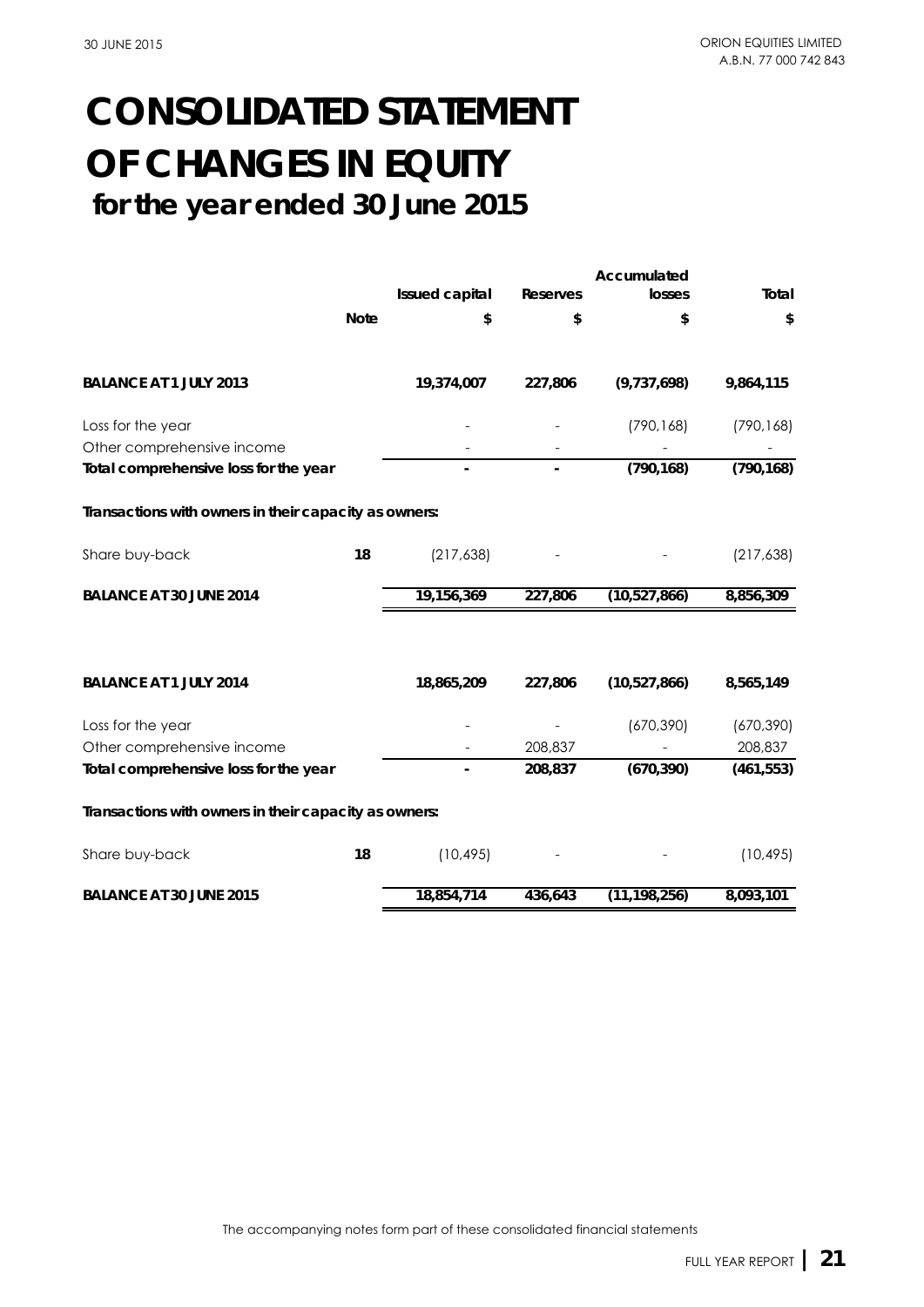## **CONSOLIDATED STATEMENT OF CASH FLOWS for the year ended 30 June 2015**

|                                                                   | <b>Note</b> | 2015       | 2014        |
|-------------------------------------------------------------------|-------------|------------|-------------|
|                                                                   |             | \$         | \$          |
| <b>CASH FLOWS FROM OPERATING ACTIVITIES</b>                       |             |            |             |
| Receipts from customers                                           |             | 44,200     | 152,049     |
| Dividends received                                                |             | 319,933    | 205,138     |
| Interest received                                                 |             | 6,542      | 51,433      |
| Other income received                                             |             | 2,034      |             |
| Payments to suppliers and employees                               |             | (819, 865) | (714, 158)  |
| Interest paid                                                     |             | (71)       | (303)       |
| Sale of financial assets at fair value through profit or loss     |             | 254,541    |             |
| Purchase of financial assets at fair value through profit or loss |             | (361, 539) | (250,000)   |
| Net cash used in continuing operations                            |             | (554, 225) | (555, 841)  |
| Net cash (used in)/provided by discontinued operations            | 4           | 9,369      | (216,799)   |
| <b>NET CASH USED IN OPERATING ACTIVITIES</b>                      |             | (544, 856) | (772, 640)  |
| <b>CASH FLOWS FROM INVESTING ACTIVITIES</b>                       |             |            |             |
| Proceeds from sale of olive oil operations                        | 4           | 101,994    |             |
| Return of capital received                                        |             |            | 205,138     |
| Purchase of plant and equipment                                   |             | (7, 526)   | (17,638)    |
| <b>NET CASH PROVIDED BY INVESTING ACTIVITIES</b>                  |             | 94,468     | 187,500     |
|                                                                   |             |            |             |
| <b>CASH FLOWS FROM FINANCING ACTIVITIES</b>                       |             |            |             |
| Share buy-back                                                    | 18          | (10, 495)  | (508, 798)  |
| NET CASH USED IN FINANCING ACTIVITIES                             |             | (10, 495)  | (508, 798)  |
| NET INCREASE/(DECREASE) IN CASH HELD                              |             | (460, 883) | (1,093,938) |
| Cash and cash equivalents at beginning of financial year          |             | 601,690    | 1,695,628   |
| CASH AND CASH EQUIVALENTS AT END OF FINANCIAL YEAR                |             | 140,807    | 601,690     |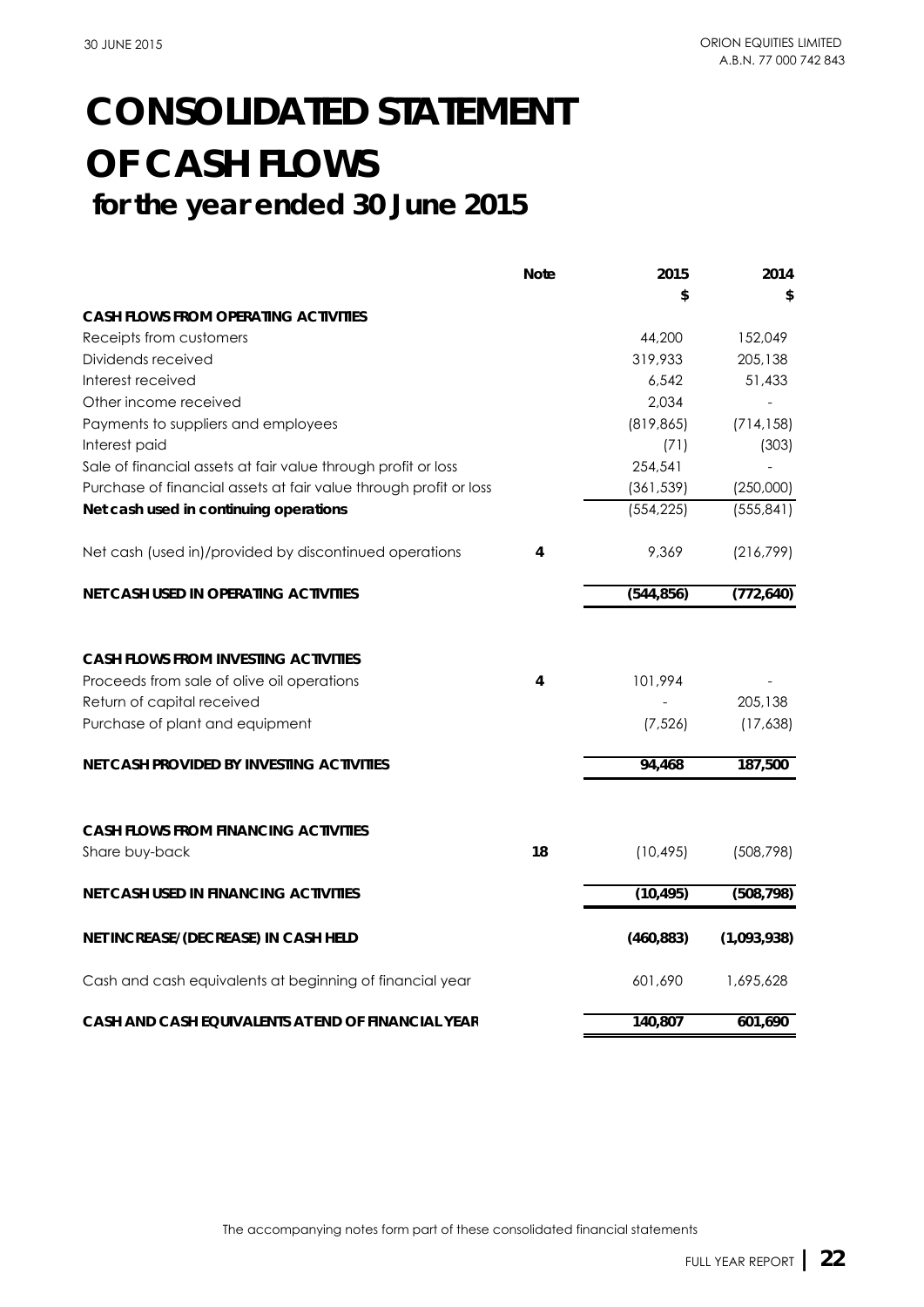### **1. SUMMARY OF ACCOUNTING POLICIES**

#### **STATEMENT OF SIGNIFICANT ACCOUNTING POLICIES**

The principal accounting policies adopted in the preparation of these financial statements are set out below. These policies have been consistently applied to all the years presented, unless otherwise stated.

The financial report includes the financial statements for the Consolidated Entity consisting of Orion Equities Limited and its subsidiaries. Orion Equities Limited is a company limited by shares, incorporated in New South Wales, Australia and whose shares are publicly traded on the Australian Securities Exchange (**ASX**).

#### **1.1. Basis of preparation**

These general purpose financial statements have been prepared in accordance with Australian Accounting Standards, other authoritative pronouncements of the Australian Accounting Standards Board, Australia Accounting Interpretations and the *Corporations Act 2001 (Cth)*, as appropriate for for-profit entities*.* 

#### *Compliance with IFRS*

The consolidated financial statements of the Consolidated Entity, Orion Equities Limited, also comply with International Financial Reporting Standards (IFRS) as issued by the International Accounting Standards Board (IASB).

#### *Reporting Basis and Conventions*

The financial report has been prepared on an accruals basis and is based on historical costs modified by the revaluation of selected non-current assets, and financial assets and financial liabilities for which the fair value basis of accounting has been applied.

#### **1.2. Principles of Consolidation**

The consolidated financial statements incorporate the assets and liabilities of the subsidiaries of Orion Equities Limited as at 30 June 2015 and the results of its subsidiaries for the year then ended. Orion Equities Limited and its subsidiaries are referred to in this financial report as the Consolidated Entity.

Subsidiaries are all entities (including structured entities) over which the Consolidated Entity has control. The Consolidated Entity controls an entity when it is exposed to, or has rights to, variable returns from its involvement with the entity and has the ability to affect those returns through its power to direct the activities of the entity. Subsidiaries are fully consolidated from the date on which control is transferred to the group. They are deconsolidated from the date that control ceases. Information on the controlled entities is contained in Note 20(b) to the financial statements.

Subsidiaries are fully consolidated from the date on which control is transferred to the group. They are de-consolidated from the date that control ceases.

<span id="page-23-0"></span>All controlled entities have a June financial year-end. All inter-company balances and transactions between entities in the Consolidated Entity, including any unrealised profits or losses, have been eliminated on consolidation.

#### *Changes in Ownership Interests*

When the Consolidated Entity ceases to have control or significant influence, any retained interest in the entity is remeasured to its fair value with the change in carrying amount recognised in profit or loss. The fair value becomes the initial carrying amount for the purposes of subsequently accounting for the retained interest as an associate or financial asset. In addition, any amounts previously recognised in other comprehensive income in respect of that entity are accounted for as if the Consolidated Entity has directly disposed of the related assets or liabilities. This may mean that amounts previously recognised in other comprehensive income are reclassified to profit or loss.

If the ownership interest in an associate is reduced but significant influence is retained, only a proportionate share<br>of the amounts previously recognised in other amounts previously recognised in other comprehensive income are reclassified to profit or loss where appropriate.

#### **1.3. Investments in Associates**

Associates are all entities over which the Consolidated Entity has significant influence but not control or joint control, generally accompanying a shareholding of between 20% and 50% of the voting rights. Investments in associates in the consolidated financial statements are accounted for using the equity method of accounting. On initial recognition investment in associates are recognised at cost, for investments which were classified as fair value through profit or loss, any gains or losses previously recognised are reversed through profit or loss. Under this method, the Consolidated Entity's share of the post-acquisition profits or losses of associates are recognised in the consolidated Statement of Profit or Loss and Other Comprehensive Income, and its share of post-acquisition movements in reserves is recognised in other comprehensive income. The cumulative post-acquisition movements are adjusted against the carrying amount of the investment. (Refer Note 11).

Dividends receivable from associates are recognised in the Company's Statement of Profit or Loss and Other Comprehensive Income, while in the Statement of Financial Position they reduce the carrying amount of the investment. When the Consolidated Entity's share of losses in an associate equals or exceeds its interest in the associate, including any other unsecured long-term receivables, the Consolidated Entity does not recognise further losses, unless it has incurred obligations or made payments on behalf of the associate.

Unrealised gains on transactions between the Consolidated Entity and its associates are eliminated to the extent of the Consolidated Entity's interest in the associates. Unrealised losses are also eliminated unless the transaction provides evidence of an impairment of the asset transferred. Accounting policies of associates have been changed where necessary to ensure consistency with the policies adopted by the Consolidated Entity. All associated entities have a June financial year-end.

#### **1.4. Segment Reporting**

Operating segments are presented using the 'management approach', where the information presented is on the same basis as the internal reports provided to the Chief Operating Decision Makers (**CODM**). The CODM is responsible for the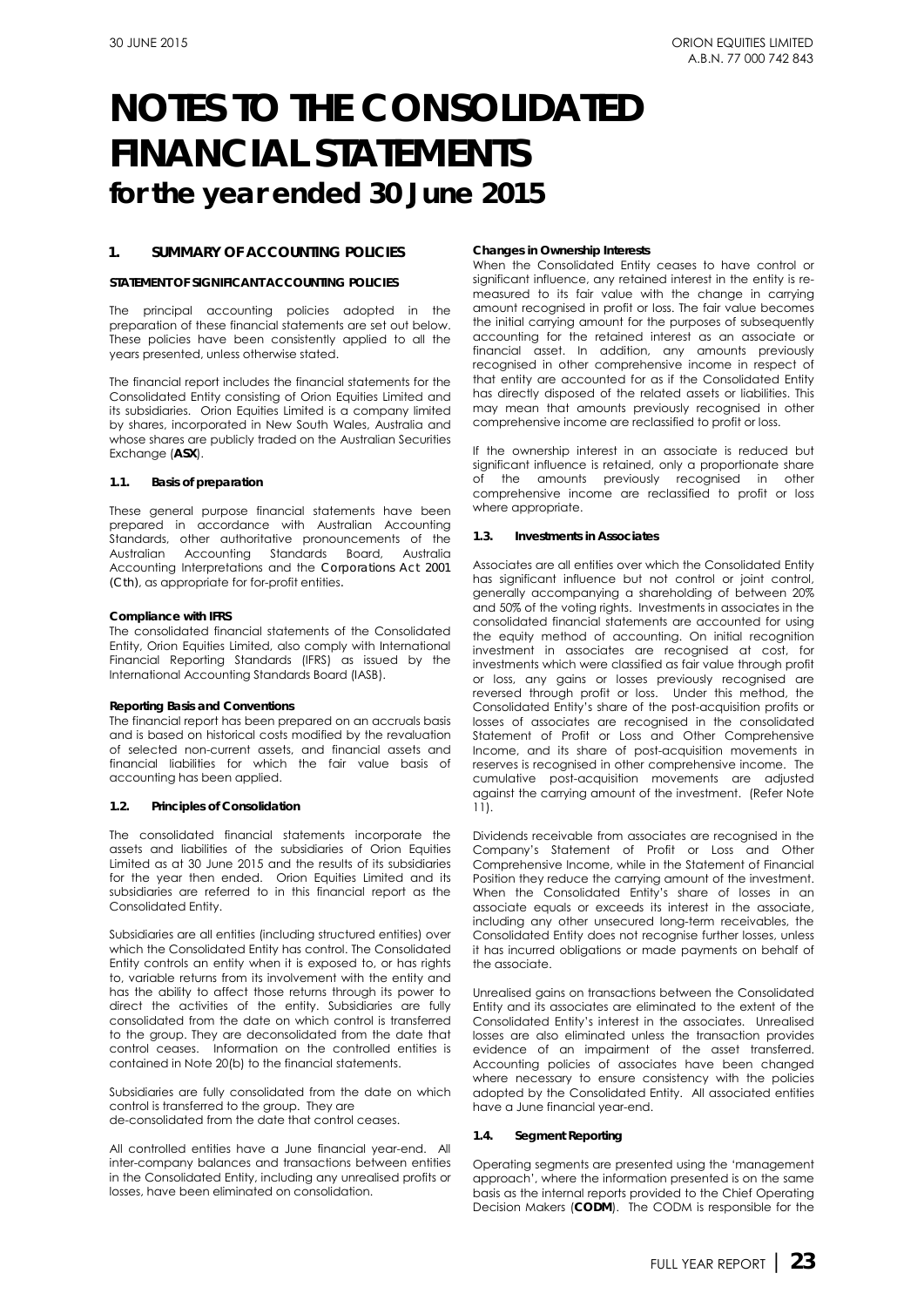allocation of resources to operating segments and assessing their performance.

#### **1.5. Revenue Recognition**

Revenue is measured at the fair value of the consideration received or receivable. Revenue is recognised to the extent that it is probable that the economic benefits will flow to the Consolidated Entity and the revenue can be reliably measured. All revenue is stated net of the amount of goods and services tax (**GST**) except where the amount of GST incurred is not recoverable from the Australian Tax Office. The following specific recognition criteria must also be met before revenue is recognised:

#### *Sale of Goods and Disposal of Assets*

Revenue from the sale of goods and disposal of other assets is recognised when the Consolidated Entity has passed control of the goods or other assets to the buyer.

#### *Contributions of Assets*

Revenue arising from the contribution of assets is recognised when the Consolidated Entity gains control of the asset or the right to receive the contribution.

#### *Interest Revenue*

Interest revenue is recognised on a proportional basis taking into account the interest rates applicable to the financial assets.

#### *Dividend Revenue*

Dividend revenue is recognised when the right to receive a dividend has been established. The Consolidated Entity brings dividend revenue to account on the applicable ex-dividend entitlement date.

#### *Other Revenues*

Other revenues are recognised on a receipts basis.

#### **1.6. Income Tax**

The income tax expense or revenue for the period is the tax payable on the current period's taxable income based on the notional income tax rate for each taxing jurisdiction adjusted by changes in deferred tax assets and liabilities attributable to temporary differences between the tax bases of assets and liabilities and their carrying amounts in the financial statements, and to unused tax losses (if applicable).

Deferred tax assets and liabilities are recognised for temporary differences at the tax rates expected to apply when the assets are recovered or liabilities are settled, based on those tax rates which are enacted or substantively enacted for each taxing jurisdiction. The relevant tax rates are applied to the cumulative amounts of deductible and taxable temporary differences to measure the deferred tax asset or liability. An exception is made for certain temporary differences arising from the initial recognition of an asset or a liability. No deferred tax asset or liability is recognised in relation to these temporary differences if they arose in a transaction, other than a business combination, that at the time of the transaction did not affect either accounting profit or taxable profit or loss.

Deferred tax assets are recognised for deductible temporary differences and unused tax losses only if it is probable that future taxable amounts will be available to

utilise those temporary differences and losses. The amount of deferred tax assets benefits brought to account or which may be realised in the future, is based on the assumption that no adverse change will occur in income taxation legislation and the anticipation that the Consolidated Entity will derive sufficient future assessable income to enable the benefit to be realised and comply with the conditions of deductibility imposed by the law.

Deferred tax liabilities and assets are not recognised for temporary differences between the carrying amount and tax bases of investments in controlled entities where the Company is able to control the timing of the reversal of the temporary differences and it is probable that the differences will not reverse in the foreseeable future.

Deferred tax assets and liabilities are offset when there is a legally enforceable right to offset current tax assets and liabilities and when the deferred tax balances relate to the same taxation authority. Current tax assets and tax liabilities are offset where the entity has a legally enforceable right to offset and intends either to settle on a net basis, or to realise the asset and settle the liability simultaneously.

Current and deferred tax balances attributable to amounts recognised directly in other comprehensive income or equity are also recognised directly in other comprehensive income or equity.

#### *Tax consolidation legislation*

The Consolidated Entity implemented the tax consolidation legislation as of 29 June 2004. The head entity, Orion Equities Limited, and the controlled entities in the tax consolidated group continue to account for their own current and deferred tax amounts. These tax amounts are measured as if each entity in the tax consolidated group continues to be a stand-alone taxpayer in its own right.

In addition to its own current and deferred tax amounts, the Company also recognises the current tax liabilities (or assets) and the deferred tax assets (as appropriate) arising from unused tax losses and unused tax credits assumed from controlled entities in the tax consolidated group.

Assets or liabilities arising under tax funding agreements within the tax consolidated entities are recognised as amounts receivable from or payable to other entities in the group.

Any differences between the amounts assumed and amounts receivable or payable under the tax funding agreement are recognised as a contribution to (or distribution from) wholly-owned tax consolidated entities.

#### **1.7. Goods and Services Tax (GST)**

Revenues, expenses and assets are recognised net of the amount of GST, except where the amount of GST incurred is not recoverable from the Australian Tax Office. In these circumstances the GST is recognised as part of the cost of acquisition of the asset or as part of an item of the expense. Receivables and payables in the Statement of Financial Position are shown inclusive of GST. Cash flows are presented in the Statement of Cash Flows on a gross basis, except for the GST component of investing and financing activities, which are disclosed as operating cash flows.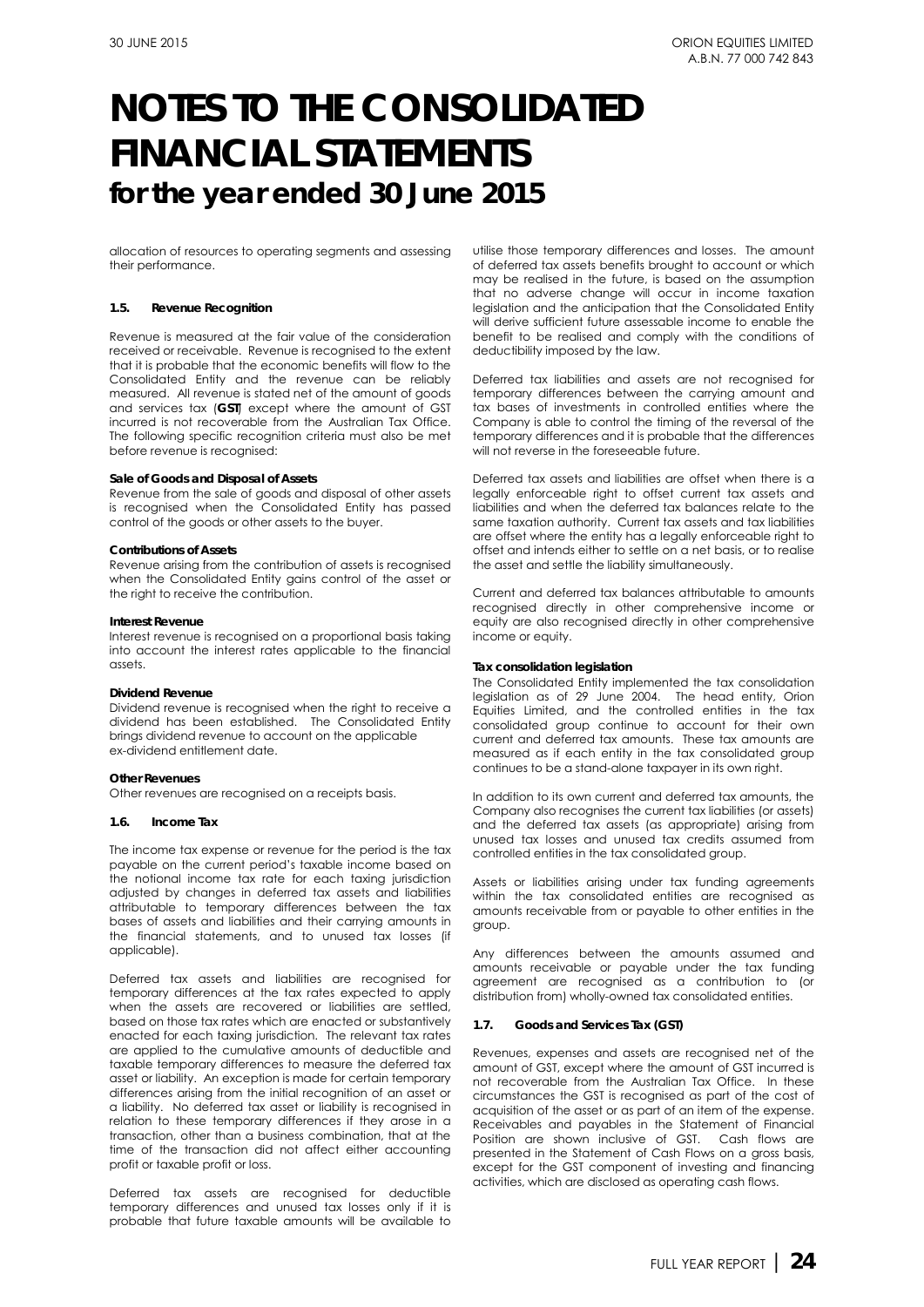#### **1.8. Employee Benefits**

#### *Short-term obligations*

Provision is made for the Consolidated Entity's liability for employee benefits arising from services rendered by employees to the Balance Date. Employee benefits that are expected to be settled within one year have been measured at the amounts expected to be paid when the liability is settled, plus related on-costs. Employee benefits payable later than one year from the Balance Date have been measured at the present value of the estimated future cash outflows to be made for those benefits. Employer superannuation contributions are made by the Consolidated Entity in accordance with statutory obligations and are charged as an expense when incurred.

#### *Other long-term employee benefit obligations*

The liability for long-service leave is recognised in the provision for employee benefits and measured as the present value of expected future payments to be made in respect of services provided by employees up to the reporting date. Consideration is given to expected future wage and salary levels, experience of employee departures and periods of service.

#### **1.9. Cash and Cash Equivalents**

Cash and cash equivalents includes cash on hand, deposits held at call with banks, other short-term highly liquid investments with original maturities of three months or less, and bank overdrafts. Bank overdrafts (if any) are shown within short-term borrowings in current liabilities on the Statement of Financial Position.

#### **1.10. Receivables**

Trade and other receivables are recorded at amounts due less any provision for doubtful debts. An estimate for doubtful debts is made when collection of the full amount is no longer probable. Bad debts are written off when considered non-recoverable.

#### **1.11. Investments and Other Financial Assets and Liabilities**

Financial instruments are initially measured at cost on trade date, which includes transaction costs, when the related contractual rights or obligations exist. Subsequent to initial recognition these instruments are measured as set out below.

#### *Financial assets at fair value through profit and loss*

A financial asset is classified in this category if acquired principally for the purpose of selling in the short term or if so designated by management and within the requirements of AASB 139: Recognition and Measurement of Financial Instruments. Realised and unrealised gains and losses arising from changes in the fair value of these assets are included in the Statement of Profit or Loss and Other Comprehensive Income in the period in which they arise.

#### *Available for sale financial assets*

Available for sale financial assets, comprising principally marketable equity securities, are non-derivatives that are either designated in this category or not classified in any other category. Realised and unrealised gains and losses arising from changes in the fair value of these assets are recognised in equity in the period in which they arise.

#### *Loans and receivables*

Loans and receivables are non-derivative financial assets with fixed or determinable payments that are not quoted in an active market and are stated at amortised cost using the effective interest rate method.

#### *Financial liabilities*

Non-derivative financial liabilities are recognised at amortised cost, comprising original debt less principal payments and amortisation.

Fair value is determined based on current bid prices for all quoted investments. Valuation techniques are applied to determine the fair value for all unlisted securities, including recent arm's length transactions, reference to similar instruments and option pricing models.

At each reporting date, the Consolidated Entity assesses whether there is objective evidence that a financial instrument has been impaired. Impairment losses are recognised in the Statement of Profit or Loss and Other Comprehensive Income.

The Consolidated Entity's investment portfolio (comprising listed and unlisted securities) is accounted for as "financial assets at fair value through profit and loss".

#### **1.12. Fair value Estimation**

The fair value of financial assets and financial liabilities must be estimated for recognition and measurement or for disclosure purposes. The fair value of financial instruments traded in active markets (such as publicly traded derivatives, and trading and available-for-sale securities) is based on quoted market prices at the Balance Date. The quoted market price used for financial assets held by the Consolidated Entity is the current bid price; the appropriate quoted market price for financial liabilities is the current ask price.

The fair value of financial instruments that are not traded in an active market (for example over-the-counter derivatives) is determined using valuation techniques, including but not limited to recent arm's length transactions, reference to similar instruments and option pricing models. The Consolidated Entity may use a variety of methods and makes assumptions that are based on market conditions existing at each Balance Date. Other techniques, such as estimated discounted cash flows, are used to determine fair value for other financial instruments.

The nominal value less estimated credit adjustments of trade receivables and payables are assumed to approximate their fair values. The fair value of financial liabilities for disclosure purposes is estimated by discounting the future contractual cash flows at the current market interest rate that is available to the Consolidated Entity for similar financial instruments.

The Consolidated Entity's investment portfolio (comprising listed and unlisted securities) is accounted for as "financial assets at fair value through profit and loss" and is carried at fair value based on the quoted last bid prices at the reporting date (refer Note 7).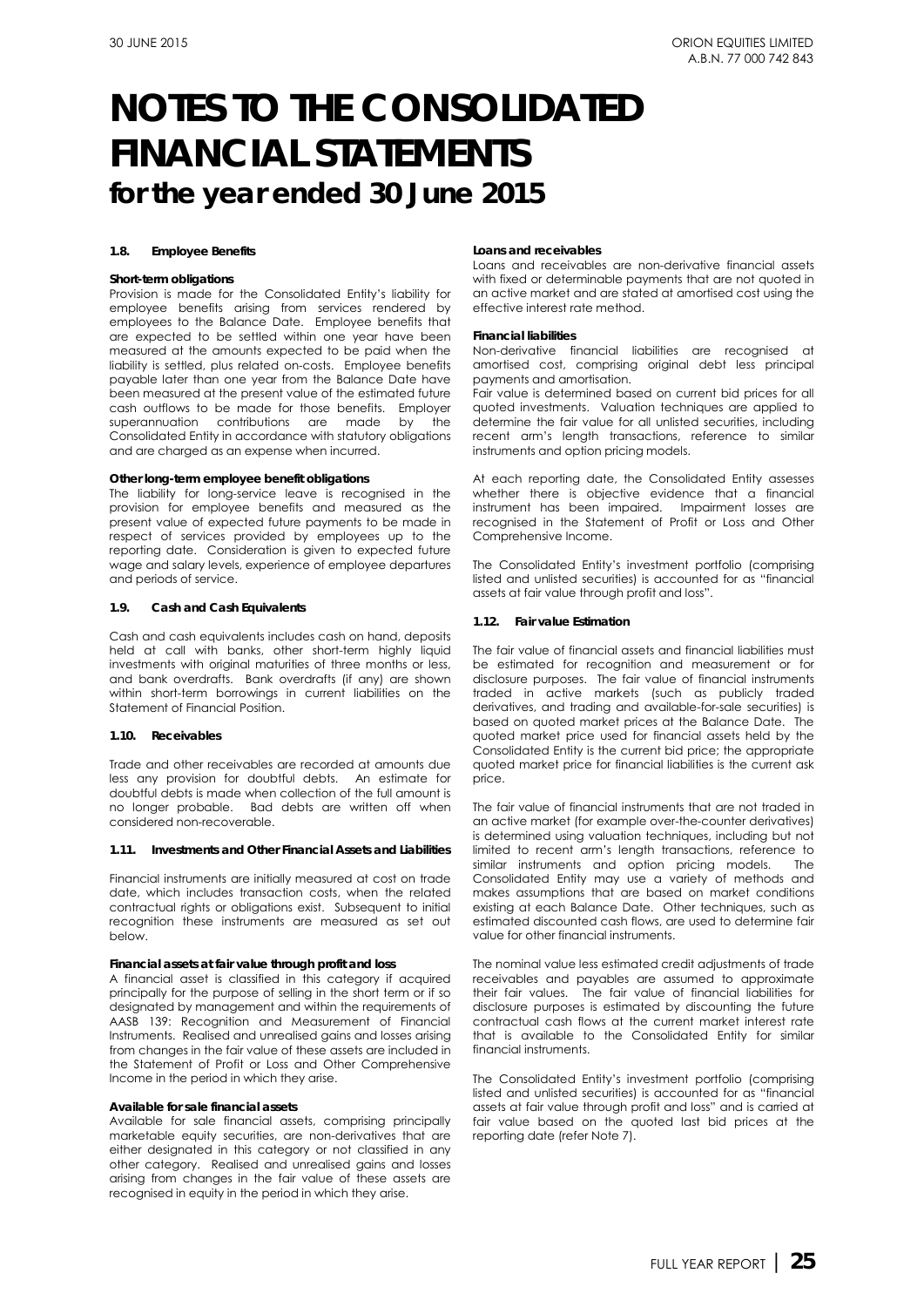#### **1.13. Property held for Resale**

Property held for development and sale is valued at the lower of cost and net realisable value. Cost includes the cost of acquisition, development, borrowing costs and holding costs until completion of development. Finance costs and holding charges incurred after development are expensed. Profits are brought to account on the signing of an unconditional contract of sale.

#### **1.14. Property, Plant and Equipment**

All plant and equipment are stated at historical cost less accumulated depreciation and impairment losses. Historical cost includes expenditure that is directly attributable to the acquisition of the items.

Freehold land and the water licence are not depreciated. Increases in the carrying amounts arising on revaluation of land and water licence are recognised, net of tax, in other comprehensive income and accumulated in reserves in equity. To the extent that the increase reverses a decrease previously recognised in profit or loss, the increase is first recognised in profit or loss. Decreases that reverse previous increases of the same asset are first recognised in other comprehensive income to the extent of the remaining surplus attributable to the asset; all other decreases are charged to profit or loss. It is shown at fair value, based on periodic valuations by external, independent valuers.

The carrying amount of plant and equipment is reviewed annually by Directors to ensure it is not in excess of the recoverable amount from these assets. The recoverable amount is assessed on the basis of the expected net cash flows that will be received from the asset's employment and subsequent disposal. The expected net cash flows have been discounted to their present value in determining the recoverable amount.

Subsequent costs are included in the asset's carrying amount or recognised as a separate asset, as appropriate, only when it is probable that future economic benefits associated with the item will flow to the Consolidated Entity and the cost of the item can be measured reliably. All other repairs and maintenance are charged to the Statement of Profit or Loss and Other Comprehensive Income during the financial period in which they are incurred.

The depreciation rates used for each class of depreciable asset are:

| <b>Class of Fixed Asset</b> | Rate        | Method            |
|-----------------------------|-------------|-------------------|
| <b>Buildinas</b>            | 7.5%        | Diminishing Value |
| Plant and Equipment         | $5 - 75%$   | Diminishing Value |
| Leasehold Improvements      | $7.5 - 15%$ | Diminishing Value |

The assets' residual values and useful lives are reviewed, and adjusted if appropriate, at each Balance Date. An asset's carrying amount is written down immediately to its recoverable amount if the asset's carrying amount is greater than its estimated recoverable amount.

Gains and losses on disposals are determined by comparing proceeds with carrying amount. These are included in the profit or loss. When revalued assets are sold, amounts included in the revaluation reserve relating to that asset are transferred to retained earnings.

#### **1.15. Impairment of Assets**

At each reporting date, the Consolidated Entity reviews the carrying values of its tangible and intangible assets to determine whether there is any indication that those assets have been impaired. If such an indication exists, the recoverable amount of the asset, being the higher of the asset's fair value less costs to sell and value in use, is compared to the asset's carrying value. Any excess of the asset's carrying value over its recoverable amount is expensed to the profit or loss. Impairment testing is performed annually for goodwill and intangible assets with indefinite lives. Where it is not possible to estimate the recoverable amount of an individual asset, the Consolidated Entity estimates the recoverable amount of the cash-generating unit to which the asset belongs.

#### **1.16. Payables**

These amounts represent liabilities for goods and services provided to the Consolidated Entity prior to the end of the financial year which are unpaid. The amounts are unsecured and are usually paid within 30 days of recognition.

#### **1.17. Provisions**

Provisions for legal claims, service warranties and make good obligations are made where the Consolidated Entity has a present legal or constructive obligation as a result of past events, it is probable that an outflow of resources will be required to settle the obligation and the amount has been reliably estimated. Provisions are not recognised for future operating losses.

#### **1.18. Issued Capital**

Ordinary shares are classified as equity. Incremental costs directly attributable to the issue of new shares or options are shown in equity as a deduction, net of tax, from the proceeds. Incremental costs directly attributable to the issue of new shares or options for the acquisition of a business, are included in the cost of the acquisition as part of the purchase consideration.

#### **1.19. Earnings Per Share**

#### *Basic Earnings per share*

Is determined by dividing the operating result after income tax by the weighted average number of ordinary shares on issue during the financial period.

#### *Diluted Earnings per share*

Adjusts the figures used in the determination of basic earnings per share by taking into account amounts unpaid on ordinary shares and any reduction in earnings per share that will probably arise from the exercise of options outstanding during the financial period.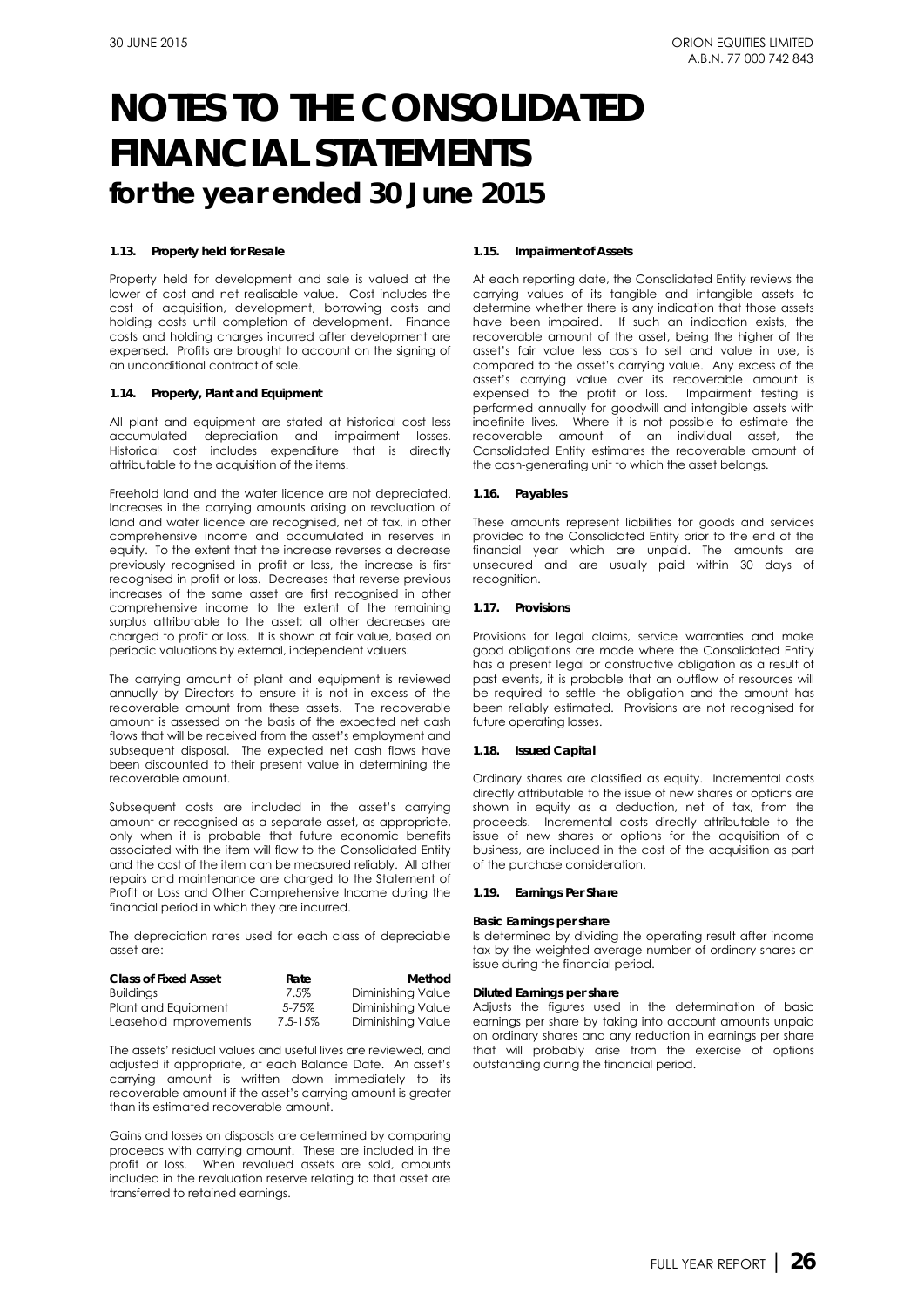#### **1.20. Inventories**

#### *Raw materials and stores, work in progress and finished goods*

Raw materials and stores, work in progress and finished goods are stated at the lower of cost and net realisable value. Cost comprises direct materials, direct labour and an appropriate proportion of variable and fixed overhead expenditure, the latter being allocated on the basis of normal operating capacity. They include the transfer from equity of any gains or losses on qualifying cash flow hedges relating to purchases of raw materials. Costs are assigned to individual items of inventory on the basis of weighted average costs. Costs of purchased inventory are determined after deducting rebates and discounts. Net realisable value is the estimated selling price in the ordinary course of business less the estimated costs of completion and the estimated costs necessary to make the sale.

#### *Land held for resale/capitalisation of borrowing costs*

Land held for resale is stated at the lower of cost or net realisable value. Cost is assigned by specific identification and includes the cost of acquisition, and development and borrowing costs during development. When development is completed borrowing costs and other holding charges are expensed as incurred.

Borrowing costs included in the cost of land held for resale are those costs that would have been avoided if the expenditure on the acquisition and development of the land had not been made. Borrowing costs incurred while active development is interrupted for extended periods are recognised as expenses.

#### **1.21. Leases**

Leases in which a significant portion of the risks and rewards of ownership are not transferred to the Group as lessee are classified as operating leases. Payments made under operating leases (net of any incentives received from the lessor) are charged to the profit or loss on a straight-line basis over the period of the lease.

#### **1.22. Biological Assets**

Biological assets are initially, and subsequent to initial recognition, measured at their fair value less any estimated point-of-sale costs. Gains or losses arising on initial or subsequent recognition are accounted for via the profit or loss for the period in which the gain or loss arises. Agricultural produce harvested from the biological assets is measured at its fair value less estimated point-of-sale costs at the point of harvest.

#### **1.23. Intangible Assets**

Intangible assets acquired in a business combination are initially measured at its purchase price as its fair value at the acquisition date. The revaluation method states that after the initial recognition, an intangible asset shall be carried at a revalued amount, being its fair value at the date of the revaluation less any subsequent accumulated amortisation and any subsequent accumulated impairment losses. For the purpose of revaluations under AASB 138: *Intangible Assets*, fair value is determined by reference to an active market. Revaluations shall be made with such regularity that at the end of the reporting period the carrying amount of the asset does not differ materially from its fair value.

#### **1.24. Comparative Figures**

Certain comparative figures have been adjusted to conform to changes in presentation for the current financial year.

#### **1.25. Critical accounting judgements and estimates**

The preparation of the consolidated financial statements requires Directors to make judgements and estimates and form assumptions that affect how certain assets, liabilities, revenue, expenses and equity are reported. At each reporting period, the Directors evaluate their judgements and estimates based on historical experience and on other various factors they believe to be reasonable under the circumstances, the results of which form the basis of the carrying values of assets and liabilities (that are not readily apparent from other sources, such as independent valuations). Actual results may differ from these estimates under different assumptions and conditions.

#### *Non-current assets estimated at fair value*

The Consolidated Entity carries its freehold land and attached water licence at fair value, with changes in the fair values recognised in equity. It also carries inventory (land held for development and resale) and olive trees at fair value, with changes in the fair value recognised in the Statement of Profit or Loss and Other Comprehensive Income. Independent valuations are obtained for these non-current assets every two years.

#### *Estimation of useful lives of assets*

The Consolidated Entity determines the estimated useful lives and related depreciation and amortisation charges for its property, plant and equipment. The useful lives could change significantly as a result of technical innovations, market, economic, legal environment or some other event. The depreciation and amortisation charge will increase where the useful lives are less than previously estimated lives, or technically obsolete or non-strategic assets that have been abandoned or sold will be written off or written down.

#### *Property, Plant & Equipment – Impairment Assessment*

In assessing the recoverable amount of the groups farm property, plant and equipment, management monitors the worldwide olive oil prices annually in determining if the Gingin olives should be harvested. As such the property, plant and equipment is carried at its written down value and continues to be depreciated as it is in a condition to be used to generate economic benefits to the group at such time as required and the assets are maintained in good working condition therefore their recoverable amount has been assessed to be in excess of their carrying values at reporting date.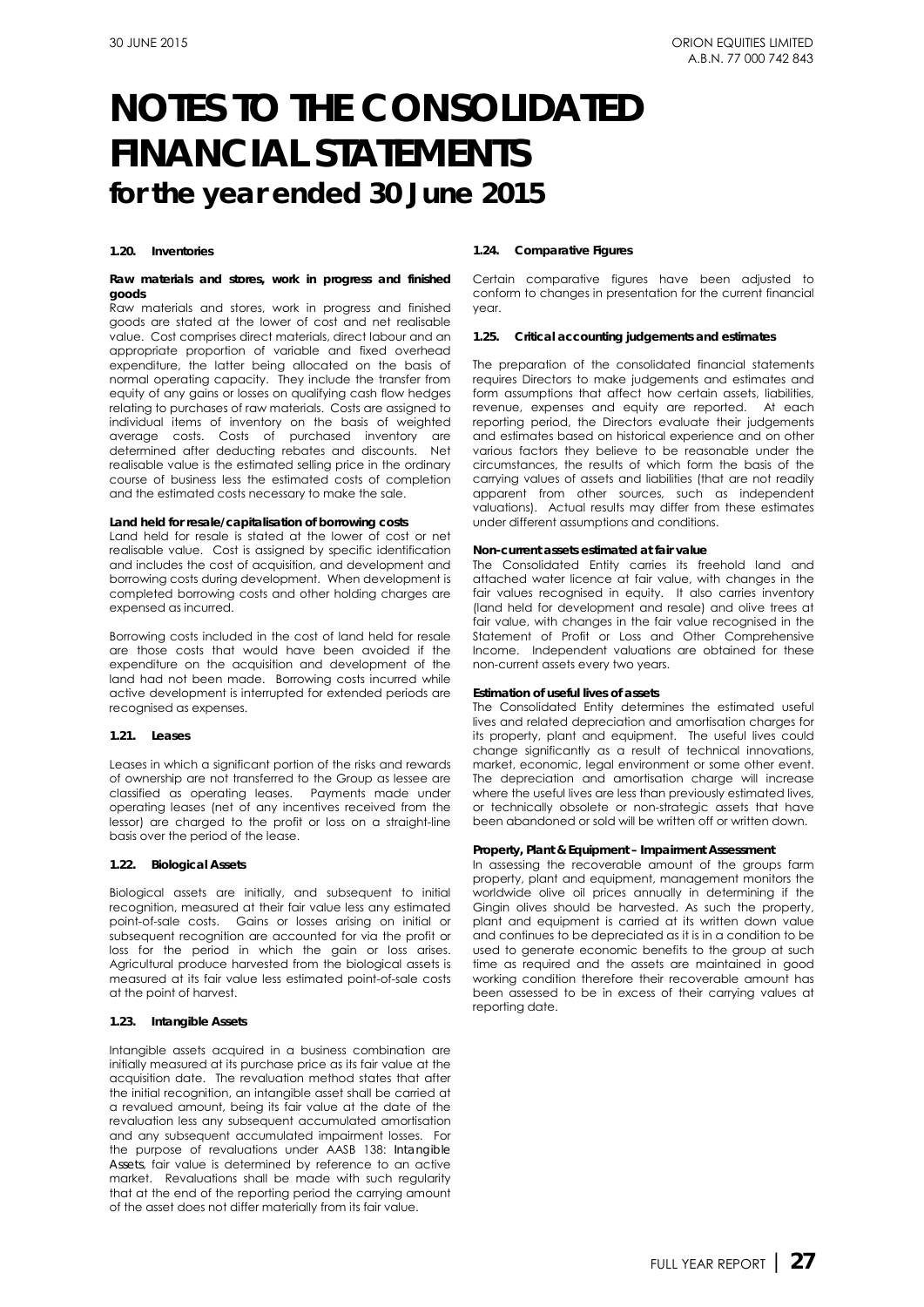#### **1.26. Summary of Accounting Standards Issued but not yet Effective**

The following new Accounting Standards and Interpretations (which have been released but not yet adopted) have no material impact on the Consolidated Entity's financial statements or the associated notes therein.

| <b>AASB</b> reference            | <b>Title and Affected</b><br>Standard(s) | Nature of Change                                                                                                                                                                                                                                                                    | <b>Application date</b>                              |
|----------------------------------|------------------------------------------|-------------------------------------------------------------------------------------------------------------------------------------------------------------------------------------------------------------------------------------------------------------------------------------|------------------------------------------------------|
| AASB 9 (issued<br>December 2014) | Financial Instruments                    | <b>Classification and measurement</b><br>AASB<br>9<br>amendments<br>classification<br>the<br>and<br>measurement of financial assets:                                                                                                                                                | Annual reporting<br>periods beginning<br>on or after |
|                                  |                                          | Financial assets will either be measured at<br>amortised cost, fair value<br>through<br>other<br>comprehensive income (FVTOCI) or fair value<br>through profit or loss (FVTPL).                                                                                                     | 1 January 2018                                       |
|                                  |                                          | Financial assets are measured at amortised cost or<br>FVTOCI if certain restrictive conditions are met. All<br>other financial assets are measured at FVTPL.                                                                                                                        |                                                      |
|                                  |                                          | All investments in equity instruments will be<br>measured at fair value. For those investments in<br>equity instruments that are not held for trading,<br>there is an irrevocable election to present gains<br>and losses in OCI. Dividends will be recognised in<br>profit or loss |                                                      |
|                                  |                                          | The following requirements have generally been<br>carried forward unchanged from AASB 139 Financial<br>Instruments: Recognition and Measurement into AASB<br>9:                                                                                                                     |                                                      |
|                                  |                                          | Classification and measurement of financial<br>liabilities, and                                                                                                                                                                                                                     |                                                      |
|                                  |                                          | Derecognition requirements for financial assets and<br>liabilities.                                                                                                                                                                                                                 |                                                      |
|                                  |                                          | However, AASB 9 requires that gains or losses on<br>financial liabilities measured at fair value are<br>recognised in profit or loss, except that the effects of<br>changes in the liability's credit risk are recognised in<br>other comprehensive income.                         |                                                      |
|                                  |                                          | Impairment<br>The new impairment model in AASB 9 is now based on<br>an 'expected loss' model rather than an 'incurred loss'<br>model.                                                                                                                                               |                                                      |
|                                  |                                          | A complex three stage model applies to debt<br>instruments at amortised cost or at fair value through<br>comprehensive income<br>other<br>for<br>recognising<br>impairment losses.                                                                                                  |                                                      |
|                                  |                                          | A simplified impairment model applies to trade<br>receivables and lease receivables with maturities that<br>are less than 12 months.                                                                                                                                                |                                                      |
|                                  |                                          | For trade receivables and lease receivables with<br>maturity longer than 12 months, entities have a choice<br>of applying the complex three stage model or the<br>simplified model.                                                                                                 |                                                      |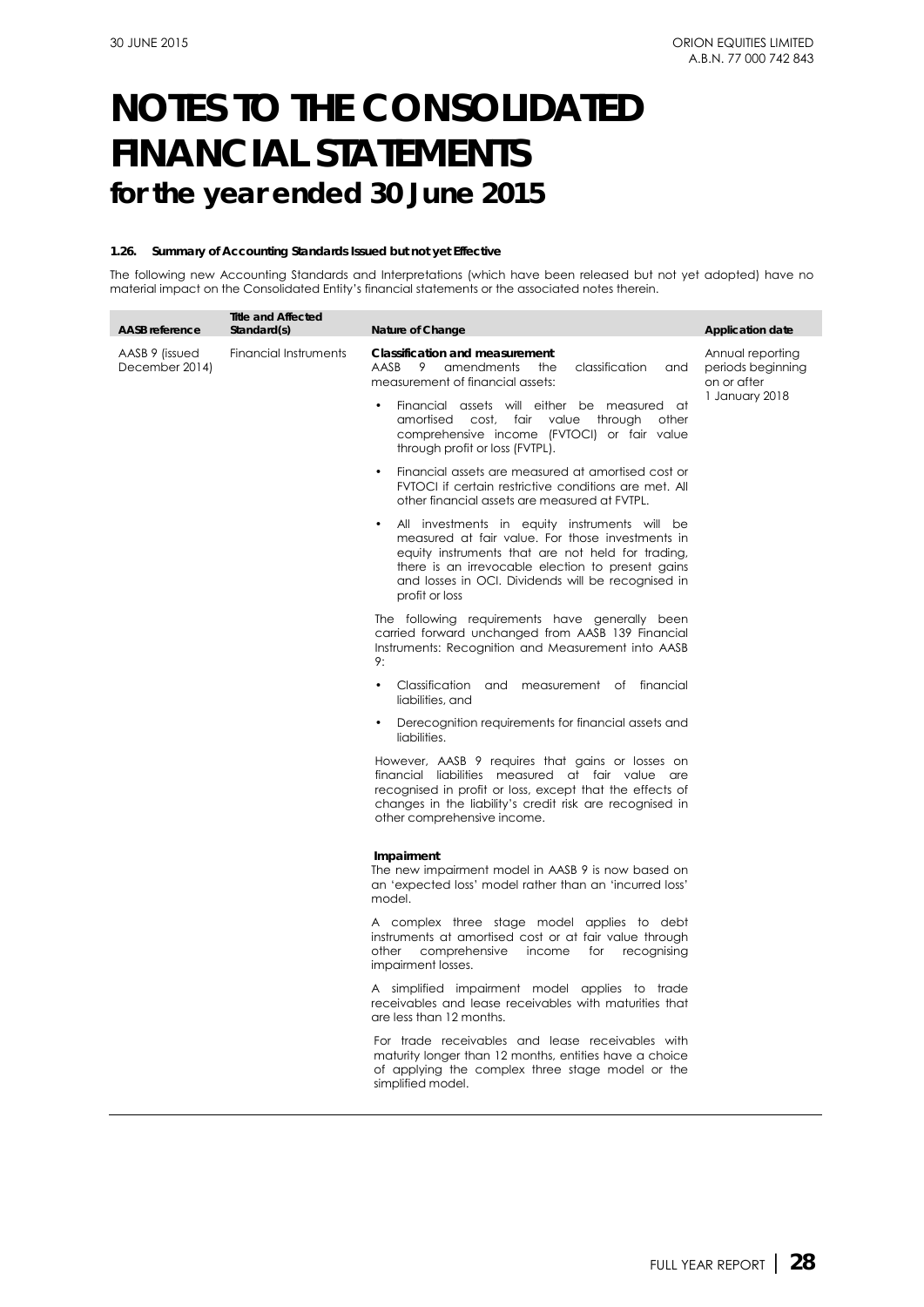| <b>AASB</b> reference                           | <b>Title and Affected</b><br>Standard(s)                                                                                                       | Nature of Change                                                                                                                                                                                                                                                                                                                                                                                                                                 | <b>Application date</b>                                                |
|-------------------------------------------------|------------------------------------------------------------------------------------------------------------------------------------------------|--------------------------------------------------------------------------------------------------------------------------------------------------------------------------------------------------------------------------------------------------------------------------------------------------------------------------------------------------------------------------------------------------------------------------------------------------|------------------------------------------------------------------------|
| AASB 2015-1<br>(issued January<br>2015          | Amendments to<br>Australian<br>Accountina<br>Standards - Annual<br>Improvements to<br>Australian<br>Accountina<br>Standards 2012-2014<br>Cycle | Non-urgent but necessary changes to standards                                                                                                                                                                                                                                                                                                                                                                                                    | Annual periods<br>beginning on or<br>after 1 January<br>2016           |
| AASB 2014-9<br><i>lissued</i><br>December 2014) | Amendments to<br>Australian<br>Accounting<br>Standards - Equity<br>Method in Separate<br><b>Financial Statements</b>                           | Currently, investments in subsidiaries, associates and<br>joint ventures are accounted for in separate financial<br>statements at cost or at fair value under AASB 139/AASB<br>9. These amendments provide an additional option to<br>account for these investments using the equity method<br>as described in AASB 128 Investments in Associates and<br>Joint Ventures.                                                                         | Annual periods<br>beginning on or<br>after 1 January<br>2016           |
| <b>IFRS 15 (issued)</b><br>June 2014)           | Revenue from<br>contracts with<br>customers                                                                                                    | An entity will recognise revenue to depict the transfer of<br>promised good or services to customers in an amount<br>that reflects the consideration to which the entity<br>expects to be entitled in exchange for those goods or<br>services. This means that revenue will be recognised<br>when control of goods or services is transferred, rather<br>than on transfer of risks and rewards as is currently the<br>case under IAS 18 Revenue. | Annual reporting<br>periods beginning<br>on or after 1<br>January 2018 |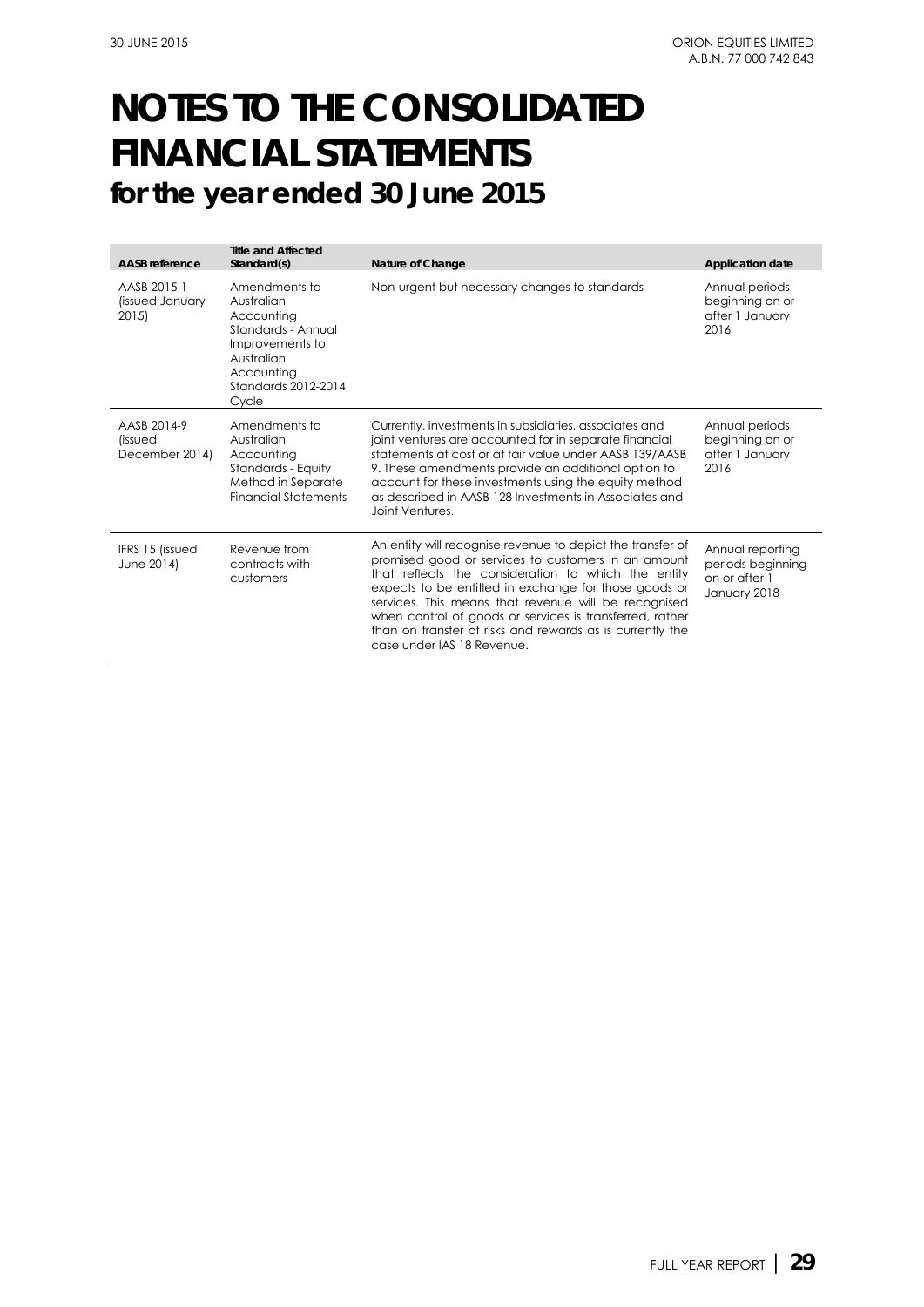### **2. LOSS FOR THE YEAR**

The Consolidated Entity's Operating Loss before Income Tax includes the following items of revenue and expense:

|                                                                   | 2015      | 2014      |
|-------------------------------------------------------------------|-----------|-----------|
| (a) Revenue                                                       | \$        |           |
| Revenue from sale of olive oil                                    |           | 5,298     |
| Rental revenue                                                    | 44,200    | 44,200    |
| Dividend revenue                                                  | 12,226    |           |
| Interest revenue                                                  | 6,542     | 39,473    |
|                                                                   | 62,968    | 88,971    |
| Other                                                             |           |           |
| Net gain on financial assets at fair value through profit or loss | 136,759   |           |
| Share of net profit of Associate                                  |           | 222,481   |
| Reversal of impairment - olive grove land                         | 101,296   |           |
| Other income                                                      | 2,034     | 12,619    |
|                                                                   | 240,089   | 235,100   |
|                                                                   | 303,057   | 324,071   |
| (b) Expenses                                                      |           |           |
| Net loss on financial assets at fair value through profit or loss |           | 51,722    |
| Share of net loss of Associate                                    | 73,783    |           |
| Olive grove operations                                            |           |           |
| Cost of goods sold                                                |           | 11,209    |
| Depreciation of olive grove assets                                | 51,602    | 64,602    |
| Net loss on disposal of brand, equipment and inventory            |           | 66,196    |
| Other expenses                                                    | 20,206    | 52,275    |
| Land operations                                                   |           |           |
| Impairment loss on property held for development or resale        | 140,000   |           |
| Other expenses                                                    | 7,217     | 7,690     |
| Salaries, fees and employee benefits                              | 559,781   | 561,868   |
| Occupancy expenses                                                | 53,471    | 65,767    |
| Finance expenses                                                  | 2,484     | 1,936     |
| Communications                                                    | 6,480     | 5,061     |
| Corporate expenses                                                |           |           |
| ASX fees                                                          | 18,059    | 15,616    |
| Share registry                                                    | 7,372     | 6,529     |
| Other corporate expenses                                          | 2,197     | 2,007     |
| Administration expenses                                           |           |           |
| Professional fees                                                 | 15,115    | 19,673    |
| Legal fees                                                        | 22,763    | 26,159    |
| Depreciation                                                      | 2,653     | 3,347     |
| Other administration expenses                                     | 79,765    | 41,727    |
|                                                                   | 1,062,948 | 1,003,384 |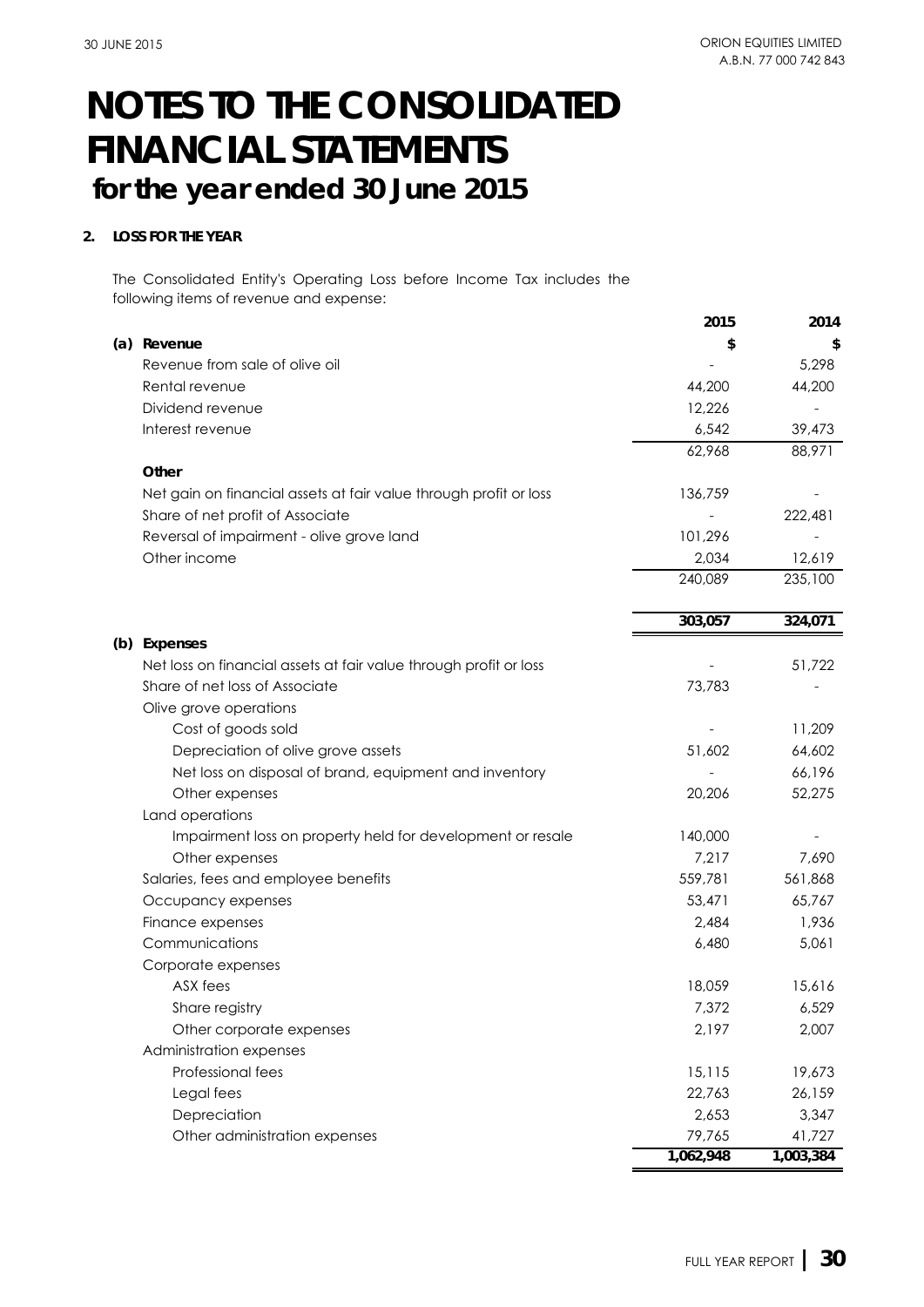| The components of tax expense/(benefit) comprise:<br>Current tax<br>Deferred tax<br>17<br>(89, 501)<br>(89, 501)<br>Income tax expense is attributable to:<br>Loss from continuing operations<br>Loss from discontinuing operations<br>The prima facie tax on operating loss before income tax is reconciled to the<br>income tax as follows:<br>(237,050)<br>(211,661)<br>Prima facie tax payable on operating loss before income tax<br>at 30% (2014: 30%)<br>Adjust tax effect of:<br>Other Assessable Income<br>132,310<br>87,916<br>7,995<br>Non-Deductible Expenses<br>7,196<br>Share of net (profit)/loss of associate<br>22,135<br>(66, 744)<br>207,883<br>Current year tax losses not brought to account<br>(39, 481)<br>(89, 501)<br>Income tax attributable to entity<br>Deferred tax recognised directly in Other Comprehensive Income<br>Revaluations of land and water licence<br>(89, 501)<br>Unrecognised deferred tax balances<br>Unrecognised deferred tax asset - revenue losses<br>2,574,842<br>2,340,374<br>Unrecognised deferred tax asset - capital losses<br>28,388<br>2,603,230<br>2,340,374 | 3. | <b>INCOME TAX EXPENSE</b> | <b>Note</b> | 2015 | 2014 |
|-----------------------------------------------------------------------------------------------------------------------------------------------------------------------------------------------------------------------------------------------------------------------------------------------------------------------------------------------------------------------------------------------------------------------------------------------------------------------------------------------------------------------------------------------------------------------------------------------------------------------------------------------------------------------------------------------------------------------------------------------------------------------------------------------------------------------------------------------------------------------------------------------------------------------------------------------------------------------------------------------------------------------------------------------------------------------------------------------------------------------|----|---------------------------|-------------|------|------|
|                                                                                                                                                                                                                                                                                                                                                                                                                                                                                                                                                                                                                                                                                                                                                                                                                                                                                                                                                                                                                                                                                                                       |    |                           |             | \$   | \$   |
|                                                                                                                                                                                                                                                                                                                                                                                                                                                                                                                                                                                                                                                                                                                                                                                                                                                                                                                                                                                                                                                                                                                       |    |                           |             |      |      |
|                                                                                                                                                                                                                                                                                                                                                                                                                                                                                                                                                                                                                                                                                                                                                                                                                                                                                                                                                                                                                                                                                                                       |    |                           |             |      |      |
|                                                                                                                                                                                                                                                                                                                                                                                                                                                                                                                                                                                                                                                                                                                                                                                                                                                                                                                                                                                                                                                                                                                       |    |                           |             |      |      |
|                                                                                                                                                                                                                                                                                                                                                                                                                                                                                                                                                                                                                                                                                                                                                                                                                                                                                                                                                                                                                                                                                                                       |    |                           |             |      |      |
|                                                                                                                                                                                                                                                                                                                                                                                                                                                                                                                                                                                                                                                                                                                                                                                                                                                                                                                                                                                                                                                                                                                       |    |                           |             |      |      |
|                                                                                                                                                                                                                                                                                                                                                                                                                                                                                                                                                                                                                                                                                                                                                                                                                                                                                                                                                                                                                                                                                                                       |    |                           |             |      |      |
|                                                                                                                                                                                                                                                                                                                                                                                                                                                                                                                                                                                                                                                                                                                                                                                                                                                                                                                                                                                                                                                                                                                       |    |                           |             |      |      |
|                                                                                                                                                                                                                                                                                                                                                                                                                                                                                                                                                                                                                                                                                                                                                                                                                                                                                                                                                                                                                                                                                                                       |    |                           |             |      |      |
|                                                                                                                                                                                                                                                                                                                                                                                                                                                                                                                                                                                                                                                                                                                                                                                                                                                                                                                                                                                                                                                                                                                       |    |                           |             |      |      |
|                                                                                                                                                                                                                                                                                                                                                                                                                                                                                                                                                                                                                                                                                                                                                                                                                                                                                                                                                                                                                                                                                                                       |    |                           |             |      |      |
|                                                                                                                                                                                                                                                                                                                                                                                                                                                                                                                                                                                                                                                                                                                                                                                                                                                                                                                                                                                                                                                                                                                       |    |                           |             |      |      |
|                                                                                                                                                                                                                                                                                                                                                                                                                                                                                                                                                                                                                                                                                                                                                                                                                                                                                                                                                                                                                                                                                                                       |    |                           |             |      |      |
|                                                                                                                                                                                                                                                                                                                                                                                                                                                                                                                                                                                                                                                                                                                                                                                                                                                                                                                                                                                                                                                                                                                       |    |                           |             |      |      |
|                                                                                                                                                                                                                                                                                                                                                                                                                                                                                                                                                                                                                                                                                                                                                                                                                                                                                                                                                                                                                                                                                                                       |    |                           |             |      |      |
|                                                                                                                                                                                                                                                                                                                                                                                                                                                                                                                                                                                                                                                                                                                                                                                                                                                                                                                                                                                                                                                                                                                       |    |                           |             |      |      |
|                                                                                                                                                                                                                                                                                                                                                                                                                                                                                                                                                                                                                                                                                                                                                                                                                                                                                                                                                                                                                                                                                                                       |    |                           |             |      |      |
|                                                                                                                                                                                                                                                                                                                                                                                                                                                                                                                                                                                                                                                                                                                                                                                                                                                                                                                                                                                                                                                                                                                       |    |                           |             |      |      |
|                                                                                                                                                                                                                                                                                                                                                                                                                                                                                                                                                                                                                                                                                                                                                                                                                                                                                                                                                                                                                                                                                                                       |    |                           |             |      |      |
|                                                                                                                                                                                                                                                                                                                                                                                                                                                                                                                                                                                                                                                                                                                                                                                                                                                                                                                                                                                                                                                                                                                       |    |                           |             |      |      |
|                                                                                                                                                                                                                                                                                                                                                                                                                                                                                                                                                                                                                                                                                                                                                                                                                                                                                                                                                                                                                                                                                                                       |    |                           |             |      |      |
|                                                                                                                                                                                                                                                                                                                                                                                                                                                                                                                                                                                                                                                                                                                                                                                                                                                                                                                                                                                                                                                                                                                       |    |                           |             |      |      |
|                                                                                                                                                                                                                                                                                                                                                                                                                                                                                                                                                                                                                                                                                                                                                                                                                                                                                                                                                                                                                                                                                                                       |    |                           |             |      |      |
|                                                                                                                                                                                                                                                                                                                                                                                                                                                                                                                                                                                                                                                                                                                                                                                                                                                                                                                                                                                                                                                                                                                       |    |                           |             |      |      |

The above deferred tax assets have not been recognised in respect of the above items because it is not probable that future taxable profit will be available against which the Consolidated Entity can utilise the benefits. Revenue and capital tax losses are subject to relevant statutory tests.

### **Tax Consolidation**

The Consolidated Entity has elected to consolidate for tax purposes and has entered into a tax sharing and funding agreement with its subsidiaries in respect of such arrangements.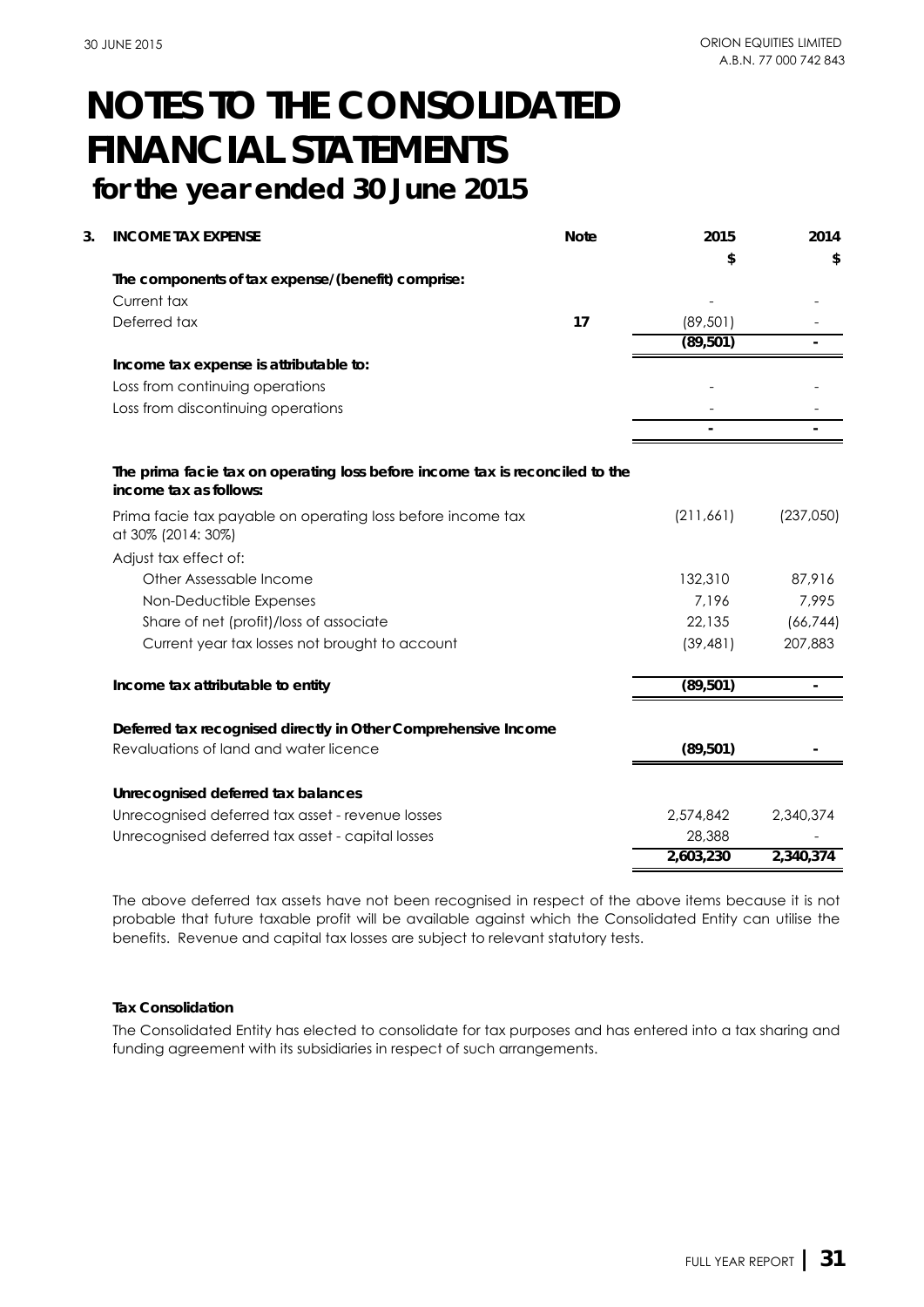### **4. DISCONTINUED OPERATIONS**

On 30 June 2014, the Consolidated Entity sold a segment of olive oil operations as a going concern. The brand, equipment and oil inventory relating to the segment were sold in consideration of \$101,994 cash, resulting in a net loss of \$66,196.

|                                                                                             | 2015                    | 2014       |
|---------------------------------------------------------------------------------------------|-------------------------|------------|
| The operating loss from this discontinued operations are:                                   | \$                      | \$         |
| Revenue from sale of olive oil                                                              |                         | 191,213    |
| Olive oil operation expenses                                                                |                         |            |
| Cost of goods sold                                                                          |                         | (222, 435) |
| Impairment and depreciation of olive oil assets                                             |                         | (2,924)    |
| Other expenses                                                                              |                         | (76, 709)  |
| Loss for the year from discontinued operations                                              |                         | (110, 855) |
| The carrying amount of assets in this discontinued operations are<br>summarised as follows: |                         |            |
| <b>Current assets</b>                                                                       |                         |            |
| Inventories                                                                                 |                         | 69,557     |
| Plant and equipment                                                                         |                         | 23,637     |
| Non-current assets                                                                          |                         |            |
| Intangibles                                                                                 |                         | 74,996     |
| <b>Total assets</b>                                                                         |                         | 168,190    |
| The Cash Flows generated from the discontinued operations are as follows:                   |                         |            |
| <b>Operating activates</b>                                                                  |                         |            |
| Receipts from customers                                                                     | 16,907                  | 82,345     |
| Payments to suppliers and employees                                                         | (7, 538)                | (299, 144) |
| Net cash used in discontinued operations                                                    | 9,369                   | (216, 799) |
|                                                                                             |                         |            |
| 5.<br><b>LOSS PER SHARE</b>                                                                 |                         |            |
| The following represents the loss and weighted average number of shares                     | 2015                    | 2014       |
| used in the loss per share calculations:                                                    | \$                      | \$         |
| Loss after income tax from continuing operations                                            | (670, 390)              | (679, 313) |
| Loss after income tax from discontinuing operations                                         |                         | (110, 855) |
| Loss after tax attributable to the ordinary equity holders of the Company                   | (670, 390)              | (790, 168) |
|                                                                                             | <b>Number of Shares</b> |            |
| Weighted average number of ordinary shares                                                  | 15,898,172              | 16,918,497 |

The Consolidated Entity has no securities outstanding which have the potential to convert to ordinary shares and dilute the basic loss per share.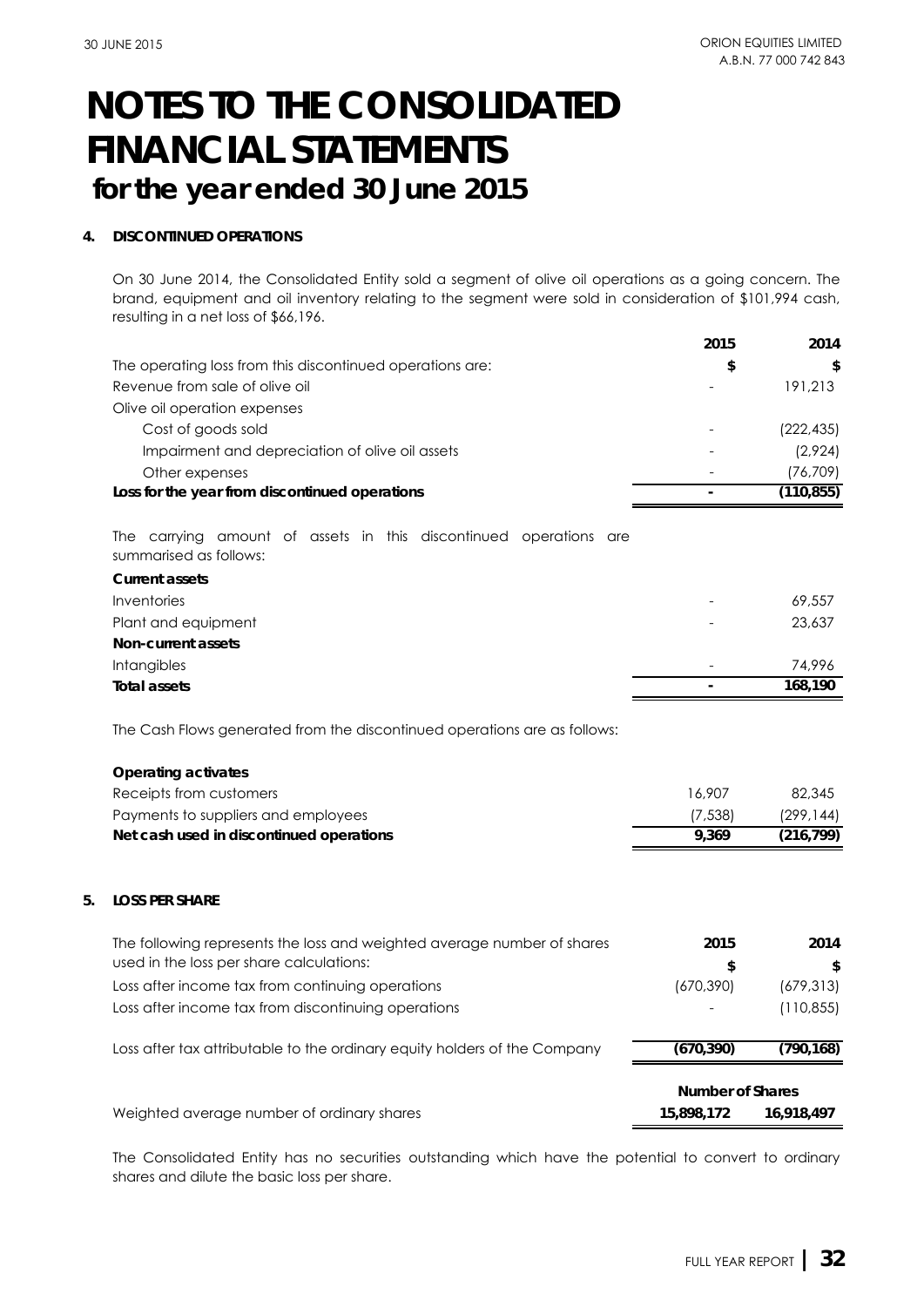### **5. LOSS PER SHARE (continued)**

|                                                                                                                                                                           | 2015       | 2014       |
|---------------------------------------------------------------------------------------------------------------------------------------------------------------------------|------------|------------|
| Basic loss per share                                                                                                                                                      | cents      | cents      |
| From continuing operations attributable to the ordinary equity holders of the<br>Company                                                                                  | (4.22)     | (4.02)     |
| From discontinued operations                                                                                                                                              |            | (0.66)     |
| Total basic loss per share attributable to the ordinary equity holders of the                                                                                             |            |            |
| Company                                                                                                                                                                   | (4.22)     | (4.67)     |
| 6.<br><b>CASH AND CASH EQUIVALENTS</b>                                                                                                                                    |            |            |
| (a) Reconciliation of cash                                                                                                                                                |            |            |
| Cash at the end of the financial year as shown in the Statement of<br>Cash Flows is reconciled to the related items in the Statement of<br>Financial Position as follows: | 2015<br>\$ | 2014<br>\$ |
|                                                                                                                                                                           |            |            |
| Cash at bank and in hand                                                                                                                                                  | 140,807    | 601,690    |
| (b) Reconciliation of operating profit after income tax to net cash used in<br>operating activities                                                                       |            |            |
| Loss after income tax                                                                                                                                                     | (670, 390) | (790, 168) |
| Add/(deduct) non-cash items:                                                                                                                                              |            |            |
| Depreciation                                                                                                                                                              | 54,255     | 70,873     |
| Write off of plant and equipment                                                                                                                                          | 208        | 2,773      |
| Net loss/(gain) on financial assets at fair value through profit or loss                                                                                                  | (126, 393) | 51,722     |
| Loss on land held for development or resale                                                                                                                               | 140,000    |            |
| Reversal of impairment - olive grove assets                                                                                                                               | (101, 296) |            |
| Share of net loss/(profit) of Associate                                                                                                                                   | 73,783     | (222, 481) |
| Changes in assets and liabilities:                                                                                                                                        |            |            |
| Financial assets at fair value through profit or loss                                                                                                                     | (117, 364) | (250,000)  |
| Trade and other receivables                                                                                                                                               | 10,380     | (63, 527)  |
| Inventories                                                                                                                                                               |            | 140,622    |
| Other non-current assets from discontinued operations                                                                                                                     |            | 98,632     |
| Other current assets                                                                                                                                                      | 63         | (1,464)    |
| Investments in Associate accounted for under equity method                                                                                                                | 307,707    | 205,138    |
| Trade and other payables                                                                                                                                                  | (24, 278)  | 16,180     |
| Provisions                                                                                                                                                                | (2,030)    | (30,940)   |
| Deferred tax                                                                                                                                                              | (89, 501)  |            |
|                                                                                                                                                                           | (544, 856) | (772, 640) |

## **(c) Risk exposure**

The Consolidated Entity's exposure to interest rate risk is discussed in Note 22. The maximum exposure to credit risk at the end of the reporting period is the carrying amount of each class of cash and cash equivalents mentioned above.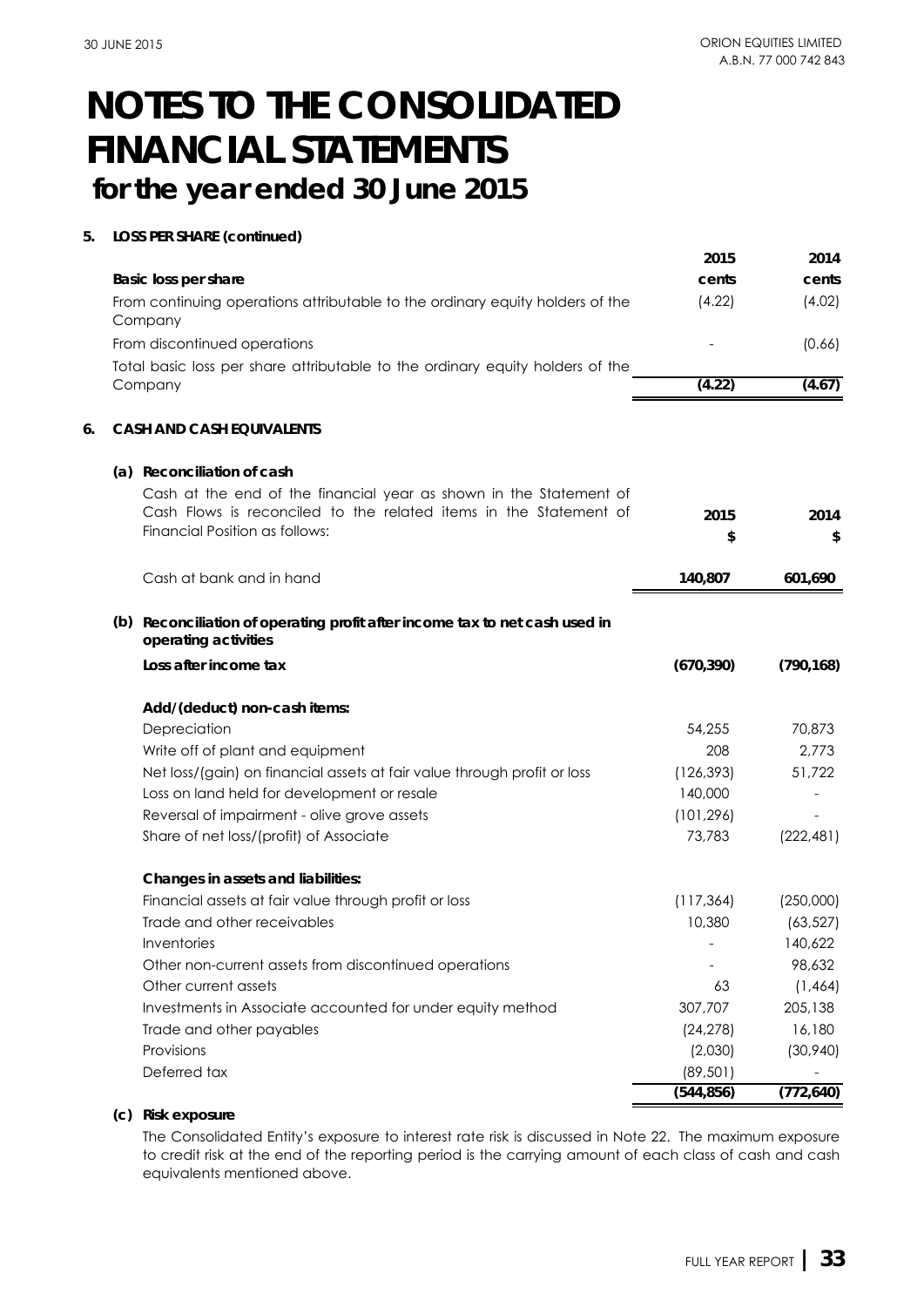| 7 | FINANCIAL ASSETS AT FAIR VALUE THROUGH PROFIT OR LOSS | 2015      | 2014    |
|---|-------------------------------------------------------|-----------|---------|
|   |                                                       | \$        | \$      |
|   | Current                                               |           |         |
|   | Listed securities at fair value                       | 901.038   | 668,482 |
|   | Unlisted managed fund at fair value                   | 261.081   | 249.880 |
|   |                                                       | 1.162.119 | 918.362 |
|   | Risk exposure                                         |           |         |

The Consolidated Entity's exposure to price risk is discussed in Note 22.

## **8. TRADE AND OTHER RECEIVABLES**

| Current               |        |         |
|-----------------------|--------|---------|
| Trade receivables     | 2,088  | 129,235 |
| <b>GST</b> receivable | 1,668  | 5,273   |
| Other receivables     | 2.478  | 2,433   |
|                       | 6.234  | 136,941 |
| Non current           |        |         |
| Bonds and guarantees  | 18,333 |         |

#### **Risk exposure**

The Consolidated Entity's exposure to credit and interest rate risks is discussed in Note 22.

### **Impaired trade receivables**

None of the Consolidated Entity's receivables are impaired or past due.

| 9. OTHER CURRENT ASSETS | 2015  | 2014  |
|-------------------------|-------|-------|
|                         |       | \$    |
| Prepayments             | 4.828 | 4.892 |

### **10. PROPERTY HELD FOR DEVELOPMENT OR RESALE**

| Property held for development or resale | 3,797,339   | 3,797,339   |
|-----------------------------------------|-------------|-------------|
| Imapairment of property                 | (2,447,339) | (2,307,339) |
|                                         | 1,350,000   | 1.490.000   |

Property held for development or resale was last valued by an independent qualified valuer (a Certified Practising Valuer and Associate Member of the Australian Property Institute) as at 30 June 2015. The revaluation loss of \$140,000 has been recognised in the Statement of Profit or Loss and Other Comprehensive Income.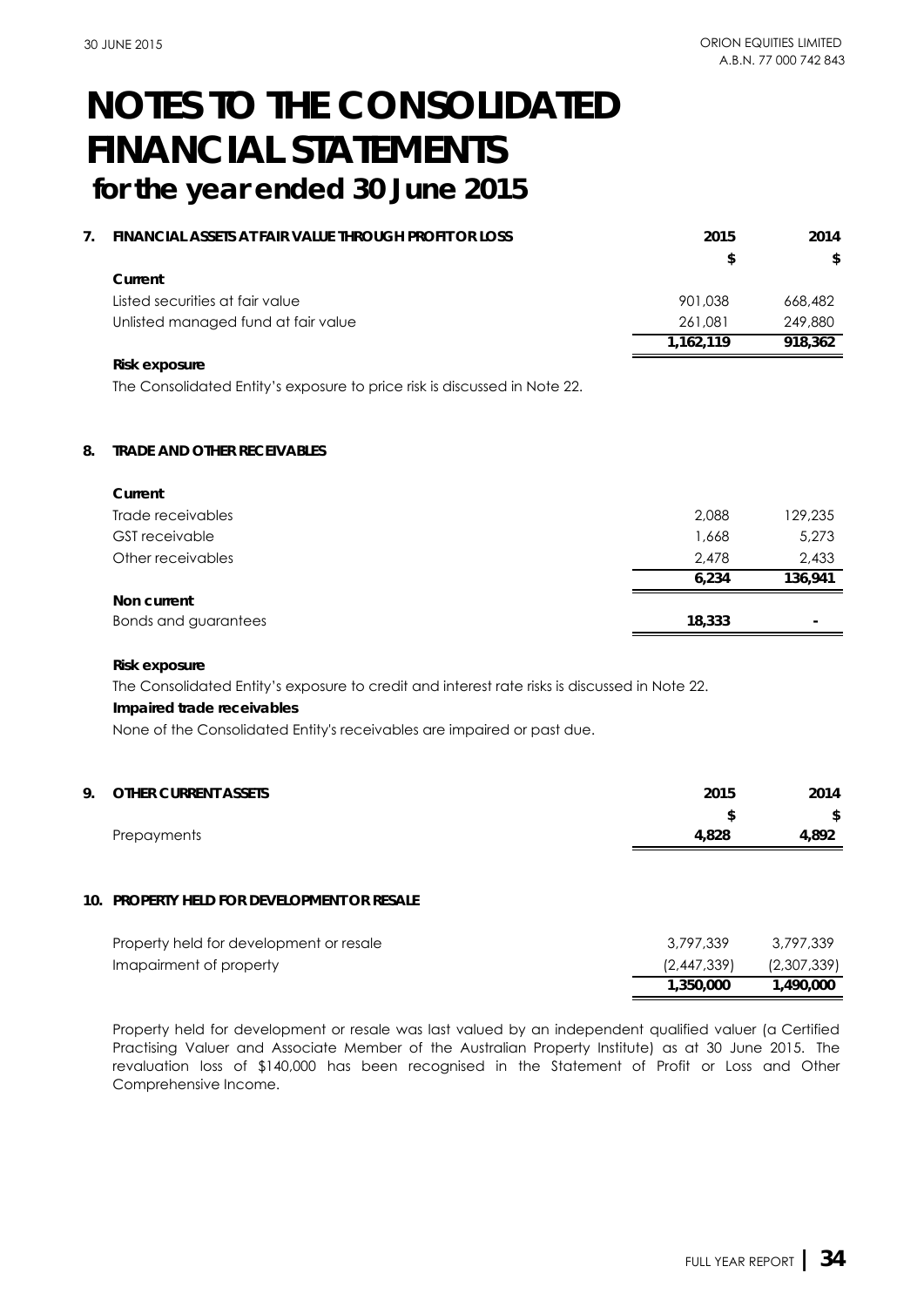## **11. INVESTMENT IN ASSOCIATE ENTITY**

|                                                                       |        | <b>Ownership Interest</b> | 2015        | 2014          |
|-----------------------------------------------------------------------|--------|---------------------------|-------------|---------------|
|                                                                       | 2015   | 2014                      | \$          | \$            |
| <b>Bentley Capital Limited (ASX:BEL)</b>                              | 27.42% | 27.76%                    | 3,510,526   | 3,892,016     |
| Movements in carrying amounts                                         |        |                           |             |               |
| Opening balance                                                       |        |                           | 3,892,016   | 4,079,810     |
| Share of net profit/(loss) after tax                                  |        |                           | (73, 783)   | 222,481       |
| Dividend received                                                     |        |                           | (307, 707)  | (205, 138)    |
| Return of capital received                                            |        |                           |             | (205, 137)    |
| Closing balance                                                       |        |                           | 3,510,526   | 3,892,016     |
| Fair value of listed investment in Associate                          |        |                           | 2,666,792   | 2,974,499     |
| Net asset value of investment                                         |        |                           | 4,504,830   | 4,906,943     |
| Summarised statement of profit or loss and other comprehensive income |        |                           |             |               |
| Revenue                                                               |        |                           | 2,398,085   | 2,091,248     |
| Expenses                                                              |        |                           | (2,665,385) | (1, 298, 338) |
| Profit/(Loss) before income tax                                       |        |                           | (267, 300)  | 792,910       |
| Income tax expense                                                    |        |                           |             | 3,698         |
| Profit/(Loss) after income tax                                        |        |                           | (267, 300)  | 796,608       |
| Other comprehensive income                                            |        |                           |             |               |
| Total comprehensive income                                            |        |                           | (267, 300)  | 796,608       |
| Summarised statement of financial position                            |        |                           |             |               |
| Current assets                                                        |        |                           | 6,565,383   | 17,384,218    |
| Non-current assets                                                    |        |                           | 10,524,117  | 878,452       |
| <b>Total assets</b>                                                   |        |                           | 17,089,500  | 18,262,670    |
| <b>Current liabilities</b>                                            |        |                           | 304,394     | 206,914       |
| Non-current liabilities                                               |        |                           | 358,969     | 379,448       |
| <b>Total liabilities</b>                                              |        |                           | 663,363     | 586,362       |
| Net assets                                                            |        |                           | 16,426,137  | 17,676,308    |
| Lease commitments                                                     |        |                           |             |               |
| Not longer than one year                                              |        |                           | 56,035      | 73,333        |
| Longer than one year but not longer than five years                   |        |                           | 32,083      |               |
|                                                                       |        |                           | 88,118      | 73,333        |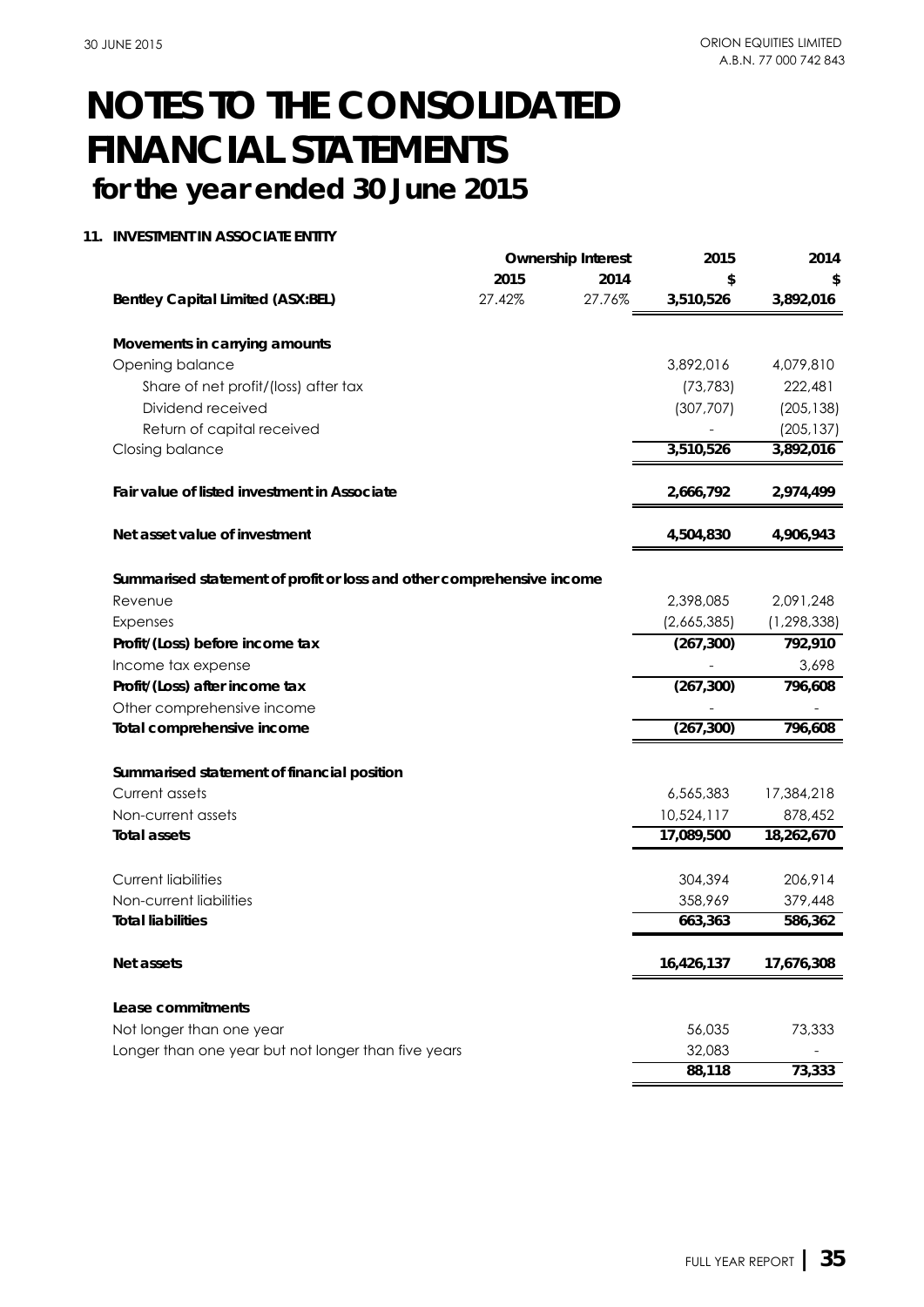### **12. PROPERTY, PLANT AND EQUIPMENT**

|                               |           |             |             | Accumulated   |           |
|-------------------------------|-----------|-------------|-------------|---------------|-----------|
|                               |           | Cost        | Revaluation | Depreciation  | Total     |
| 2015                          |           | \$          | \$          | \$            | \$        |
| Freehold land                 |           | 867,889     | 36,775      |               | 904,664   |
| Water licence                 |           | 250,000     | 587,000     |               | 837,000   |
| <b>Buildings</b>              |           | 124,867     |             | (55,808)      | 69,059    |
| Plant and equipment           |           | 1,313,522   |             | (1, 133, 629) | 179,893   |
| Leasehold improvements        |           |             |             |               |           |
|                               |           | 2,556,278   | 623,775     | (1, 189, 437) | 1,990,616 |
| 2014                          |           |             |             |               |           |
| Freehold land                 |           | 867,889     | (101, 296)  |               | 766,593   |
| Water licence                 |           | 250,000     | 325,437     |               | 575,437   |
| <b>Buildings</b>              |           | 117,875     |             | (50, 209)     | 67,666    |
| Plant and equipment           |           | 1,312,988   |             | (1,084,992)   | 227,996   |
| Leasehold improvements        |           | 578         |             | (351)         | 227       |
|                               |           | 2,549,330   | 224,141     | (1, 135, 552) | 1,637,919 |
| Movements in carrying amounts |           |             |             |               |           |
|                               | Opening   | Revaluation | Disposal/   | Depreciation  | Closing   |
|                               | balance   | /Additions  | Write offs  | expense       | balance   |
| 2015                          | \$        | \$          | \$          | \$            | \$        |
| Freehold land                 | 766,593   | 138,071     |             |               | 904,664   |
| Water licence                 | 575,437   | 261,563     |             |               | 837,000   |
| <b>Buildings</b>              | 67,666    | 6,992       |             | (5, 599)      | 69,059    |
| Plant and equipment           | 227,996   | 534         |             | (48, 637)     | 179,893   |
| Leasehold improvements        | 227       |             | (208)       | (19)          |           |
|                               | 1,637,919 | 407,160     | (208)       | (54, 255)     | 1,990,616 |
| 2014                          |           |             |             |               |           |
| Freehold land                 | 759,918   | 6,675       |             |               | 766,593   |
| Water licence                 | 575,437   |             |             |               | 575,437   |
| <b>Buildings</b>              | 73,152    |             |             | (5,486)       | 67,666    |
| Plant and equipment           | 306,409   | 10,963      | (24,009)    | (65, 367)     | 227,996   |
| Leasehold improvements        | 2,648     |             | (2,401)     | (20)          | 227       |
|                               | 1,717,564 | 17,638      | (26, 410)   | (70, 873)     | 1,637,919 |

Land was valued by an independent qualified valuer (a Certified Practising Valuer and Associate Member of the Australian Property Institute) as at 30 June 2015. The revaluation gain of \$138,071 has been recognised in the Statement of Profit or Loss and Other Comprehensive Income (\$101,296) and the Asset Revaluation Reserve (\$36,775; refer to Note 19).

The Water Licence pertains to the olive grove property in Gingin, Western Australia. As ar 30 June 2015, an independent qualified valuer (a Certified Practising Valuer and Associate Member of the Australian Property Institute) revalued the water licence upwards by \$261,563 from the previous reporting date.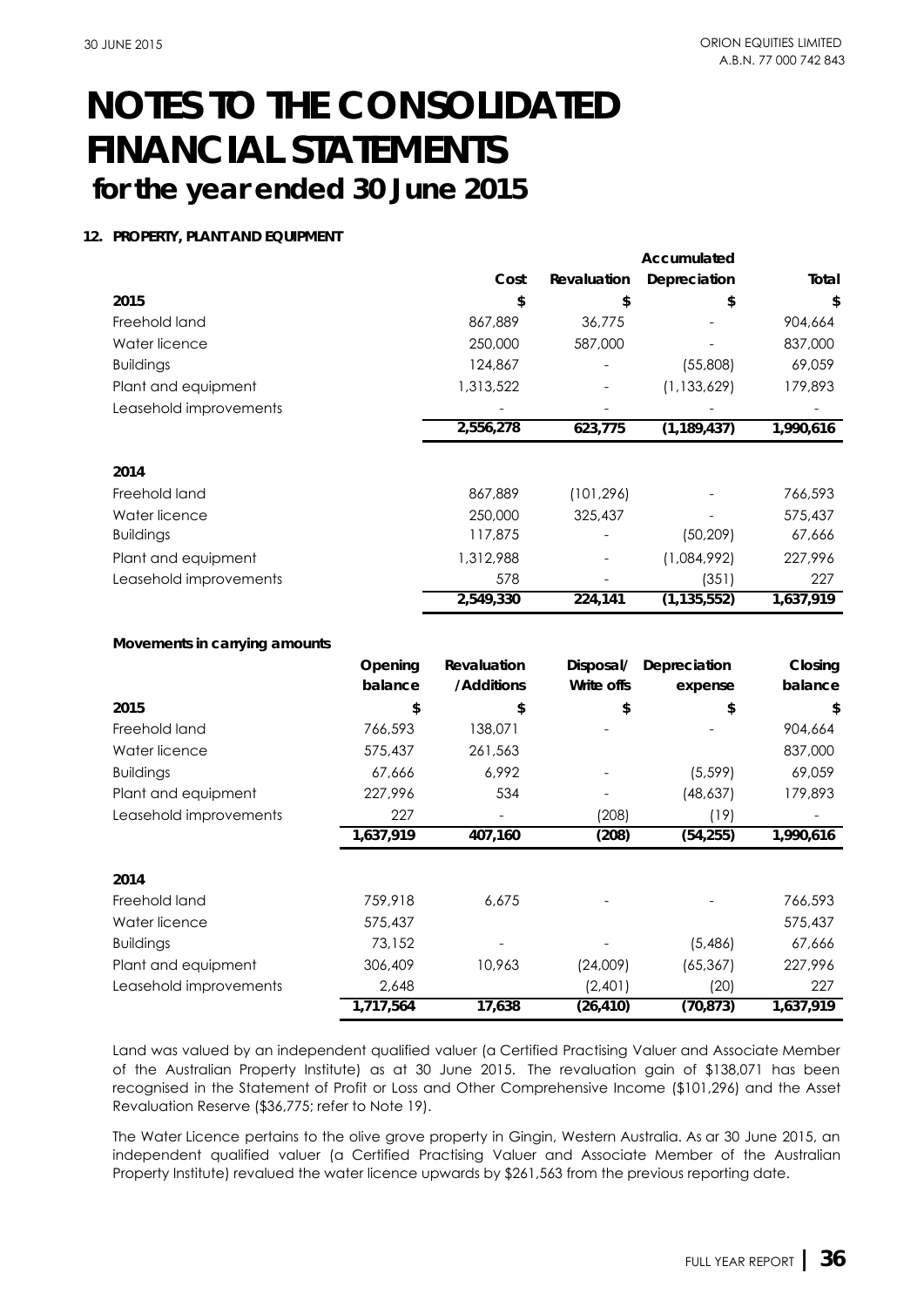| 2015       | 2014       |
|------------|------------|
|            | \$         |
| 300,000    | 300,000    |
| (234, 500) | (234, 500) |
| 65,500     | 65,500     |
|            |            |

There are approximately 64,500 16 year old olive trees on the 143 hectare Olive Grove located in Gingin, Western Australia. The fair value of the trees is at the Directors' valuation having regard to, amongst other matters, replacement cost and the trees commercial production qualities.

| <b>14. INTANGIBLE ASSETS</b> |                                      | <b>Brand</b><br>name | Total    |
|------------------------------|--------------------------------------|----------------------|----------|
|                              |                                      | \$                   | \$       |
| 2014                         |                                      |                      |          |
| At cost                      |                                      |                      |          |
| Revaluation/(Impairment)     |                                      |                      |          |
|                              |                                      |                      |          |
|                              | <b>Movements in Carrying Amounts</b> |                      |          |
| At 1 July 2013               |                                      | 74,996               | 74,996   |
| Disposal                     |                                      | (74,996)             | (74,996) |
| At 30 June 2014              |                                      |                      |          |

The Brand Name pertains to the 'Dandaragan Estate' Olive Oil brand. The Company sold the brand name, equipment and oil inventory as a going concern on 30 June 2014 (Refer to Note 4).

| 15. TRADE AND OTHER PAYABLES        | 2015    | 2014    |
|-------------------------------------|---------|---------|
|                                     | \$      | \$      |
| Current                             |         |         |
| Trade payables                      | 23.409  | 31,953  |
| Other payables and accrued expenses | 67,579  | 83,314  |
| Dividend payable                    | 28,302  | 28,302  |
|                                     | 119,290 | 143.569 |

### **Risk Exposure**

The Consolidated Entity's exposure to risks arising from current payables is set out in Note 22.

| <b>16. PROVISIONS</b>                  | 2015   | 2014   |
|----------------------------------------|--------|--------|
|                                        |        | \$     |
| Current                                |        |        |
| Employee benefits - annual leave       | 8,687  | 15.044 |
| Employee benefits - long service leave | 27,885 | 23,558 |
|                                        | 36,572 | 38,602 |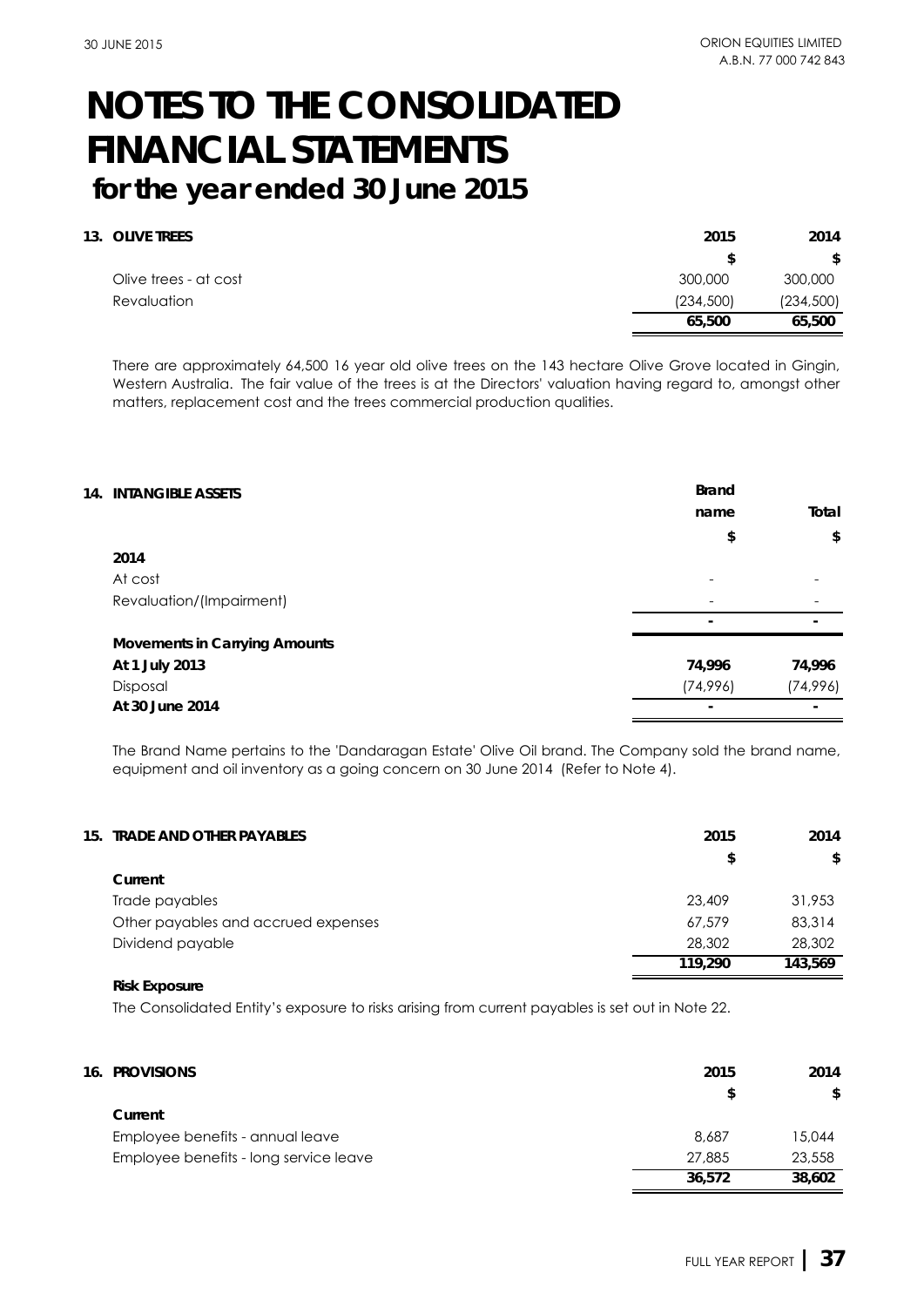### **16. PROVISIONS (continued)**

### **Amounts not expected to be settled within 12 months**

The provision for annual leave and long service leave is presented as current since the Consolidated Entity does not have an unconditional right to defer settlement for any of these employee benefits. Long service leave covers all unconditional entitlements where employees have completed the required period of service and also where employees are entitled to pro-rata payments in certain circumstances.

Based on past experience, the employees have never taken the full amount of long service leave or require payment within the next 12 months. The following amounts reflect leave that is not expected to be taken or paid within the next 12 months:

|       |                                                          |                   | 2015              | 2014    |
|-------|----------------------------------------------------------|-------------------|-------------------|---------|
|       |                                                          |                   | \$                | \$      |
|       | Leave obligations expected to be settled after 12 months |                   | 27,885            | 23,558  |
|       | 17. DEFERRED TAX                                         |                   |                   |         |
|       | Deferred tax assets                                      |                   |                   |         |
|       | Employee benefits & accruals                             |                   | 22,916            | 22,838  |
|       | Fair value losses                                        |                   | 156,508           | 75,762  |
|       |                                                          |                   | 179,424           | 98,600  |
|       | Deferred tax liabilities                                 |                   |                   |         |
|       | Fair value gains                                         |                   | 179,424           | 97,631  |
| Other |                                                          |                   |                   | 969     |
|       |                                                          |                   | 179,424           | 98,600  |
|       |                                                          | Employee          | <b>Fair value</b> |         |
|       | (a) Movements - deferred tax assets                      | benefits          | losses            | Total   |
|       |                                                          | \$                | \$                | \$      |
|       | At 1 July 2013                                           | 35,439            | 59,249            | 94,688  |
|       | Credited/(charged) to the profit and loss                | (12,601)          | 16,513            | 3,912   |
|       | At 30 June 2014                                          | 22,838            | 75,762            | 98,600  |
|       | At 1 July 2014                                           | 22,838            | 75,762            | 98,600  |
|       | Credited/(charged) to the profit and loss                | 78                | 80,746            | 80,824  |
|       | At 30 June 2015                                          | 22,916            | 156,508           | 179,424 |
|       |                                                          | <b>Fair value</b> |                   |         |
| (b)   | Movements - deferred tax liabilities                     | gains             | Other             | Total   |
|       |                                                          | \$                | \$                | \$      |
|       | At 1 July 2013                                           | 90,131            | 4,557             | 94,688  |
|       | Charged/(Credited) to the profit and loss                | 7,500             | (3,588)           | 3,912   |
|       | At 30 June 2014                                          | 97,631            | 969               | 98,600  |
|       | At 1 July 2014                                           | 97,631            | 969               | 98,600  |
|       | Charged/(Credited) to equity                             | 89,501            |                   | 89,501  |
|       | Charged/(Credited) to the profit and loss                | (7,708)           | (969)             | (8,677) |
|       | At 30 June 2015                                          | 179,424           |                   | 179,424 |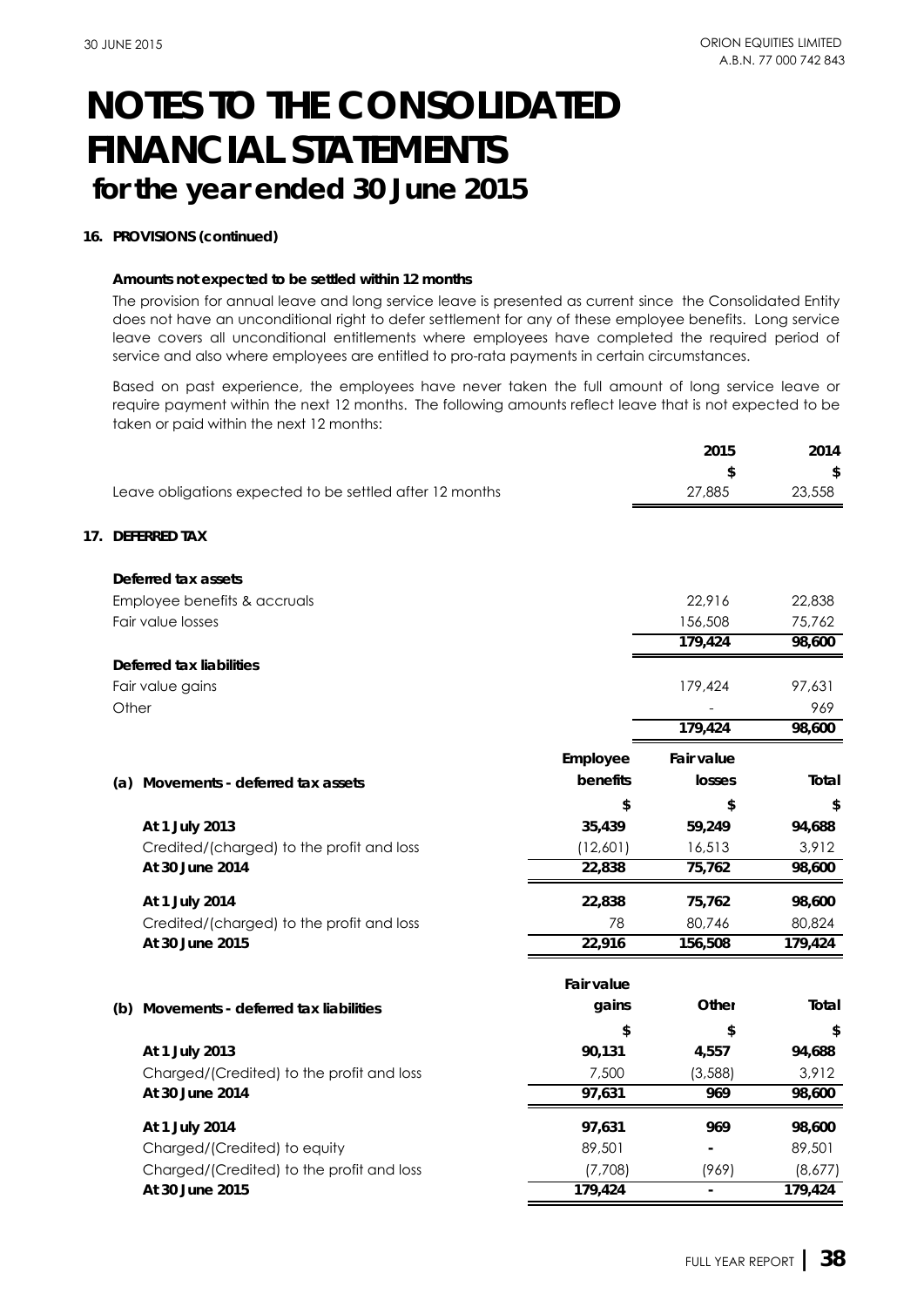| 18. | <b>ISSUED CAPITAL</b>        | 2015          | 2014          | 2015       | 2014       |
|-----|------------------------------|---------------|---------------|------------|------------|
|     |                              | <b>Number</b> | <b>Number</b> | \$         | \$         |
|     | Fully paid ordinary shares   | 15,860,528    | 15,905,528    | 18,854,714 | 18,865,209 |
|     | Movements in Ordinary shares | Date of issue | <b>Number</b> |            |            |
|     |                              |               | of shares     |            | \$         |
|     | At 1 July 2013               |               | 17,814,389    |            | 19,374,007 |
|     | Share buy-back - refer (b)   | Sep-Dec 13    | (836, 553)    |            | (217, 638) |
|     | Share buy-back - refer (b)   | Jan-Jun 14    | (1,072,308)   |            | (291, 160) |
|     | At 30 June 2014              |               | 15,905,528    |            | 18,865,209 |
|     | At 1 July 2014               |               | 15,905,528    |            | 18,865,209 |
|     | Share buy-back - refer (b)   | Jun-Oct 14    | (10,000)      |            | (2,730)    |
|     | Share buy-back - refer (b)   | $Jun-15$      | (35,000)      |            | (7, 765)   |
|     | At 30 June 2015              |               | 15,860,528    |            | 18,854,714 |
|     |                              |               |               |            |            |

### **(a) Ordinary shares**

Fully paid ordinary shares carry one vote per share and the right to dividends. There was no movement in fully paid ordinary shares during the financial year.

### **(b) Share buy-back**

Pursuant to an on-market share buy-back approved by shareholders at the Company's 2013 annual general meeting on 28 November 2013, the Company bought back 10,000 shares on-market at a total cost of \$2,730 and at an average buy-back cost (including brokerage) of \$0.273 per share during the financial year.

This buy-back back expired on 30 October 2014 with the Company buying back a total of 318,861 shares at a total cost of \$86,063 and at an average buy-back cost (including brokerage) of \$0.27 per share under this capital management initiative.

On 5 June 2015, a fresh on-market share buy-back was announced and the Company bought back 35,000 shares at a total cost of \$7,765 and at an average buy-back cost (including brokerage) of \$0.22 per share under this capital management initiative.

### **(c) Capital risk management**

The Company's objectives when managing its capital are to safeguard its ability to continue as a going concern, so that it can continue to provide returns for shareholders and benefits for other stakeholders and to maintain a capital structure balancing the interests of all shareholders.

The Board will consider capital management initiatives as is appropriate and in the best interests of the Company and shareholders from time to time, including undertaking capital raisings, share buy-backs, capital reductions and the payment of dividends.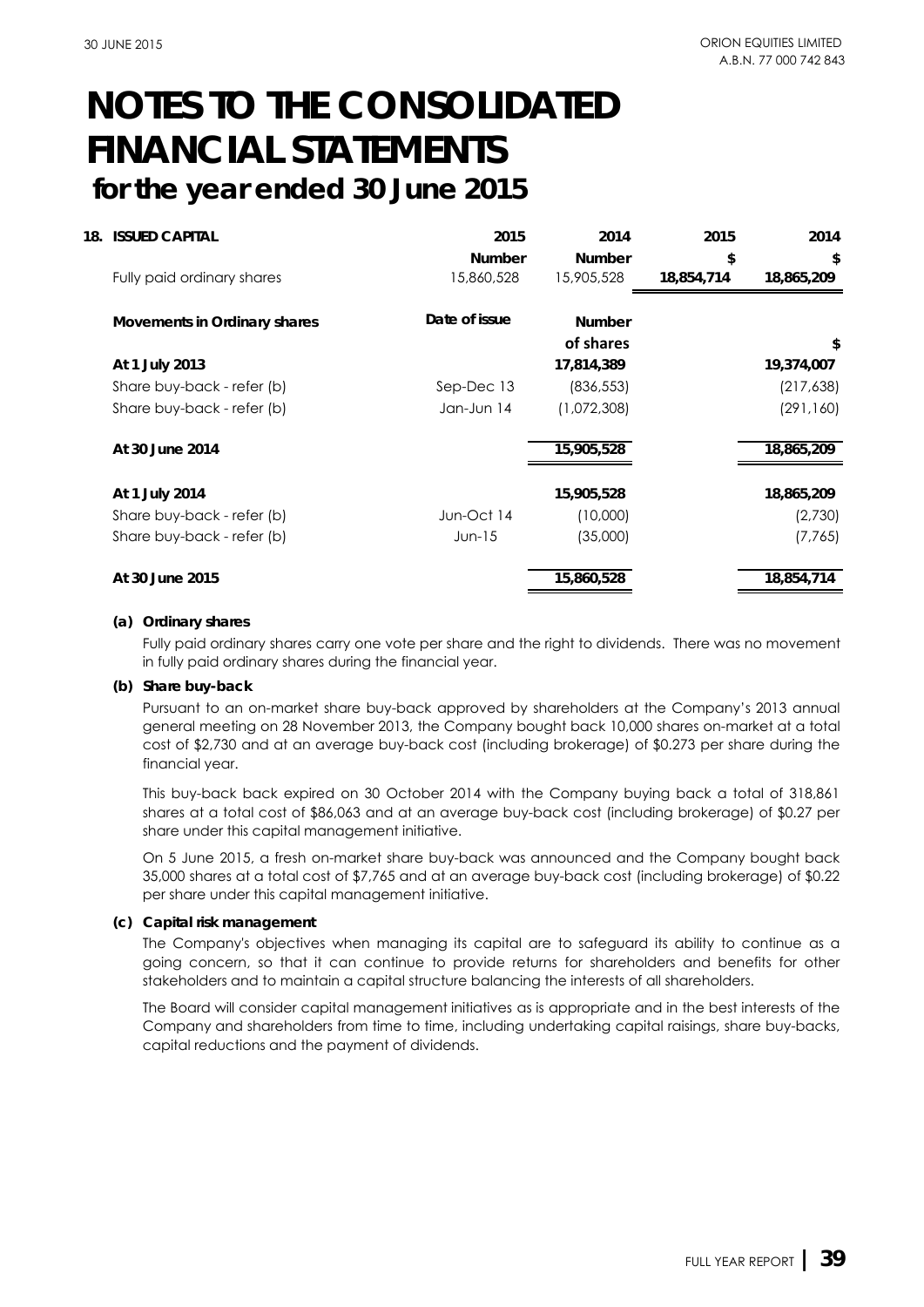## **19. RESERVES**

|                               | 2015       | 2014     |
|-------------------------------|------------|----------|
| Asset revaluation reserve     |            | S.       |
| Revaluations of water licence | 587,000    | 325,437  |
| Revaluations of freehold land | 36,775     |          |
| Deferred tax on revaluations  | (187, 132) | (97,631) |
|                               | 436.643    | 227,806  |

The movement in the Asset Revaluation Reserve relates to the revaluation of the olive grove land from \$766,593 to \$904,664 (Note 12) and the water licence from \$575,437 to \$837,000 (Note 12), as assessed by an independent qualified valuer (a Certified Practising Valuer and Associate Member of the Australian Property Institute) as at 30 June 2015.

### **20. PARENT ENTITY INFORMATION**

The following information provided relates to the Company, Orion Equities Limited, as at 30 June 2015. The information presented below has been prepared using accounting policies outlined in Note 1.

|                                                            | 2015         | 2014           |
|------------------------------------------------------------|--------------|----------------|
| Statement of financial position                            | \$           | \$             |
| Current assets                                             | 1,316,823    | 1,509,312      |
| Non current assets                                         | 6,473,542    | 6,792,950      |
| <b>Total assets</b>                                        | 7,790,365    | 8,302,262      |
| <b>Current liabilities</b>                                 | 100,945      | 129,402        |
| Non current Liabilities                                    | 638,286      | 633,959        |
| <b>Total liabilities</b>                                   | 739,231      | 763,361        |
| Net assets                                                 | 7,051,134    | 7,538,901      |
| <b>Issued capital</b>                                      | 18,854,714   | 18,865,209     |
| <b>Accumulated losses</b>                                  | (11,803,580) | (11, 326, 308) |
| Equity                                                     | 7,051,134    | 7,538,901      |
| Statement of profit or loss and other comprehensive income |              |                |
| Loss for the year                                          | (477, 272)   | (602, 474)     |
| Other comprehensive income                                 |              |                |
| Total comprehensive loss for the year                      | (477, 272)   | (602, 474)     |
| <b>Current assets</b><br>(a)                               |              |                |
| Cash and cash equivalents                                  |              |                |
| Cash at bank                                               | 133,153      | 584,226        |
| Financial assets at fair value through profit and loss     |              |                |
| Listed securities at fair value                            | 896,288      | 668,482        |
| Unlisted managed fund at fair value                        | 261,081      | 249,880        |
|                                                            | 1,157,369    | 918,362        |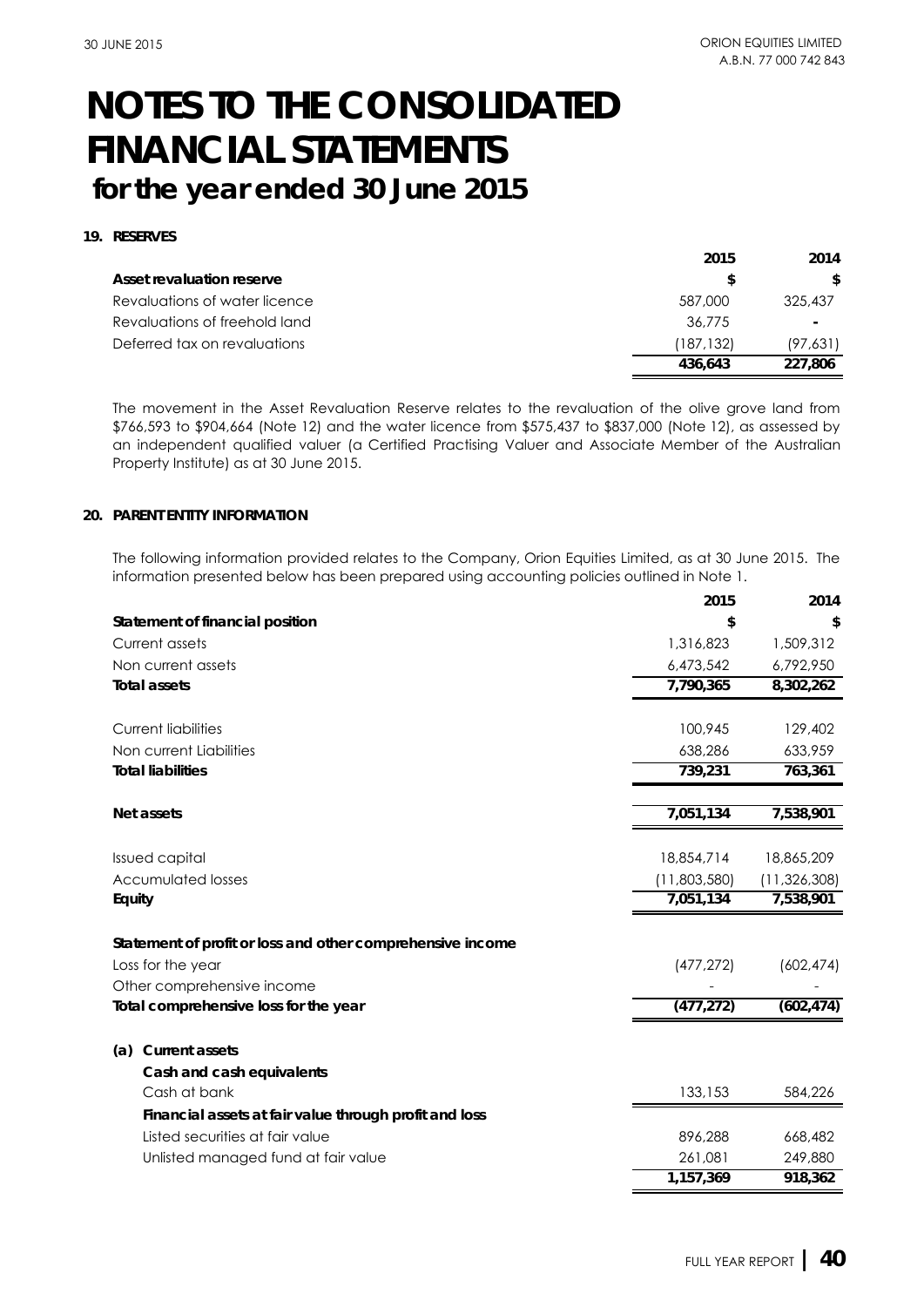### **20. PARENT ENTITY INFORMATION (continued)**

### **(b) Non current assets**

### **(i) Loans to subsidiaries**

The balances below represent outstanding amounts owed by subsidiary companies, Silver Sands Developments Pty Ltd, Koorian Olives Pty Ltd and CXM Pty Ltd, at the reporting date.

A provision for impairment has been recognised where the balance of the loan exceeds the net assets of the relevant subsidiary company. No interest is charged on outstanding balances.

|      |                                                  |              | 2015                      | 2014        |
|------|--------------------------------------------------|--------------|---------------------------|-------------|
|      | Loans to subsidiaries                            |              | \$                        | \$          |
|      | Opening balance                                  |              | 9,436,654                 | 9,390,385   |
|      | Loans advanced                                   |              | 42,803                    | 113,786     |
|      | Loans repaid                                     |              | (186,996)                 | (67, 517)   |
|      | Closing balance                                  |              | 9,292,461                 | 9,436,654   |
|      | Provision for impairment                         |              |                           |             |
|      | Opening balance                                  |              | (5,628,815)               | (5,377,996) |
|      | Additional impairment                            |              | 134,819                   | (250, 819)  |
|      | Closing balance                                  |              | (5, 493, 996)             | (5,628,815) |
| (ii) | Investments in wholly owned subsidiaries         |              |                           |             |
|      | Shares in controlled entities - at cost          |              | 300                       | 300         |
|      | Details of percentage of ordinary shares held in |              | <b>Ownership Interest</b> |             |
|      | controlled entities:                             |              | 2015                      | 2014        |
|      | Investment in controlled entities                | Incorporated | %                         | $\%$        |
|      | Silver Sands Developments Pty Ltd                | Australia    | 100                       | 100         |
|      | Koorian Olives Pty Ltd                           | Australia    | 100                       | 100         |
|      | CXM Pty Ltd                                      | Australia    | 100                       | 100         |
|      | Margaret River Wine Corporation Pty Ltd          | Australia    | 100                       | 100         |
|      | Margaret River Olive Oil Company Pty Ltd         | Australia    | 100                       | 100         |
|      |                                                  |              |                           |             |

## **(c) Ultimate parent company**

ASX listed entity Queste Communications Ltd (ASX: **QUE**) is deemed to have control of the Consolidated Entity as it holds 59.06% (9,367,653 shares) (2014: 58.90% and 9,367,653 shares) of the Company's total issued share capital.

## **(d) Transactions with related parties**

During the financial year there were transactions between the Company, QUE and Associate Entity, Bentley Capital Limited (ASX Code: **BEL**), pursuant to shared office and administration arrangements. There were no outstanding amounts at the reporting date. The following related party transactions also occurred during the financial year: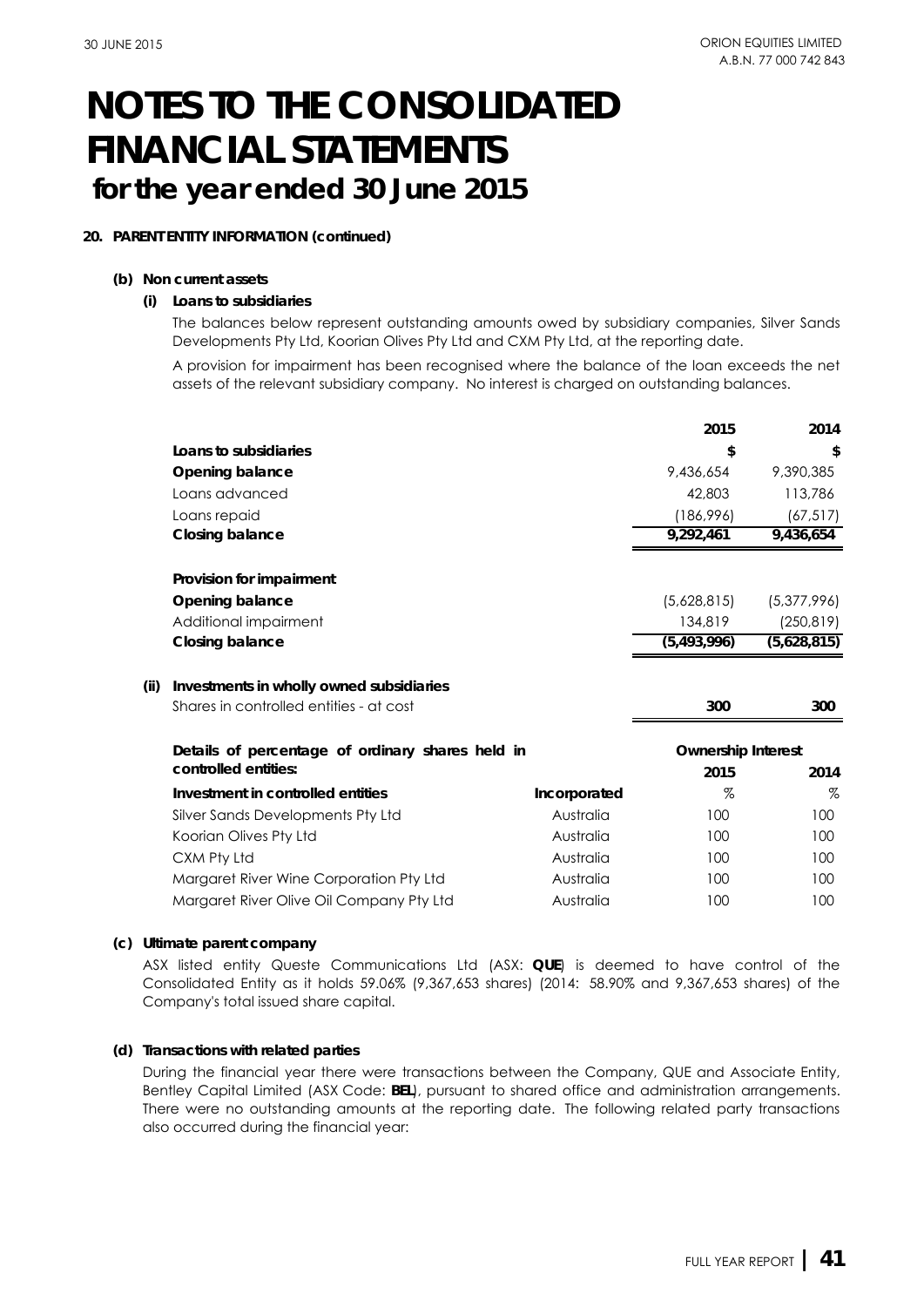### **20. PARENT ENTITY INFORMATION (continued)**

| (d) Transactions with related parties (continued) | 2015                     | 2014    |
|---------------------------------------------------|--------------------------|---------|
| <b>Bentley Capital Limited</b>                    |                          |         |
| Dividend received                                 | 307.707                  | 205,138 |
| Return of capital received                        | $\overline{\phantom{0}}$ | 205.137 |
|                                                   |                          |         |

During the financial year, Orion subsidiary, Silver Sands Developments Pty Ltd (**SSD**) received \$44,200 (2014: \$44,200) rental income from Director, Farooq Khan, pursuant to a standard form fixed term residential tenancy agreement in respect of the Property Held for Development or Resale.

|                                                     | 2015   | 2014   |
|-----------------------------------------------------|--------|--------|
| (e) Lease Commitments (Refer to Note 26)            |        | S.     |
| Not longer than one year                            | 56,035 | 73,333 |
| Longer than one year but not longer than five years | 32,083 |        |
|                                                     | 88.118 | 73,333 |

### **21. SEGMENT INFORMATION**

The operating segments are reported in a manner consistent with the internal reporting provided to the "Chief Operating Decision Maker". The "Chief Operating Decision Maker", who is responsible for allocating resources and assessing performance of the operating segments, has been identified as the Board of Directors.

The Board has considered the business and geographical perspectives of the operating results and determined that the Consolidated Entity operates only within Australia, with the main segments being Investments and Olive Grove. Corporate items are mainly comprised of corporate assets, office expenses and income tax assets and liabilities.

| 2015                        | Investments | Olive grove | Corporate  | Total      |
|-----------------------------|-------------|-------------|------------|------------|
| Segment revenues            | \$          | \$          | \$         | \$         |
| Revenue                     | 62,968      |             |            | 62,968     |
| Other                       | 136,759     | 101,296     | 2.034      | 240,089    |
| Total segment revenues      | 199,727     | 101,296     | 2,034      | 303,057    |
| Personnel expenses          |             | 2,811       | 559,781    | 562,592    |
| Finance expenses            |             | 313         | 2.675      | 2.988      |
| Administration expenses     |             | 3,508       | 91.025     | 94,533     |
| Depreciation expenses       |             | 51,602      | 2.653      | 54,255     |
| Other expenses              | 225,875     | 13,409      | 109,296    | 348,580    |
| Total segment profit/(loss) | (26,148)    | 29,653      | (763, 396) | (759, 891) |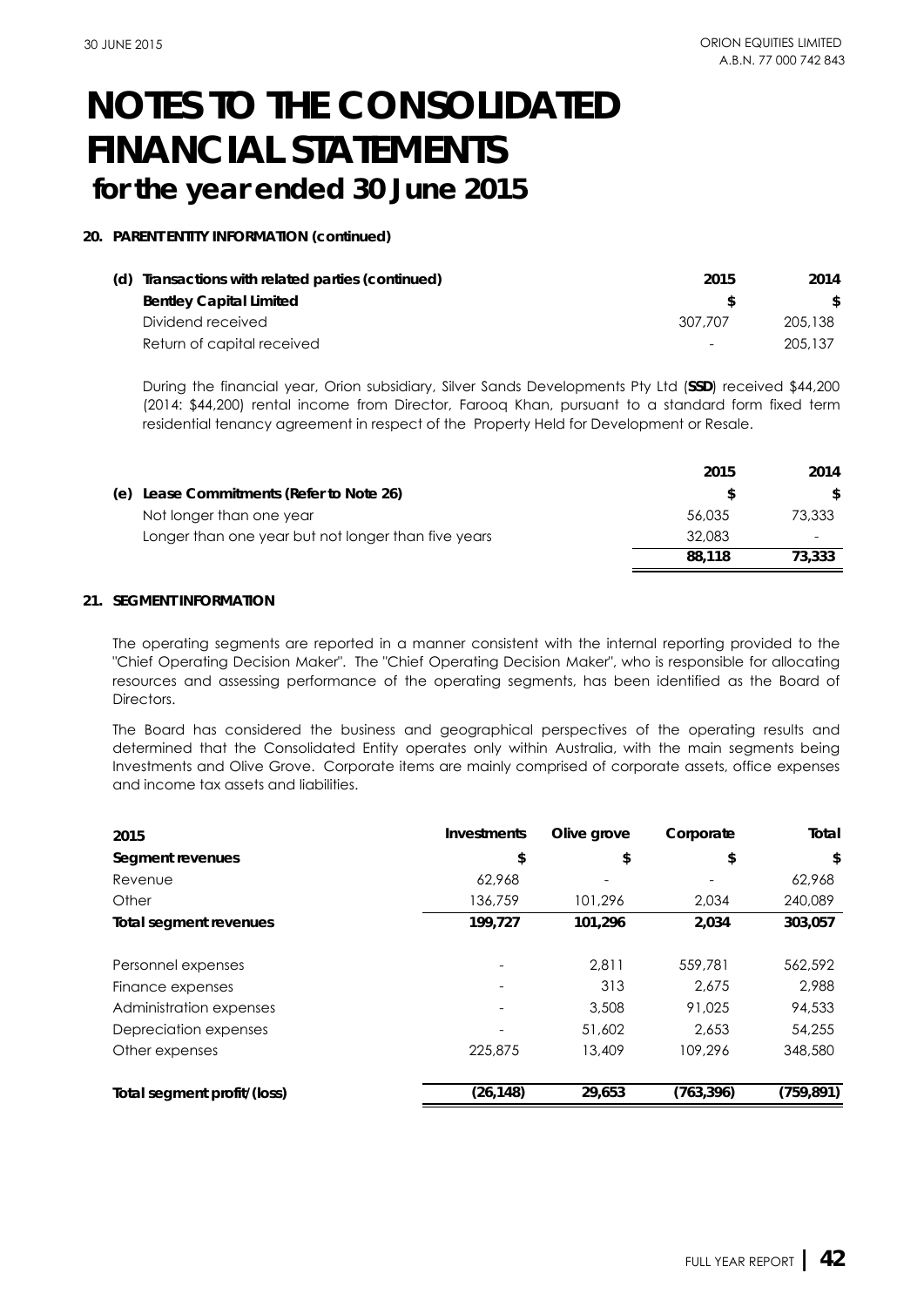### **21. SEGMENT INFORMATION (continued)**

|                                         | <b>Investments</b> | Olive grove | Corporate  | Total      |
|-----------------------------------------|--------------------|-------------|------------|------------|
| Segment assets                          | \$                 | \$          | \$         | \$         |
| Cash                                    |                    | 5,532       | 135,275    | 140,807    |
| <b>Financial assets</b>                 | 1,162,119          |             |            | 1,162,119  |
| Property held for development or resale | 1,350,000          |             |            | 1,350,000  |
| Investment in Associate                 | 3,510,526          |             |            | 3,510,526  |
| Property, plant and equipment           |                    | 1,982,430   | 8,186      | 1,990,616  |
| Other assets                            |                    | 67,786      | 206,533    | 274,319    |
| <b>Total segment assets</b>             | 6,022,645          | 2,055,748   | 349,994    | 8,428,387  |
| <b>Segment liabilities</b>              |                    | 214,166     | 121,120    | 335,286    |
| 2014                                    |                    |             |            |            |
| Segment revenues                        |                    |             |            |            |
| Revenue                                 | 83,673             | 196,511     |            | 280,184    |
| Other                                   | 222,481            |             | 12,619     | 235,100    |
| <b>Total segment revenues</b>           | 306,154            | 196,511     | 12,619     | 515,284    |
| Personnel expenses                      |                    | 5,257       | 561,868    | 567,125    |
| Finance expenses                        |                    | 995         | 2,137      | 3,132      |
| Administration expenses                 | 51,722             | 81,954      | 82,539     | 216,215    |
| Depreciation expenses                   |                    | 67,526      | 3,347      | 70,873     |
| Other expenses                          | 7.245              | 340,619     | 100,243    | 448,107    |
| Total segment profit/(loss)             | 247,187            | (299, 840)  | (737, 515) | (790, 168) |
| Segment assets                          |                    |             |            |            |
| Cash                                    |                    | 11,488      | 590,202    | 601,690    |
| Financial assets                        | 918,362            |             |            | 918,362    |
| Property held for development or resale | 1,490,000          |             |            | 1,490,000  |
| Investment in Associate                 | 3,892,016          |             |            | 3,892,016  |
| Property, plant and equipment           |                    | 1,627,406   | 10,513     | 1,637,919  |
| Other assets                            |                    | 199,788     | 106,145    | 305,933    |
| <b>Total segment assets</b>             | 6,300,378          | 1,838,682   | 706,860    | 8,845,920  |
| <b>Segment liabilities</b>              |                    | 126,844     | 153,927    | 280,771    |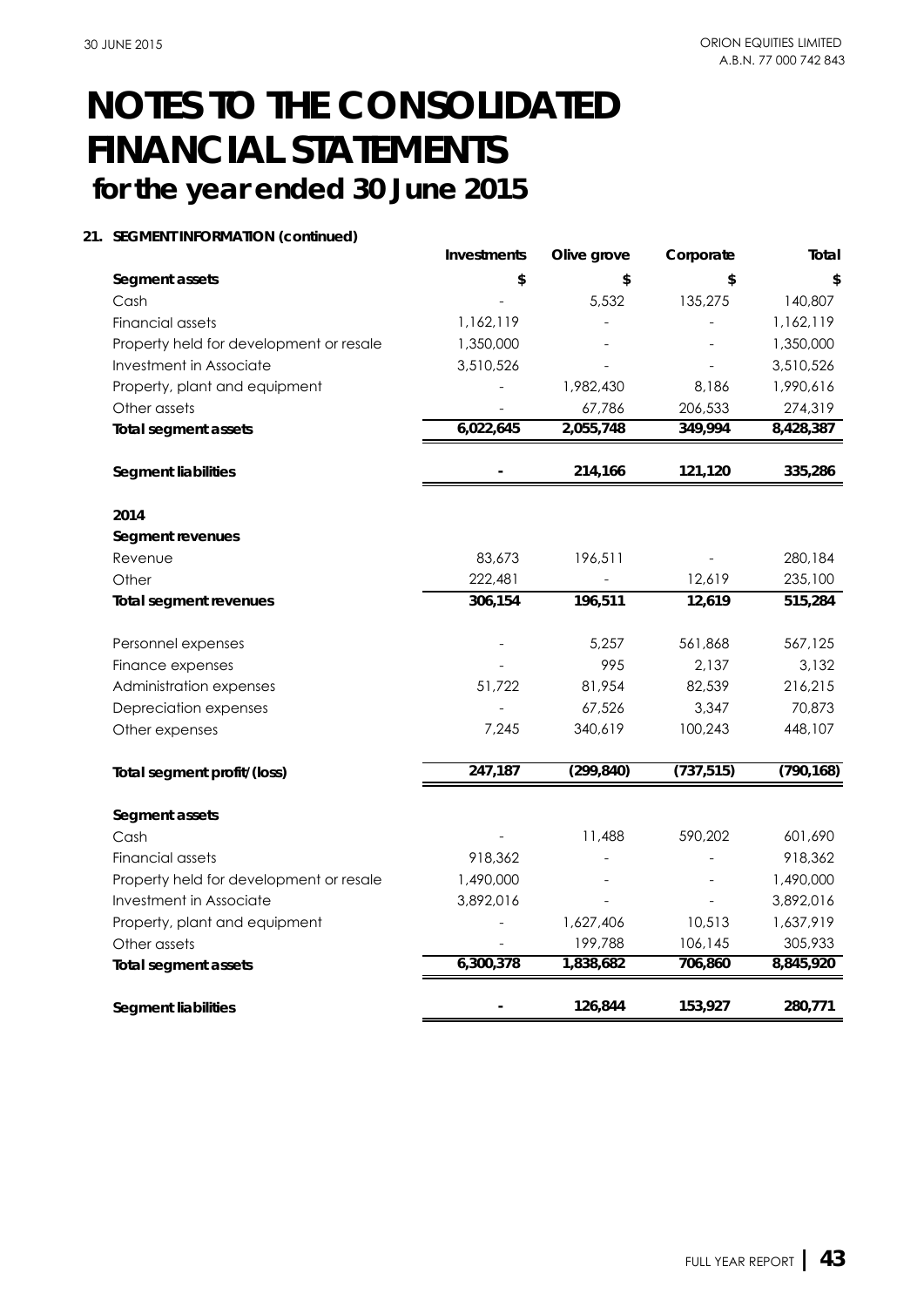### **22. FINANCIAL RISK MANAGEMENT**

The Consolidated Entity's financial instruments consist of deposits with banks, accounts receivable and payable, investments in listed securities, and other unlisted securities. The principal activity of the Consolidated Entity is the management of its investments (Financial Assets at Fair Value through Profit and Loss) (refer to Note 7). The Consolidated Entity's investments are subject to market (which includes interest rate and price risk), credit and liquidity risks.

The Board of Directors is responsible for the overall internal control framework (which includes risk management) but no cost-effective internal control system will preclude all errors and irregularities. The system is based, in part, on the appointment of suitably qualified management personnel. The effectiveness of the system is continually reviewed by management and at least annually by the Board.

The financial receivables and payables of the Consolidated Entity in the table below are due or payable within 30 days. The financial investments are held for trading and are realised at the discretion of the Board of Directors.

The Consolidated Entity holds the following financial instruments:

|                                                       |             | 2015       | 2014       |
|-------------------------------------------------------|-------------|------------|------------|
| <b>Financial assets</b>                               | <b>Note</b> | \$         | \$         |
| Cash and cash equivalents                             | 6           | 140,807    | 601,690    |
| Financial assets at fair value through profit or loss |             | 1,162,119  | 918,362    |
| Trade and other receivables                           | 8           | 6.234      | 136,941    |
|                                                       |             | 1,309,160  | 1,656,993  |
| <b>Financial liabilities</b>                          |             |            |            |
| Trade and other payables                              | 15          | (119,290)  | (143,569)  |
|                                                       |             | (119, 290) | (143, 569) |
|                                                       |             |            |            |
| Net financial assets                                  |             | 1,189,870  | 1,513,424  |

#### **(a) Market risk**

*(i) Price risk*

The Consolidated Entity is exposed to equity securities price risk. This arises from investments held by the Consolidated Entity and classified in the Statement of Financial Position at fair value through profit or loss. The Consolidated Entity is not exposed to commodity price risk, save where this has an indirect impact via market risk and equity securities price risk.

The value of a financial instrument will fluctuate as a result of changes in market prices, whether those changes are caused by factors specific to the individual instrument or its issuer or factors affecting all instruments in the market. By its nature as an investment company, the Consolidated Entity will always be subject to market risk as it invests its capital in securities that are not risk free the market price of these securities can and will fluctuate. The Consolidated Entity does not manage this risk through entering into derivative contracts, futures, options or swaps.

Equity price risk is minimised through ensuring that investment activities are undertaken in accordance with Board established mandate limits and investment strategies.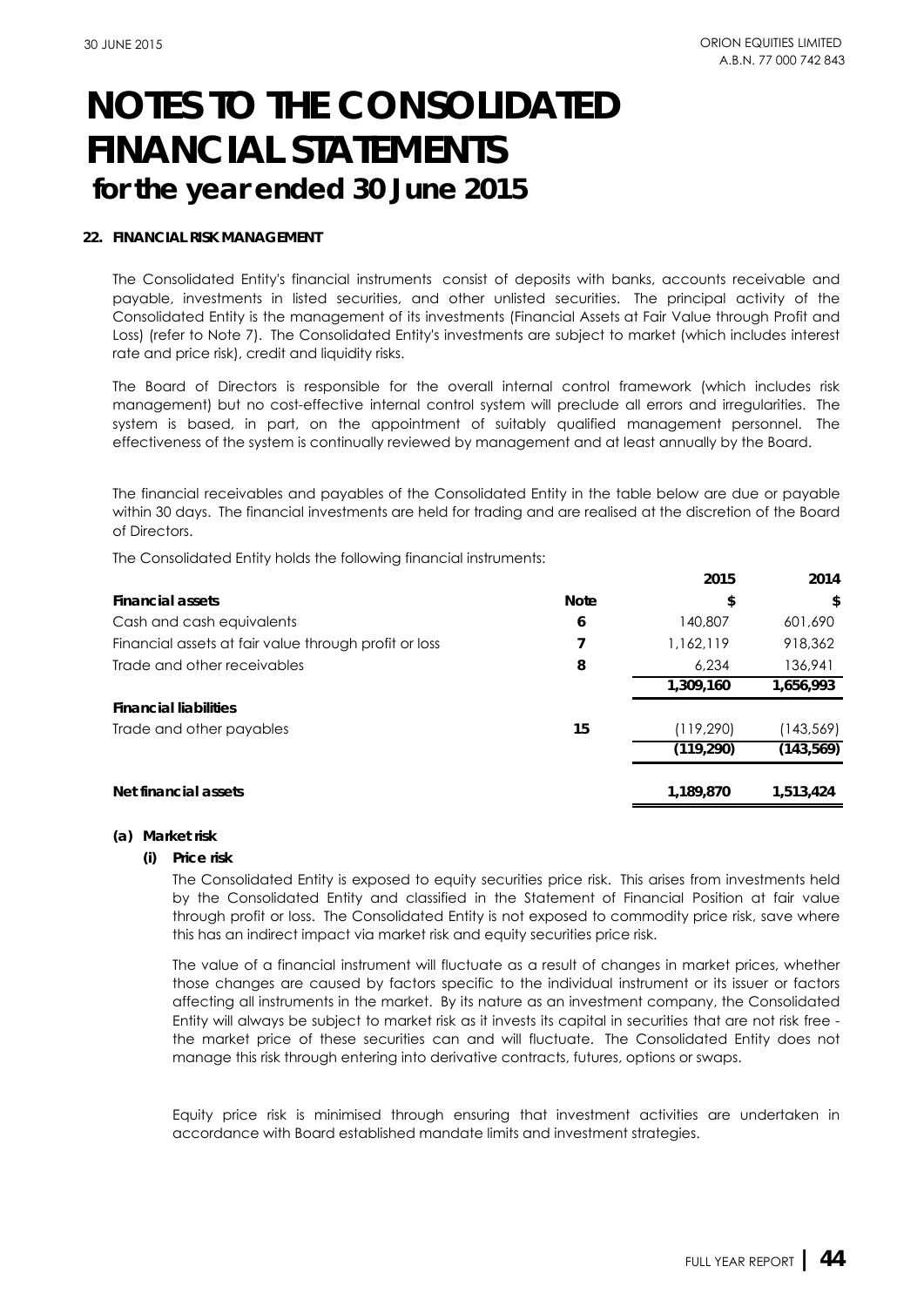### **22. FINANCIAL RISK MANAGEMENT (continued)**

### **(a) Market risk (continued)**

The Consolidated Entity has performed a sensitivity analysis on its exposure to market price risk at balance date. The analysis demonstrates the effect on the current year results and equity which could result from a change in these risks. The ASX All Ordinaries Accumulation Index was utilised as the benchmark for the unlisted and listed share investments which are financial assets availablefor-sale or at fair value through profit or loss.

|                                        |                           |           | Impact on other      |           |
|----------------------------------------|---------------------------|-----------|----------------------|-----------|
|                                        | Impact on post-tax profit |           | components of equity |           |
| <b>ASX All Ordinaries Accumulation</b> | 2015                      | 2014      | 2015                 | 2014      |
| Index                                  | S                         | S         |                      | \$        |
| Increase 15%                           | 107.963                   | 22,360    | 107,963              | 22,360    |
| Decrease 15%                           | (107,963)                 | (22, 360) | (107,963)            | (22, 360) |

### *(ii) Interest rate risk*

Interest rate risk is the risk that the value of a financial instrument will fluctuate due to changes in market interest rates. The Consolidated Entity's exposure to market risk for changes in interest rates relate primarily to investments held in interest bearing instruments. The weighted average interest rate for the year for the table below is 1.85% (2014: 3.35%). The revenue exposure is immaterial in terms of the possible impact on profit or loss or total equity.

|                          | 2015    | 2014    |
|--------------------------|---------|---------|
|                          |         | \$      |
| Cash at bank and in hand | 140.807 | 601.690 |
|                          |         |         |

### **(b) Credit risk**

Credit risk refers to the risk that a counterparty under a financial instrument will default (in whole or in part) on its contractual obligations resulting in financial loss to the Consolidated Entity. Credit risk arises from cash and cash equivalents and deposits with banks and financial institutions, including outstanding receivables and committed transactions. Concentrations of credit risk are minimised primarily by undertaking appropriate due diligence on potential investments, carrying out all market transactions through approved brokers, settling non-market transactions with the involvement of suitably qualified legal and accounting personnel (both internal and external), and obtaining sufficient collateral or other security (where appropriate) as a means of mitigating the risk of financial loss from defaults. The Consolidated Entity's business activities do not necessitate the requirement for collateral as a means of mitigating the risk of financial loss from defaults.

The credit quality of the financial assets are neither past due nor impaired and can be assessed by reference to external credit ratings (if available with Standard & Poor's) or to historical information about counterparty default rates. The maximum exposure to credit risk at reporting date is the carrying amount of the financial assets as summarised below: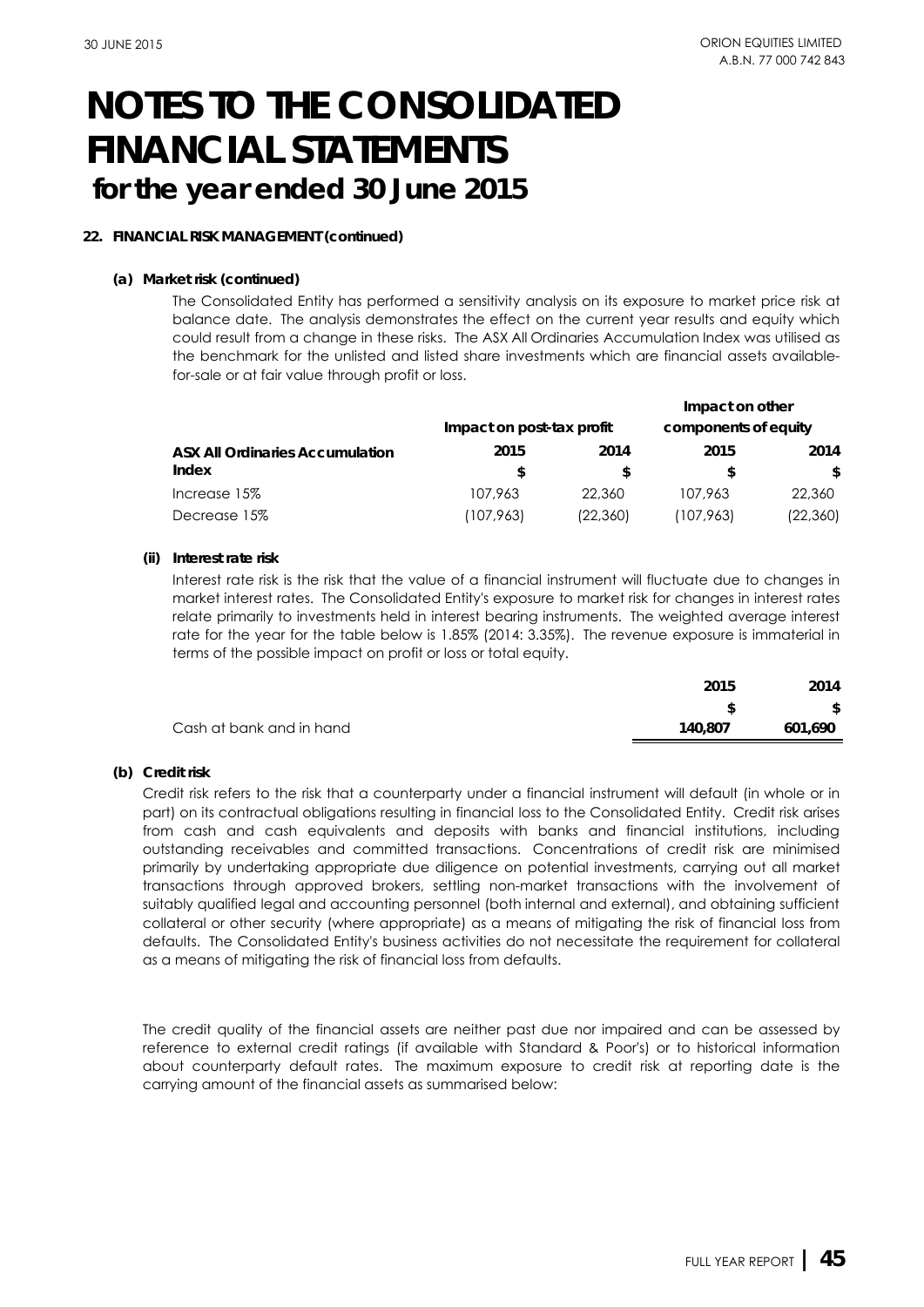### **22. FINANCIAL RISK MANAGEMENT (continued)**

| (b) | Credit risk (continued)                | 2015    | 2014    |
|-----|----------------------------------------|---------|---------|
|     | Cash and cash equivalents              | \$      | \$      |
|     | AA-                                    | 138,331 | 599,369 |
|     | A                                      | 2.476   | 1.623   |
|     |                                        | 140.807 | 600.992 |
|     | Trade receivables (due within 30 days) |         |         |
|     | No external credit rating available    | 6.234   | 136.941 |

The Consolidated Entity measures credit risk on a fair value basis. The carrying amount of financial assets recorded in the financial statements, net any provision for losses, represents the Consolidated Entity's maximum exposure to credit risk.

### **(c) Liquidity risk**

Liquidity risk is the risk that the Consolidated Entity will encounter difficulty in meeting obligations associated with financial liabilities. The Consolidated Entity has no borrowings. The Consolidated Entity's non-cash investments can be realised to meet trade and other payables arising in the normal course of business. The financial liabilities disclosed in the above table have a maturity obligation of not more than 30 days.

### **23. FAIR VALUE MEASUREMENT OF FINANCIAL INSTRUMENTS**

### **(a) Fair value hierarchy**

**2015**

AASB 13 requires disclosure of fair value measurements by level of the following fair value measurement hierarchy:

- (i) Level 1: quoted prices (unadjusted) in active markets for identical assets or liabilities;
- (ii) Level 2: inputs other than quoted prices included within level 1 that are observable for the asset or liability, either directly (as prices) or indirectly (derived from prices); and
- (iii) Level 3: inputs for the asset or liability that are not based on observable market data (unobservable inputs).

| <b>2015</b>                            |                          |                          |           |           |
|----------------------------------------|--------------------------|--------------------------|-----------|-----------|
| Financial assets at fair value through | Level 1                  | Level 2                  | Level 3   | Total     |
| profit or loss:                        | \$                       | \$                       | \$        | \$        |
| Listed securities at fair value        | 901.038                  | $\overline{\phantom{0}}$ |           | 901.038   |
| Unlisted managed fund at fair value    | ۰                        | 261.081                  |           | 261.081   |
| Land at independent valuation          |                          |                          | 904,664   | 904,664   |
| Water licence                          |                          |                          | 837,000   | 837,000   |
| Olive trees                            | $\overline{\phantom{0}}$ |                          | 65,500    | 65,500    |
| Total                                  | 901.038                  | 261.081                  | 1,807,164 | 2.969.283 |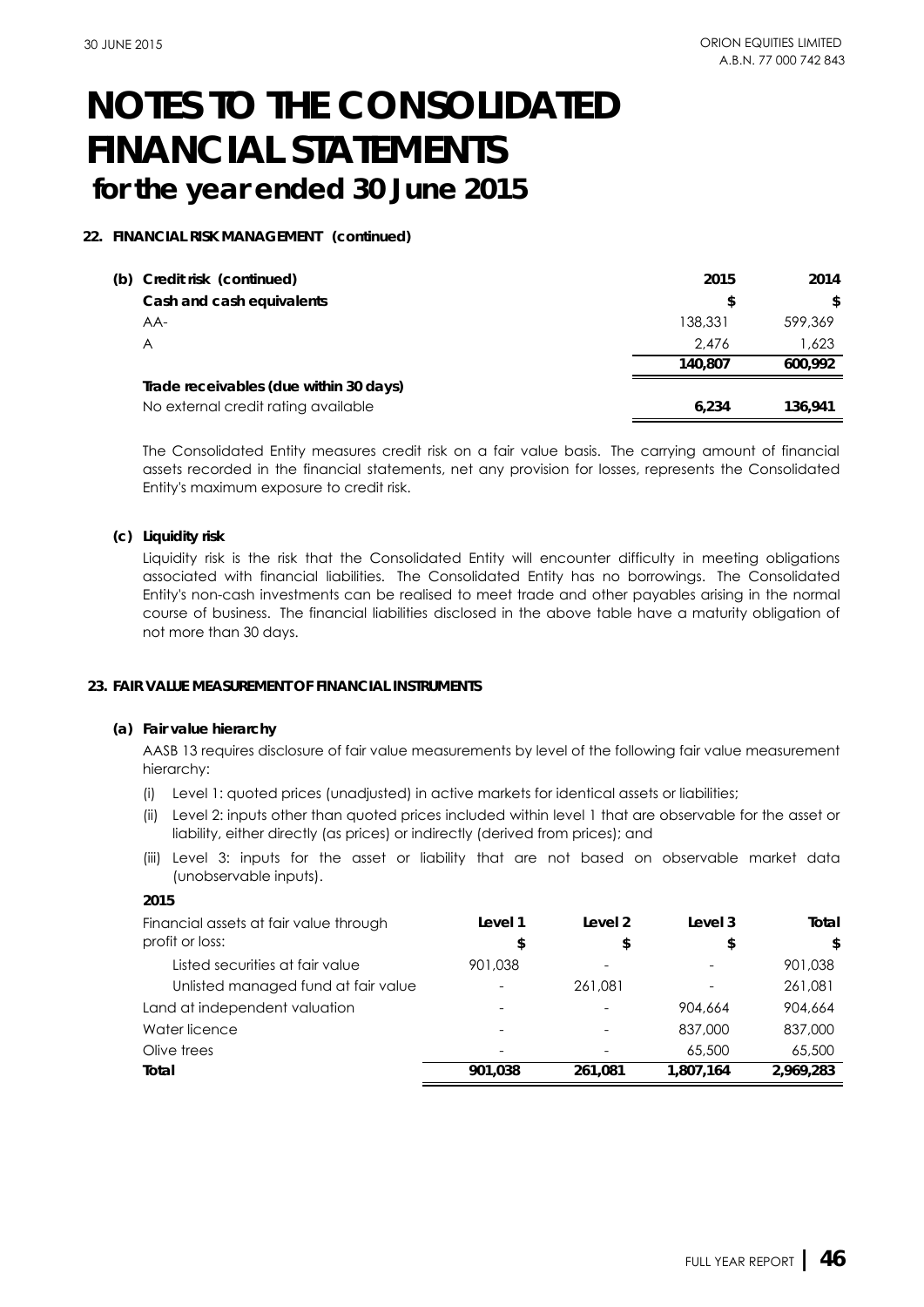### **23. FAIR VALUE MEASUREMENT OF FINANCIAL INSTRUMENTS (continued)**

| 2014                                                      | Level 1                  | Level 2 | Level 3   | Total     |
|-----------------------------------------------------------|--------------------------|---------|-----------|-----------|
| Financial assets at fair value through<br>profit or loss: | \$                       | \$      | \$        | \$        |
| Listed securities at fair value                           | 668,482                  |         |           | 668,482   |
| Unlisted managed fund at fair value                       | $\overline{\phantom{0}}$ | 249,880 |           | 249,880   |
| Land at independent valuation                             |                          |         | 766,593   | 766,593   |
| Water licence                                             | $\overline{\phantom{0}}$ |         | 575,437   | 575,437   |
| Olive trees                                               | $\overline{\phantom{a}}$ |         | 65,500    | 65,500    |
| Total                                                     | 668,482                  | 249.880 | 1,407,530 | 2,325,892 |

There have been no transfers between the levels of the fair value hierarchy during the financial year.

### **(b) Valuation techniques**

The fair value of the listed securities traded in active markets is based on closing bid prices at the end of the reporting period. These investments are included in Level 1.

The fair value of any assets that are not traded in an active market are determined using certain valuation techniques. The valuation techniques maximise the use of observable market data where it is available, or independent valuation and rely as little as possible on entity specific estimates. If all significant inputs required to fair value an instrument are observable, the instrument is included in Level 2. If one or more of the significant inputs is not based on observable market data, the instrument is included in Level 3.

The fair value of the unlisted managed fund invested is valued at the audited unit price published by the investment manager and as such this financial instrument is included in Level 2.

At Level 3, the land and water licence were valued by an independent qualified valuer (a Certified Practising Valuer and Associate Member of the Australian Property Institute) as at 30 June 2015. These assets have been valued based on similar assets, location and market conditions or Direct Comparison or Comparative Sales Approach. The land value per hectare based on rural land sold in the general location provided a rate which included ground water licence. A 4% change would increase or decrease the land and water licence's fair value change by \$36,000 and \$33,500 respectively. There has been no unusual circumstances that may affect the value of the trees.

At Level 3 the olive trees' value was assessed as at 30 June 2015 by the Directors. The fair value of the trees is at the Directors' valuation having regard to, amongst other matters, replacement cost and the trees commercial production qualities. The significant unobservable input is the replacement cost of 16 year old fruiting trees. There are no age limits to the commercial viability of an olive grove. A 1% change in the minimum replacement cost would result in an increase or decrease by \$3,500. There has been no unusual circumstances that may affect the value of the property.

The changes in the Level 3 values are explained in Note 12 in relation to the land and water licence.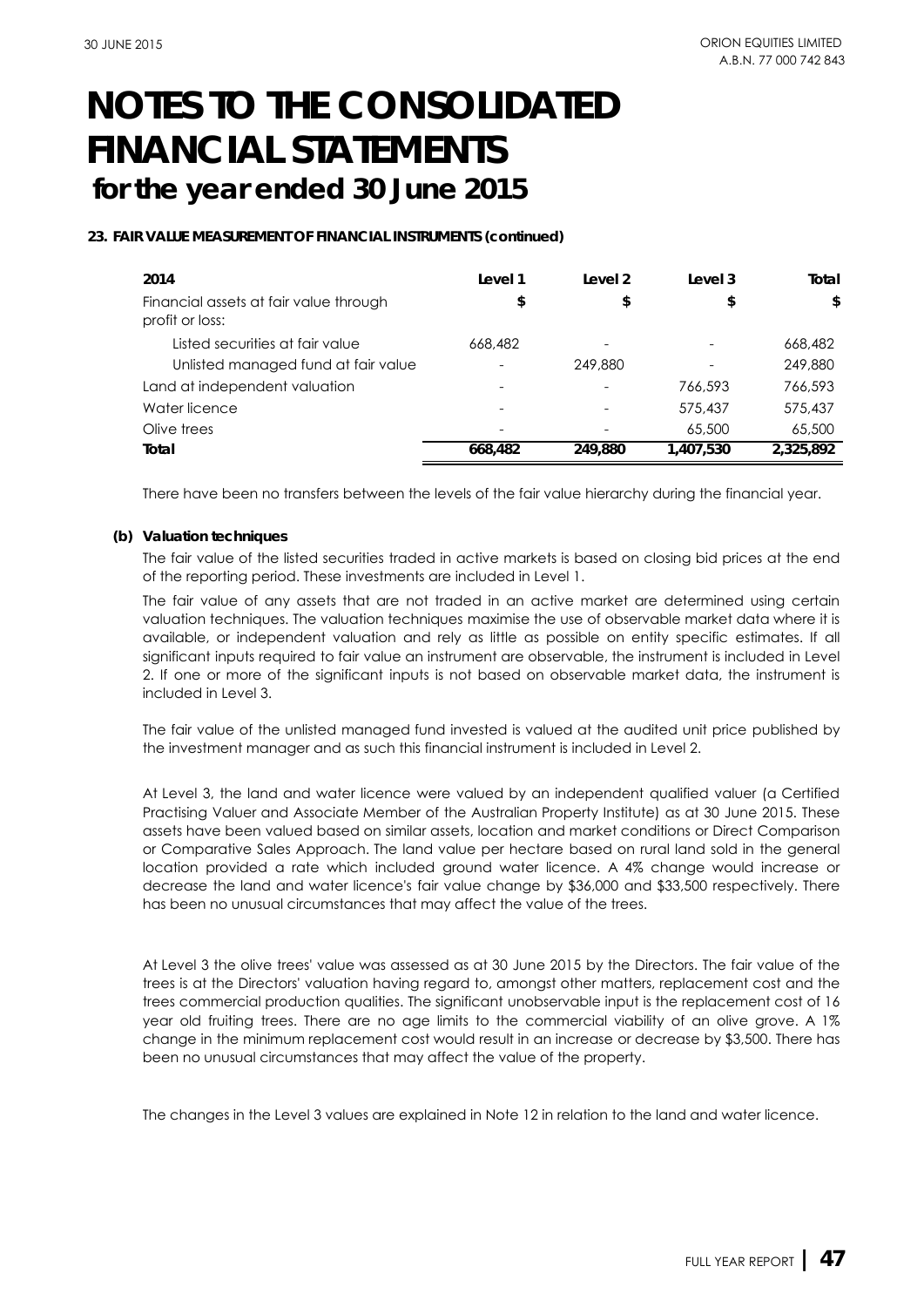### **23. FAIR VALUE MEASUREMENT OF FINANCIAL INSTRUMENTS (continued)**

| (c)<br>Level 3 assets |         | Water                    | Olive                    |           |
|-----------------------|---------|--------------------------|--------------------------|-----------|
|                       | Land    | licence                  | trees                    | Total     |
|                       | \$      | \$                       | \$                       | \$        |
| At 1 July 2013        | 759,918 | 575.437                  | 65,500                   | 1,400,855 |
| Addition/(Disposal)   | 6,675   | $\overline{\phantom{a}}$ | $\overline{\phantom{0}}$ | 6,675     |
| At 30 June 2014       | 766,593 | 575,437                  | 65,500                   | 1,407,530 |
| Revaluation           | 138,071 | 261,563                  | $\overline{\phantom{0}}$ | 399,634   |
| At 30 June 2015       | 904.664 | 837,000                  | 65,500                   | 1,807,164 |
|                       |         |                          |                          |           |

### **(d) Fair values of other financial instruments**

|                              | 2015       | 2014       |
|------------------------------|------------|------------|
| <b>Financial assets</b>      | \$         | \$         |
| Cash and cash equivalents    | 140,807    | 601,690    |
| Trade and other receivables  | 6.234      | 136,941    |
|                              | 147.041    | 738.631    |
| <b>Financial liabilities</b> |            |            |
| Trade and other payables     | (119, 290) | (143,569)  |
|                              | (119, 290) | (143, 569) |

Due to their short-term nature, the carrying amounts of cash, current receivables and current payables is assumed to approximate their fair value.

## **24. KEY MANAGEMENT PERSONNEL DISCLOSURES (KMP)**

Refer to the Remuneration Report contained in the Directors' Report for details of the remuneration paid or payable to each member of the Consolidated Entity's KMP for the year ended 30 June 2015.

The total remuneration paid to KMP of the Consolidated Entity during the year is as follows:

|                                     | 2015    | 2014    |
|-------------------------------------|---------|---------|
| <b>Directors</b>                    |         | S.      |
| Short-term employment benefits      | 372,028 | 354,004 |
| Other long-term employment benefits | 1.923   | 36,058  |
|                                     | 373.951 | 390.062 |

During the year, Orion subsidiary, Silver Sands Developments Pty Ltd (SSD) received \$44,200 rental income from Director, Farooq Khan, pursuant to a standard form residential tenancy agreement in respect of Property Held for Development or Resale.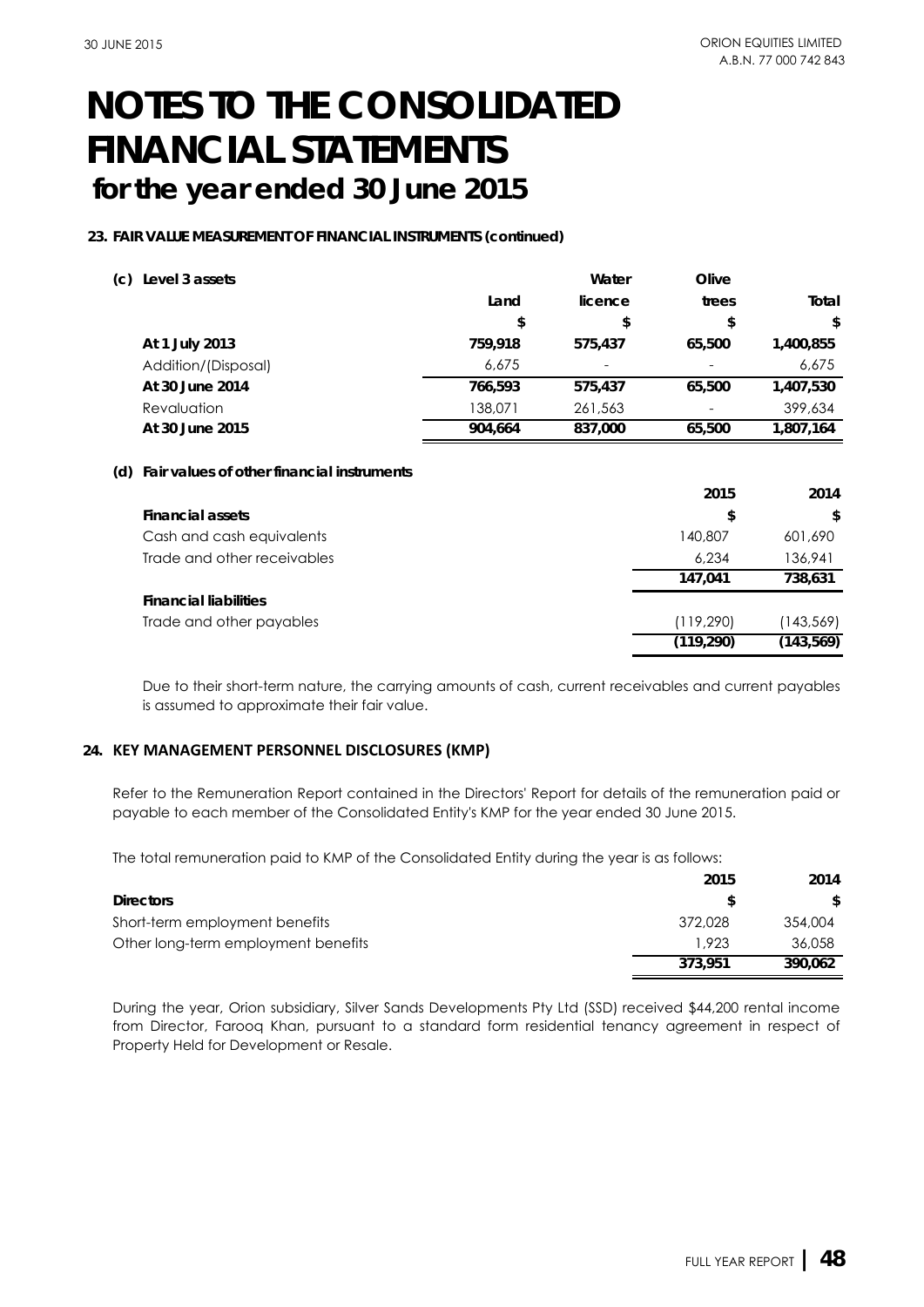### **25. AUDITORS' REMUNERATION**

During the year the following fees were paid for services provided by the auditor of the parent entity, its related practices and by non-related audit firms:

|                                          | 2015   | 2014   |
|------------------------------------------|--------|--------|
| BDO Audit (WA) Pty Ltd                   |        | S.     |
| Audit and review of financial statements | 34.883 | 35,572 |
| Taxation and other services              | 5.858  | 3,909  |
|                                          | 40.741 | 39,481 |

The Consolidated Entity may engage BDO on assignments additional to their statutory audit duties where their expertise and experience with the Consolidated Entity are important. These assignments principally relate to taxation advice in relation to the tax notes to the financial statements.

| 26. COMMITMENTS                                     | 2015   | 2014                     |
|-----------------------------------------------------|--------|--------------------------|
|                                                     | S      | \$                       |
| Not longer than one year                            | 56,035 | 73,333                   |
| Longer than one year but not longer than five years | 32,083 | $\overline{\phantom{0}}$ |
|                                                     | 88,118 | 73,333                   |

On or about 19 May 2015, the Consolidated Entity renewed its non-cancellable operating lease agreement for shared office accommodation. The lease commitment is the Consolidated Entity's share of the lease costs and includes all outgoings (inclusive of GST). The lease is for a further 18 month term expiring on or about 30 January 2017.

### **27. CONTINGENCIES**

#### **(a) Directors' Deeds**

The Company has entered into Deeds of Indemnity with each of its Directors indemnifying them against liability incurred in discharging their duties as Directors/Officers of the Consolidated Entity. At the end of the financial period, no claims have been made under any such indemnities and accordingly, it is not possible to quantify the potential financial obligation of the Consolidated Entity under these indemnities.

### **(b) Tenement royalties**

The Consolidated Entity is entitled to receive a royalty of 2% of gross revenues (exclusive of GST) from any commercial exploitation of any minerals from various Australian tenements - EL47/1328 and PL47/1170 (the Paulsens East Project tenements currently held by Strike Resources Limited (**Strike**) (ASX : SRK).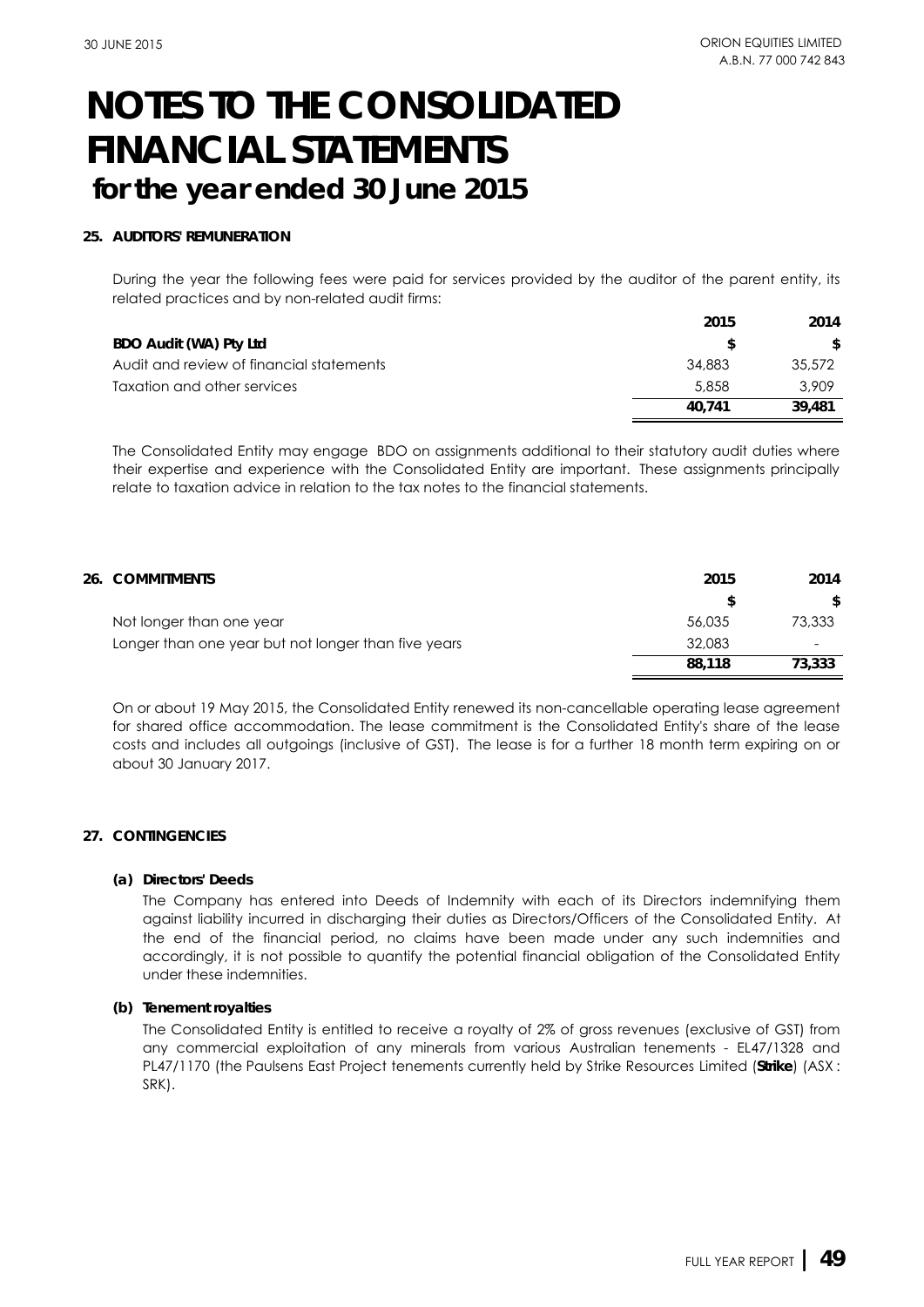### **28. EVENTS OCCURRING AFTER THE REPORTING PERIOD**

**(a)** Associate entity, Bentley Capital Limited (ASX : BEL), has announced its intention to pay a fully-franked dividend of 0.5 cent per share in September 2015. The Company's entitlement to such dividend would be \$102,569.

No other matter or circumstance has arisen since the end of the financial year that significantly affected, or may significantly affect, the operations of the Consolidated Entity, the results of those operations, or the state of affairs of the Consolidated Entity in future financial years.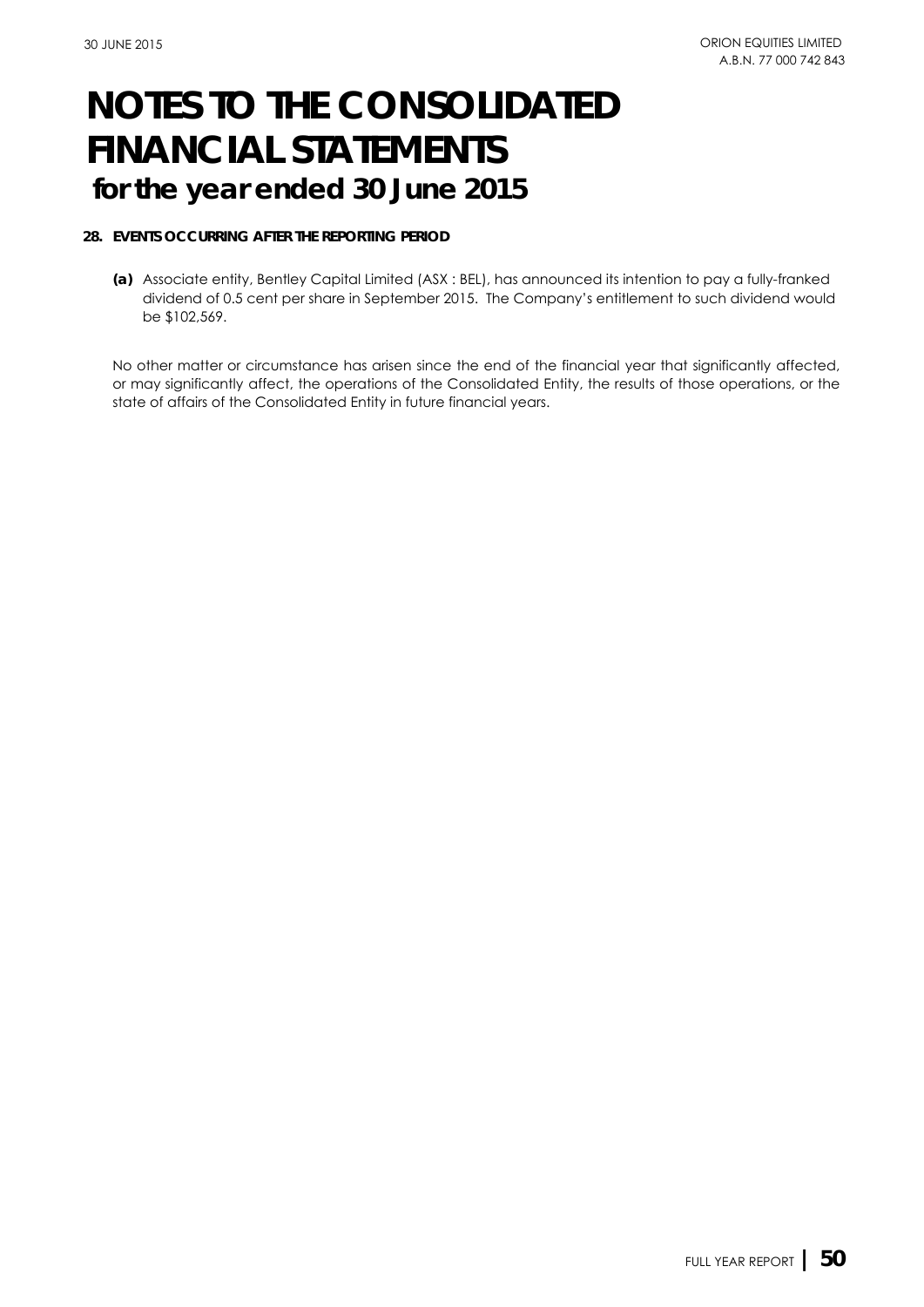## **DIRECTORS' DECLARATION**

The Directors of the Company declare that:

- (1) The financial statements, Consolidated Statement of Profit or Loss and Other Comprehensive Income, Consolidated Statement of Financial Position, Consolidated Statement of Cash Flows, Consolidated Statement of Changes in Equity, and accompanying notes as set out on pages 19 to 50 are in accordance with the *Corporations Act 2001 (Cth)* and:
	- (a) comply with Australian Accounting Standards, the *Corporations Regulations 2001* and other mandatory professional reporting; and
	- (b) give a true and fair view of the Consolidated Entity's financial position as at 30 June 2015 and of their performance for the year ended on that date;
- (2) In the Directors' opinion there are reasonable grounds to believe that the Company will be able to pay its debts as and when they become due and payable;
- (3) The Directors have been given the declarations required by section 295A of the *Corporations Act 2001 (Cth)* by the Executive Chairman (the person who, in the opinion of the Directors, performs the Chief Executive Officer function) and Company Secretary (the person who, in the opinion of the Directors, performs the Chief Financial Officer function); and
- (4) The Company has included in the notes to the Financial Statements an explicit and unreserved statement of compliance with the International Financial Reporting Standards.

This declaration is made in accordance with a resolution of the Directors made pursuant to section 295(5) of the *Corporations Act 2001 (Cth)*.

**Farooq Khan Victor Ho**

**31 August 2015**

**Chairman Executive Director and Company Secretary** Victor Ho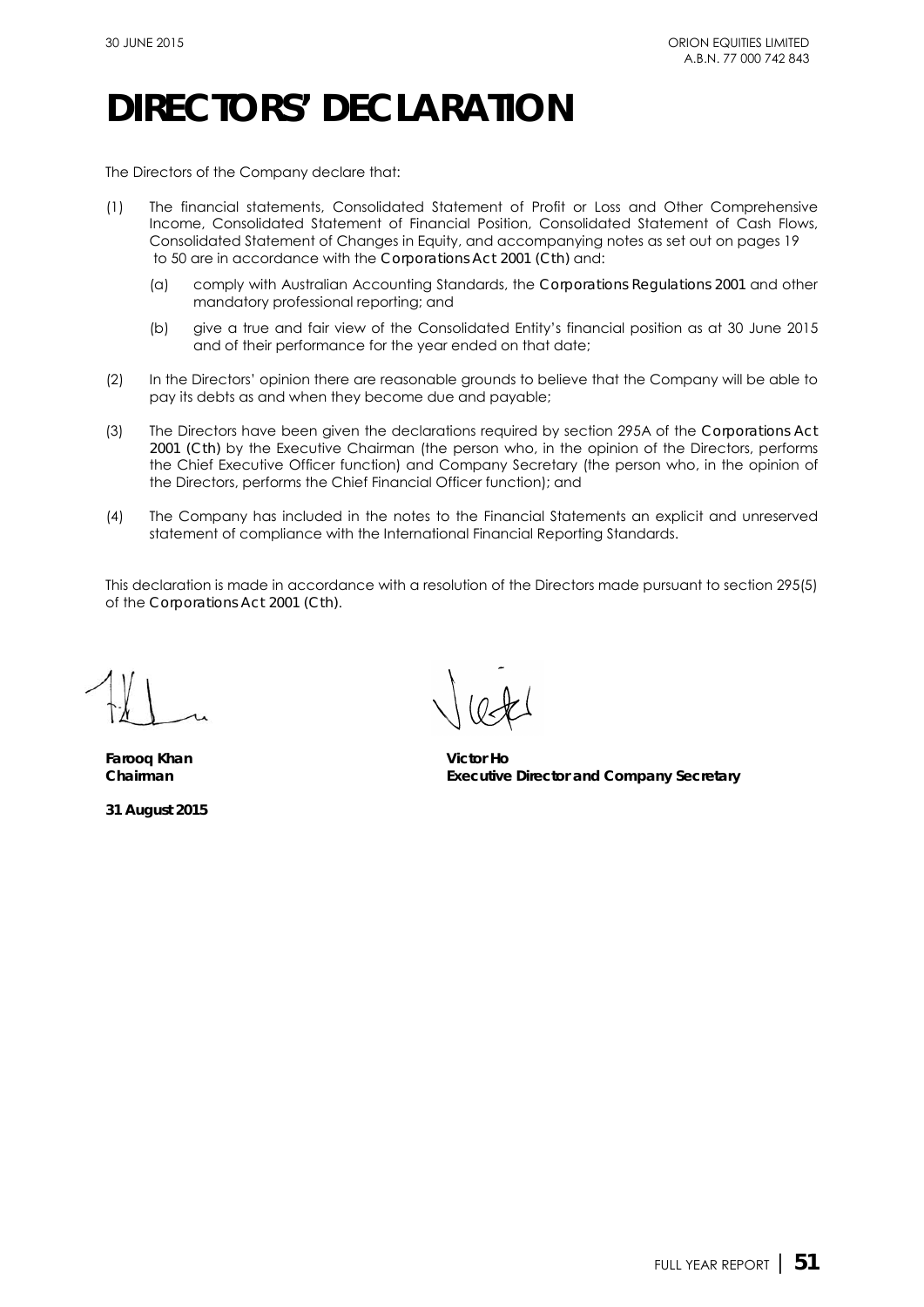

Tel: +61 8 6382 4600 Fax: +61 8 6382 4601 **www.bdo.com.au**

38 Station Street Subiaco, WA 6008 PO Box 700 West Perth WA 6872 Australia

## **INDEPENDENT AUDITOR'S REPORT**

To the members of Orion Equities Limited

## **Report on the Financial Report**

We have audited the accompanying financial report of Orion Equities Limited, which comprises the consolidated statement of financial position as at 30 June 2015, the consolidated statement of profit or loss and other comprehensive income, the consolidated statement of changes in equity and the consolidated statement of cash flows for the year then ended, notes comprising a summary of significant accounting policies and other explanatory information, and the directors' declaration of the consolidated entity comprising the company and the entities it controlled at the year's end or from time to time during the financial year.

## **Directors' Responsibility for the Financial Report**

The directors of the company are responsible for the preparation of the financial report that gives a true and fair view in accordance with Australian Accounting Standards and the *Corporations Act 2001* and for such internal control as the directors determine is necessary to enable the preparation of the financial report that gives a true and fair view and is free from material misstatement, whether due to fraud or error. In Note 1, the directors also state, in accordance with Accounting Standard AASB 101 *Presentation of Financial Stat*ements, that the financial statements comply with *International Financial Reporting Standards*.

## **Auditor's Responsibility**

Our responsibility is to express an opinion on the financial report based on our audit. We conducted our audit in accordance with Australian Auditing Standards. Those standards require that we comply with relevant ethical requirements relating to audit engagements and plan and perform the audit to obtain reasonable assurance about whether the financial report is free from material misstatement.

An audit involves performing procedures to obtain audit evidence about the amounts and disclosures in the financial report. The procedures selected depend on the auditor's judgement, including the assessment of the risks of material misstatement of the financial report, whether due to fraud or error. In making those risk assessments, the auditor considers internal control relevant to the company's preparation of the financial report that gives a true and fair view in order to design audit procedures that are appropriate in the circumstances, but not for the purpose of expressing an opinion on the effectiveness of the company's internal control. An audit also includes evaluating the appropriateness of accounting policies used and the reasonableness of accounting estimates made by the directors, as well as evaluating the overall presentation of the financial report.

We believe that the audit evidence we have obtained is sufficient and appropriate to provide a basis for our audit opinion.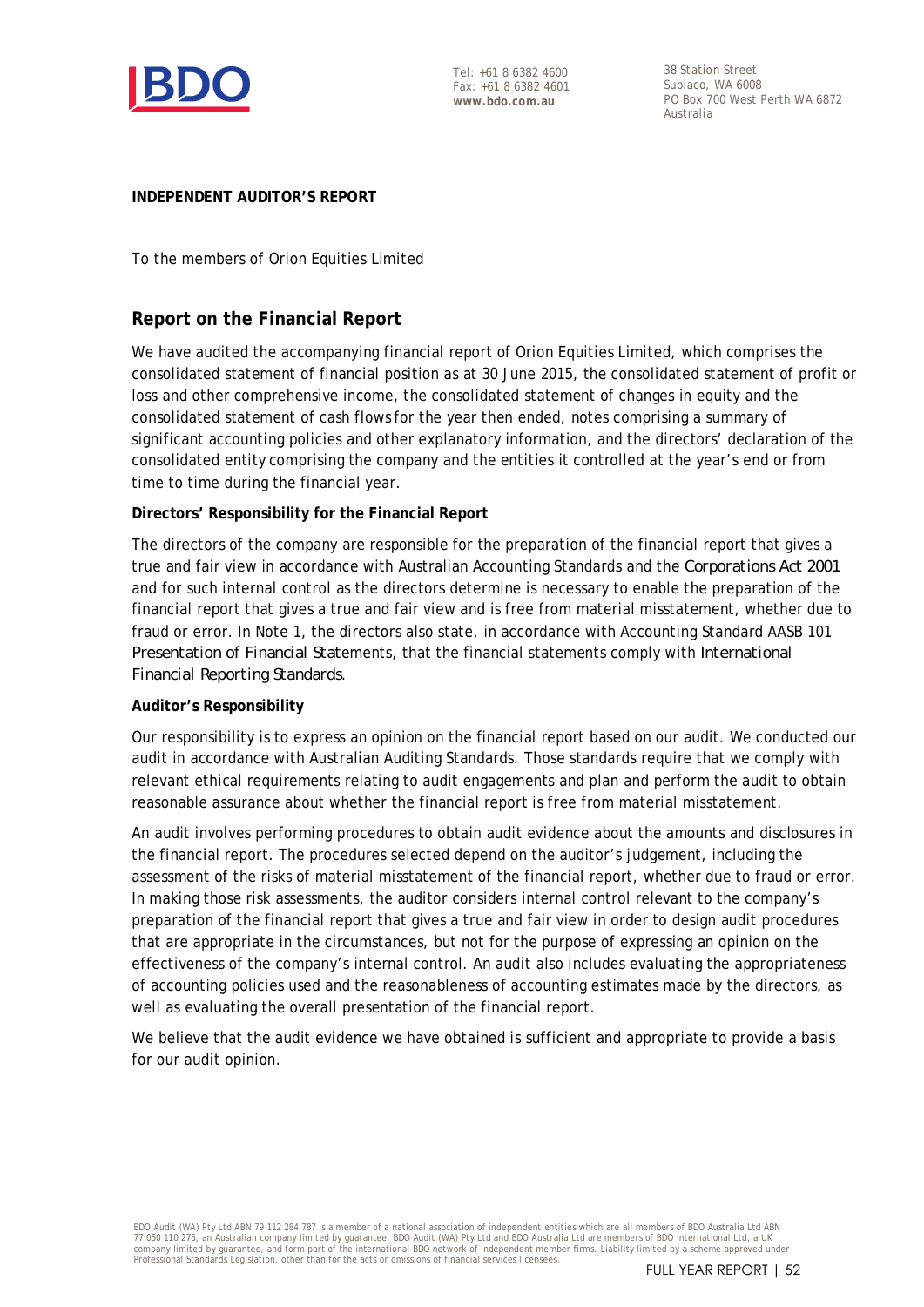

### **Independence**

In conducting our audit, we have complied with the independence requirements of the *Corporations Act 2001*. We confirm that the independence declaration required by the *Corporations Act 2001*, which has been given to the directors of Orion Equities Limited, would be in the same terms if given to the directors as at the time of this auditor's report.

### **Opinion**

In our opinion:

- (a) the financial report of Orion Equities Limited is in accordance with the *Corporations Act 2001*, including:
	- (i) giving a true and fair view of the consolidated entity's financial position as at 30 June 2015 and of its performance for the year ended on that date; and
	- (ii) complying with Australian Accounting Standards and the *Corporations Regulations 2001*; and
- (b) the financial report also complies with *International Financial Reporting Standards* as disclosed in Note 1.

## **Report on the Remuneration Report**

We have audited the Remuneration Report included in the directors' report for the year ended 30 June 2015. The directors of the company are responsible for the preparation and presentation of the Remuneration Report in accordance with section 300A of the *Corporations Act 2001*. Our responsibility is to express an opinion on the Remuneration Report, based on our audit conducted in accordance with Australian Auditing Standards.

## **Opinion**

In our opinion, the Remuneration Report of Orion Equities Limited for the year ended 30 June 2015 complies with section 300A of the *Corporations Act 2001*.

**BDO Audit (WA) Pty Ltd**

**Ian Skelton Director**

Perth, 31 August 2015